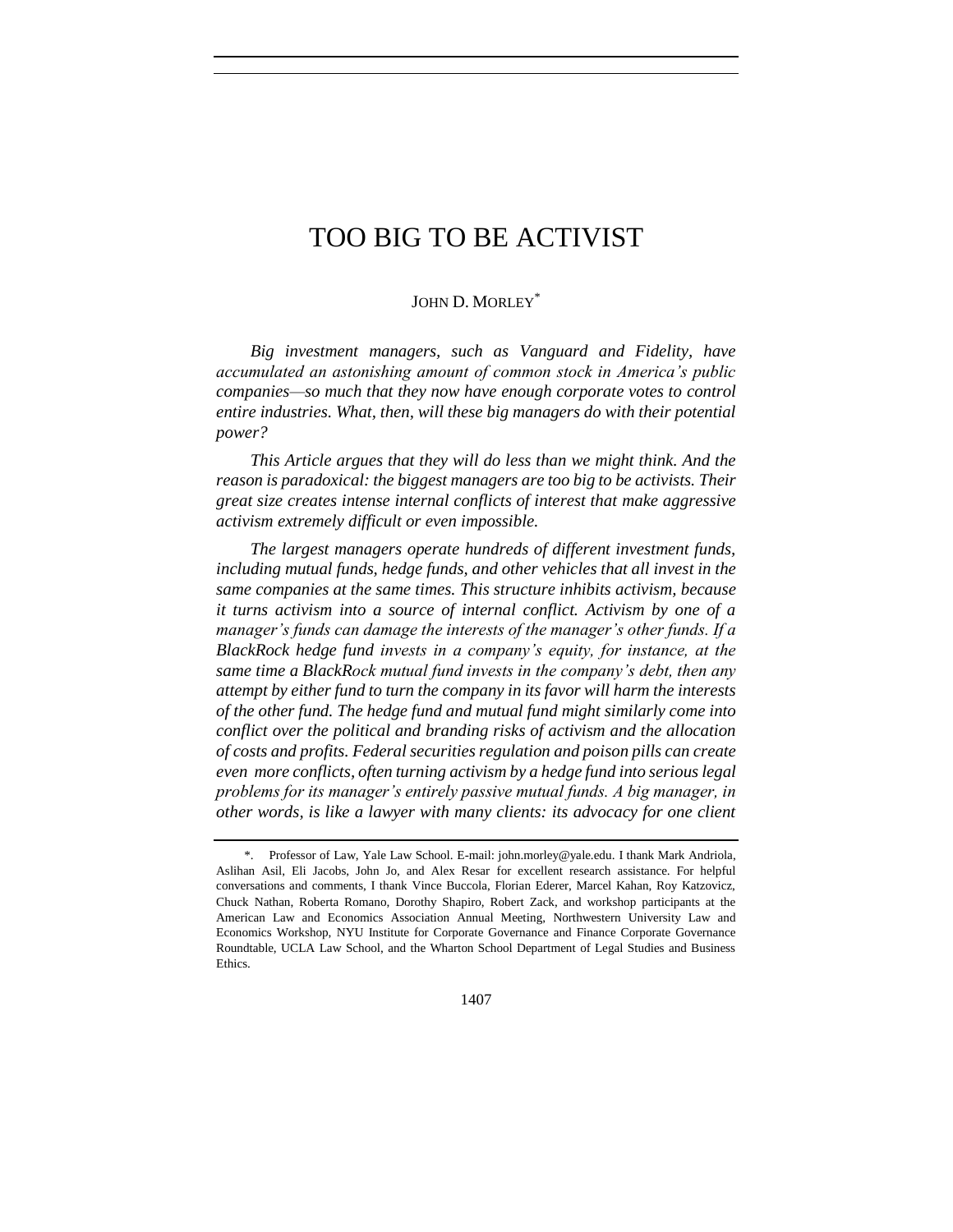#### *can harm the interests of another.*

*The debate about horizontal shareholding and index fund activism has ignored this truth. Research on horizontal ownership tends to treat a manager and its funds as though they were a single unit with no differences among them. Traditional analyses of institutional shareholder activism tend to go the opposite direction, treating mutual funds as though they were totally independent with no connection to other funds under the same management.*

*By introducing a subtler understanding of big managers' structures, I can make sense of shareholder activism more clearly. Among other things, I show why aggressive activism tends to come entirely from small managers that is, from the managers whose potential for activism is actually the weakest.*

### TABLE OF CONTENTS

| I. INVESTMENT MANAGERS AND CORPORATE INFLUENCE 1414 |  |
|-----------------------------------------------------|--|
| A. THE INVESTMENT MANAGEMENT INDUSTRY 1415          |  |
| B. THE POSSIBILITY OF HEDGE FUND ACTIVISM  1418     |  |
| C. THE CONTINUUM OF MANAGER SIZE AND INTENSITY      |  |
|                                                     |  |
|                                                     |  |
|                                                     |  |
|                                                     |  |
|                                                     |  |
|                                                     |  |
|                                                     |  |
|                                                     |  |
|                                                     |  |
|                                                     |  |
|                                                     |  |
| IV. THE CONTINUUM OF MANAGER SIZE AND INTENSITY     |  |
|                                                     |  |
|                                                     |  |
|                                                     |  |
| V. OTHER THEORIES OF PASSIVITY IN PERSPECTIVE  1451 |  |
|                                                     |  |
|                                                     |  |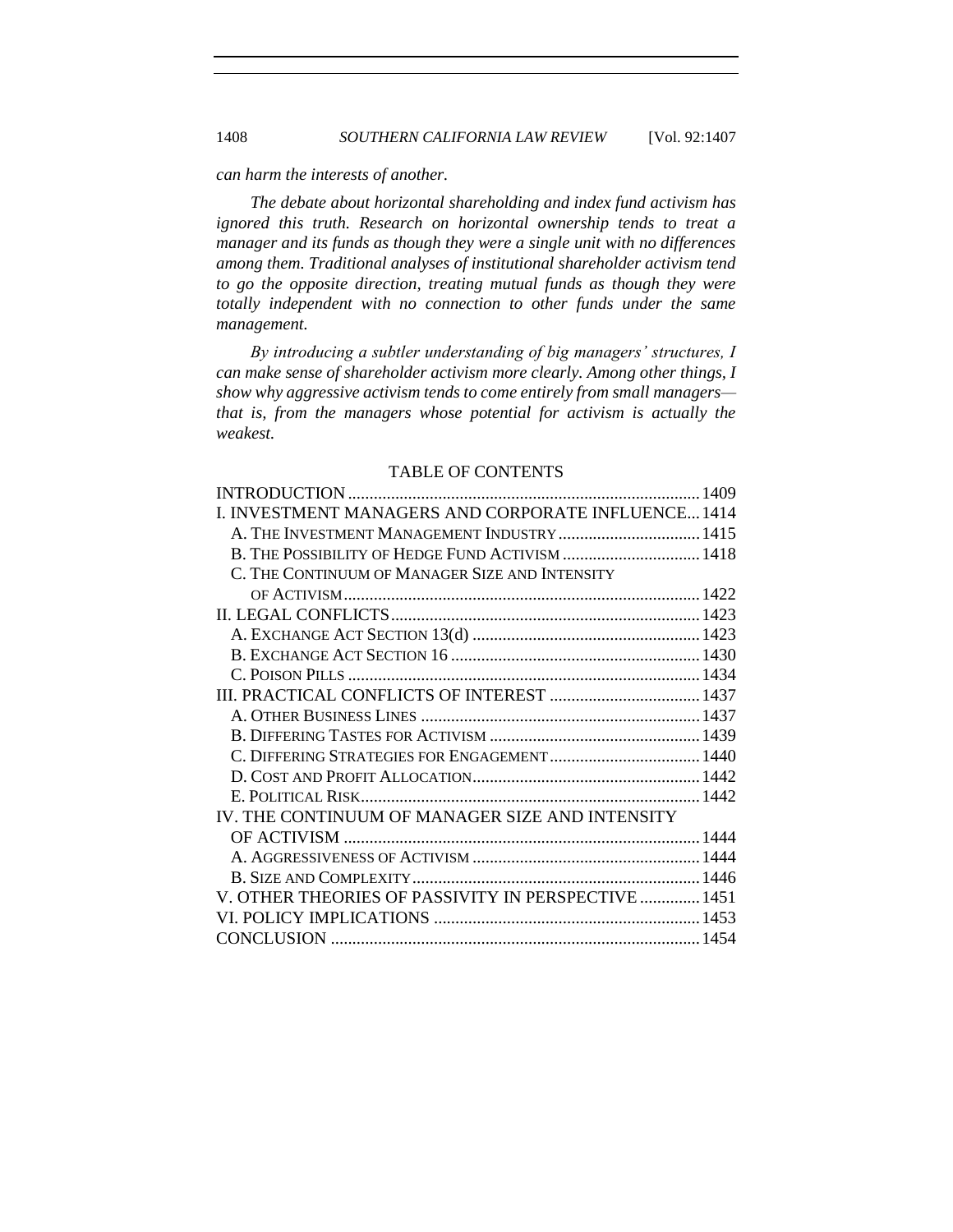#### <span id="page-2-1"></span>INTRODUCTION

The future of American capitalism belongs to a handful of giant investment managers. Registered investment companies such as mutual funds collectively hold stocks, bonds, and other assets worth \$22.5 trillion,<sup>1</sup> enough to give them 31 percent of the outstanding common stock of America's public companies.<sup>2</sup> And of this amount, fully 50 percent—or \$12.2 trillion—belongs to just four massive investment management firms: BlackRock, Vanguard, State Street, and Fidelity.<sup>3</sup> BlackRock alone has more than \$6 trillion in assets under management,<sup>4</sup> and Vanguard more than \$5 trillion.<sup>5</sup> These giants are growing much faster than their smaller competitors. In 2006, the four biggest investment managers held 51 percent of all assets in mutual funds;<sup>6</sup> by 2015, they held 68 percent.<sup>7</sup> Vanguard's growth has been especially impressive. Between 2014 and 2016, Vanguard took in more mutual fund assets than all four thousand other firms in the mutual fund industry combined.<sup>8</sup>

With so much wealth under management, the biggest investment managers hold enormous potential for influence. Vanguard, BlackRock, and State Street hold so many shares in America's public companies that they each control one of the five largest stakes in at least twenty-four of the twenty-five largest U.S. corporations.<sup>9</sup> If we combined the holdings of

6. INV. CO. INST.,*supra* not[e 1,](#page-2-1) at 34 fig.2.1 (indicating that in 2006, assets in mutual funds totaled \$11.1 trillion); *The World's Largest Managers*, PENSIONS & INV. (Oct. 1, 2007, 1:00 AM), https://pion line.com/article/20071001/INTERACTIVE/70927004/the-worlds-largest-managers/W (indicating that the four biggest managers held \$5.7 trillion in 2006).

7. INV. CO. INST., *supra* not[e 1,](#page-2-1) at 34 fig.2.1 (indicating that all mutual fund managers held \$18.1 trillion); Gregg A. Runburg, *Table: The World's Largest Money Managers*, PENSIONS & INV. (Oct. 31, 2016, 1:00 AM), www.pionline.com/article/20161031/INTERACTIVE/161029928 (indicating that the top four managers held \$12.3 trillion in 2015).

<span id="page-2-0"></span>

<sup>1.</sup> INV. CO. INST., 2018 INVESTMENT COMPANY FACT BOOK, at ii (58th ed. 2018), http://www.lexissecuritiesmosaic.com/gateway/sec/testimony/pdf\_2018\_factbook.pdf.

<sup>2.</sup> *Id.* at 39.

<sup>3.</sup> N. TR. ASSET MGMT., ASSET MANAGEMENT RANKING HIGHLIGHTS 1 tbl.1 (2015), https://www.northerntrust.com/documents/white-papers/asset-management/rankings-investmgr.pdf.

<sup>4.</sup> *History*, BLACKROCK, INC., https://www.blackrock.com/corporate/about-us/blackrock-history (last visited Sept. 7, 2019).

<sup>5.</sup> *Fast Facts About Vanguard*, VANGUARD GROUP, https://about.vanguard.com/who-we-are/ fast-facts (last visited Sept. 7, 2019).

<sup>8.</sup> Landon Thomas Jr., *Vanguard Is Growing Faster Than Everybody Else Combined*, N.Y. TIMES (Apr. 14, 2017), https://www.nytimes.com/2017/04/14/business/mutfund/vanguard-mutual-ind ex-funds-growth.html.

<sup>9.</sup> Based on publicly available shareholder data for each of the top twenty-five U.S. public companies by market capitalization, taken from the Thomson ONE database (data on file with author). The only firm that did not have each of the big three among its top five shareholders was Amazon, only because T. Rowe Price, another large fund manager, edged out State Street for the fifth-largest shareholder spot.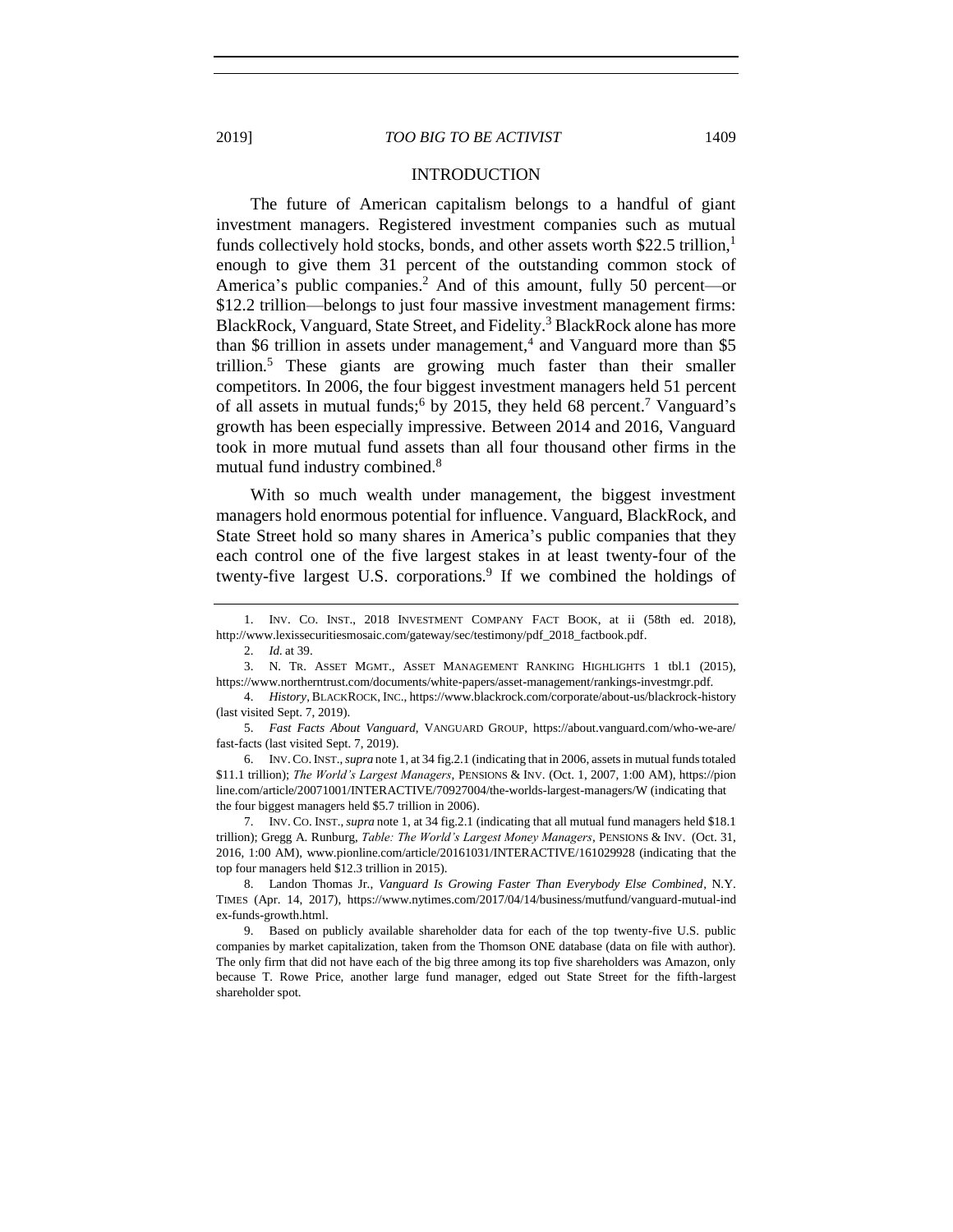Vanguard, BlackRock, and State Street, they would collectively be the largest shareholder in 88 percent of all firms on the  $S\&P 500$ .<sup>10</sup> BlackRock and Vanguard manage one of the ten largest stakes in 65 percent of all publicly traded firms, State Street in 35 percent, and Fidelity in 28 percent.<sup>11</sup> As of March 2016, BlackRock was the beneficial owner of 5 percent or more of the stock of 2,632 different companies—more than half of all publicly listed companies in the United States.<sup>12</sup> Vanguard and Fidelity controlled 5 percent or more of 1,855 and 1,309 publicly listed companies, respectively.<sup>13</sup> At least twelve other investment managers beneficially owned 5 percent or more of more than two hundred companies.<sup>14</sup>

The immense power of these big investment managers has inspired equally immense fear—and hope—that they will use their influence to change the way companies do business. Academics in both law and economics have generated a tidal wave of research—much of it in the last two or three years—contemplating what this consolidation in corporate ownership will mean. What is at stake are both the hopeful possibilities that big managers will improve shareholder oversight of corporate boards,<sup>15</sup> and also the darker possibility that these managers will launch vast programs of political influence or destroy the delicate balance of power between shareholders and directors.<sup>16</sup> Antitrust scholars and economists have written in especially prolific and worrisome terms about "horizontal" or "common" ownership—the possibility that a handful of big investment managers might become de facto monopolists or oligopolists by gaining control over every company in a given industry.<sup>17</sup>

<span id="page-3-0"></span>

<span id="page-3-2"></span><span id="page-3-1"></span><sup>10.</sup> Jan Fichtner et al., *Hidden Power of the Big Three? Passive Index Funds, Re-Concentration of Corporate Ownership, and New Financial Risk*, 19 BUS. & POL. 298, 298 (2017).

<sup>11.</sup> Miguel Antón et al., *Common Ownership, Competition, and Top Management Incentives* 40 tbl.3B (Ross Sch. of Bus., Working Paper No. 1328, 2016), http://ssrn.com/abstract=2802332.

<sup>12.</sup> Fichtner et al., *supra* note [10,](#page-3-0) at 312.

<sup>13.</sup> *Id*.

<sup>14.</sup> *Id*.

<sup>15.</sup> *See, e.g.*, Lucian A. Bebchuk et al., *The Long-Term Effects of Hedge Fund Activism*, 115 COLUM. L. REV. 1085, 1149 (2015).

<sup>16.</sup> *See* Iman Anabtawi & Lynn Stout, *Fiduciary Duties for Activist Shareholders*, 60 STAN. L. REV. 1255, 1279 (2008); Iman Anabtawi, *Some Skepticism About Increasing Shareholder Power*, 53 UCLA L. REV. 561, 599 (2006); Stephen M. Bainbridge, *Shareholder Activism and Institutional Investors* 1 (Univ. of Cal., L.A. Sch. of Law, Law & Econ. Research Paper Series, Research Paper No. 05-20, 2005), http://ssrn.com/abstract=796227.

<sup>17.</sup> To be clear, these commentators have not suggested that big managers are self-consciously causing companies to collude with one another over prices, but they do suggest that big managers might have little incentive to encourage competition when they possess large stakes in every company in an industry. *See generally* José Azar et al., *Anticompetitive Effects of Common Ownership*, 73 J. FIN. 1513 (2018) (arguing that common ownership diminishes incentives for competition); Martin C. Schmalz, *Common-Ownership Concentration and Corporate Conduct*, 10 ANN. REV. FIN. ECON. 413 (2018)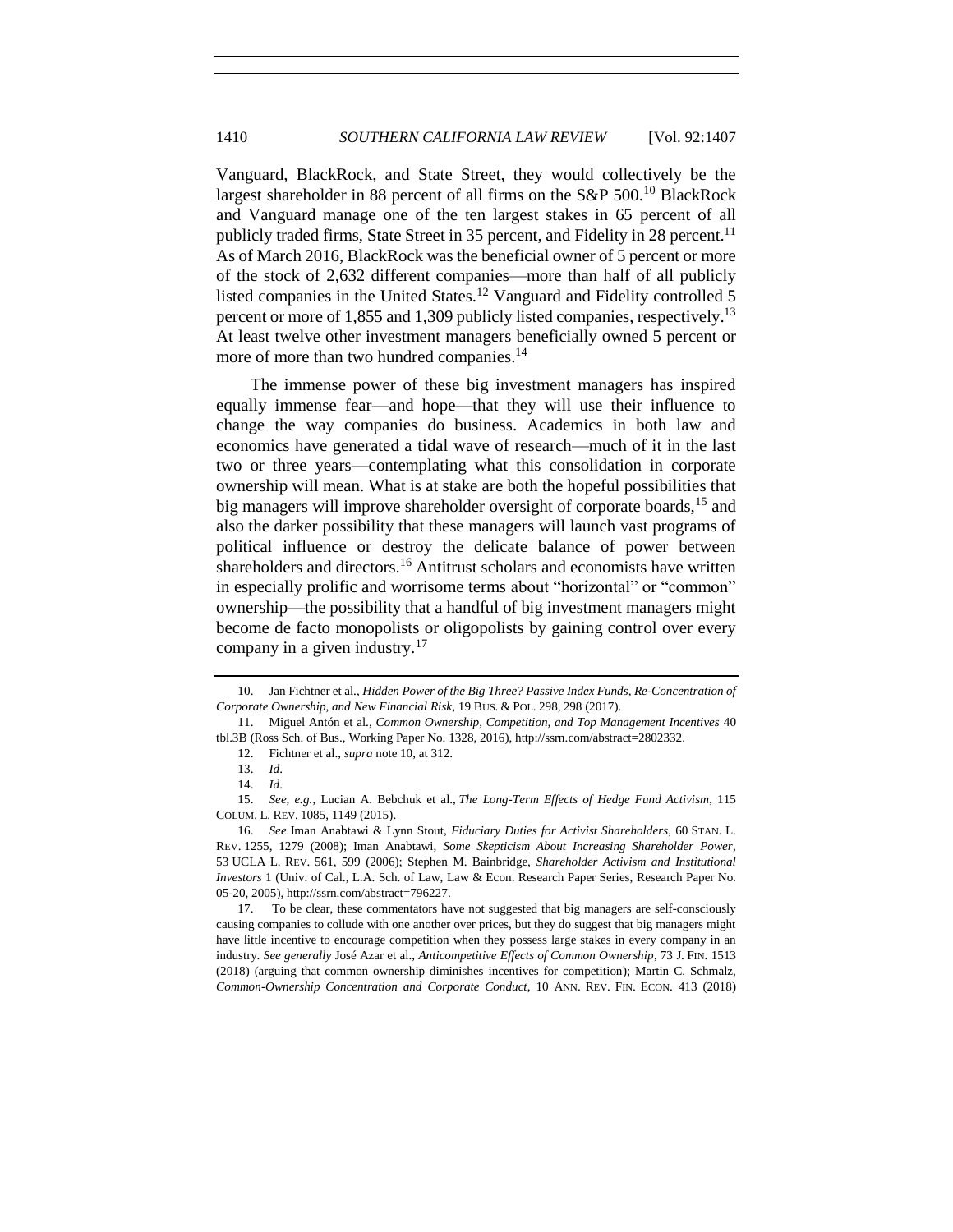(same); Miguel Antón et al., *supra* note 11 (same); Joseph J. Gerakos & Jin Xie, *Institutional Horizontal Shareholdings and Generic Entry in the Pharmaceutical Industry* (Tuck Sch. of Bus., Working Paper No. 3285161, 2019), https://ssrn.com/abstract=3285161 (same); Katherina Lewellen & Michelle Lowry, *Does Common Ownership Really Increase Firm Coordination?* (Tuck Sch. of Bus., Working Paper No. 3336343, 2019), https://ssrn.com/abstract=3336343 (same); Miguel Antón et al., Innovation: The Bright Side of Common Ownership? (June 21, 2018) (unpublished manuscript) (available at https://ssrn.com/ abstract=3099578) (same); José Azar, Portfolio Diversification, Market Power, and the Theory of the Firm (Aug. 23, 2017) (unpublished manuscript) (available at http://dx.doi.org/10.2139/ssrn.2811221) (same); José Azar et al., Ultimate Ownership and Bank Competition (May 4, 2019) (unpublished manuscript) (available at https://papers.ssrn.com/sol3/papers.cfm?abstract\_id=2710252) (same); Omesh Kini et al., Common Institutional Ownership and Product Market Threats (Aug. 11, 2019) (unpublished manuscript) (available at https://ssrn.com/abstract=3301998) (same); Oz Shy & Rune Stenbacka, Common Ownership, Institutional Investors, and Welfare (Apr. 15, 2019) (unpublished manuscript) (available at http://dx.doi.org/10.2139/ssrn.3302078) (same); Mohammad Torshizi & Jennifer Clapp, Price Effects of Common Ownership in the Seed Sector (Apr. 22, 2019) (unpublished manuscript) (available at http://dx.doi.org/10.2139/ssrn.3338485) (same). Other commentators have addressed the legal implications of hiorizontal shareholding. *See generally* Einer Elhauge, *The Growing Problem of Horizontal Shareholding*, 3 COMPETITION POL'Y INT'L ANTITRUST CHRON., June 2017, at 36 (proposing solutions to the antitrust problems purportedly posed by common ownership); Einer Elhauge, *Horizontal Shareholding*, 129 HARV. L. REV. 1267, 1291–92 (2016) [hereinafter Elhauge, *Horizontal Shareholding*] (same); C. Scott Hemphill & Marcel Kahan, *The Strategies of Anticompetitive Common Ownership*, 129 YALE. L.J. (forthcoming 2020) (same); Fiona Scott Morton & Herbert Hovenkamp, *Horizontal Shareholding and Antitrust Policy*, 127 YALE L.J. 2026 (2018) (same); Eric A. Posner et al., *A Proposal to Limit the Anti-Competitive Power of Institutional Investors*, 81 ANTITRUST L.J. 669 (2017) (same); Edward B. Rock & Daniel L. Rubinfeld, *Antitrust for Institutional Investors* (N.Y. Univ. Law & Econ. Research Paper No. 17-23, 2017), http://dx.doi.org/10.2139/ssrn.2998296 (same); Edward B. Rock & Daniel L. Rubinfeld, *Defusing the Antitrust Threat to Institutional Investor Involvement in Corporate Governance* (N.Y. Univ. Law & Econ. Research Paper No. 17-05, 2017), https://papers.ssrn.com/sol3/ papers.cfm?abstract\_id=2925855 (same); Einer Elhauge, How Horizontal Shareholding Harms Our Economy—And Why Antitrust Law Can Fix It (Aug. 2, 2019) (unpublished manuscript) (available at https://ssrn.com/abstract=3293822) (same); Einer Elhauge, New Evidence, Proofs, and Legal Theories on Horizontal Shareholding (Jan. 4, 2018) (unpublished manuscript) (available at https://ssrn.com/abs tract=3096812) (same). Other authors have critiqued the common ownership hypothesis. *See generally* Erik P. Gilje et al., *Who's Paying Attention? Measuring Common Ownership and Its Impact on Managerial Incentives*, J. FIN. ECON. (forthcoming) (criticizing the common ownership hypothesis); Keith Klovers & Douglas H. Ginsburg, *Common Ownership: Solutions in Search of a Problem*, *in*  FRÉDÉRIC JENNY: STANDING UP FOR CONVERGENCE AND RELEVANCE IN ANTITRUST, LIBER AMICORUM (Nicolas Charbit et al. eds., forthcoming 2019) (same); Douglas H. Ginsburg & Keith Klovers, *Common Sense About Common Ownership*, CONCURRENCES REV., No. 2, 2018 (same); Menesh S. Patel, *Common Ownership, Institutional Investors, and Antitrust*, 82 ANTITRUST L.J. 279 (2018) (same); Lucian Bebchuk & Scott Hirst, *The Misguided Attack on Common Ownership* (Harvard Pub. Law Working Paper No. 19- 10, 2018), http://dx.doi.org/10.2139/ssrn.3298983 (same); Thomas A. Lambert & Michael E. Sykuta, *The Case for Doing Nothing About Institutional Investors' Common Ownership of Small Stakes in Competing Firms* (Univ. of Mo. Sch. of Law, Legal Studies Research Paper No. 2018-21, 2018), https://ssrn.com/ abstract=3173787 (same); Ittai Paldor, *The Perils of Institutional Investors' Diversification: Defying the Myth* (Hebrew Univ. of Jerusalem, Legal Research Paper No. 19-06, 2019), https://dx.doi.org/10.2139 /ssrn.3316111 (same); David I. Walker, *Common Ownership and Executive Incentives: The Implausibility of Compensation as an Anticompetitive Mechanism* (Bos. Univ. Sch. of Law, Law & Econ. Research Paper No. 19-3, 2019), https://papers.ssrn.com/sol3/papers.cfm?abstract\_id=3345120 (same); Patrick Dennis et al., Common Ownership Does Not Have Anti-Competitive Effects in the Airline Industry (Aug. 12, 2019) (unpublished manuscript) (available at https://papers.ssrn.com/sol3/papers.cfm?abstract\_id

 $=3063465$ ) (same).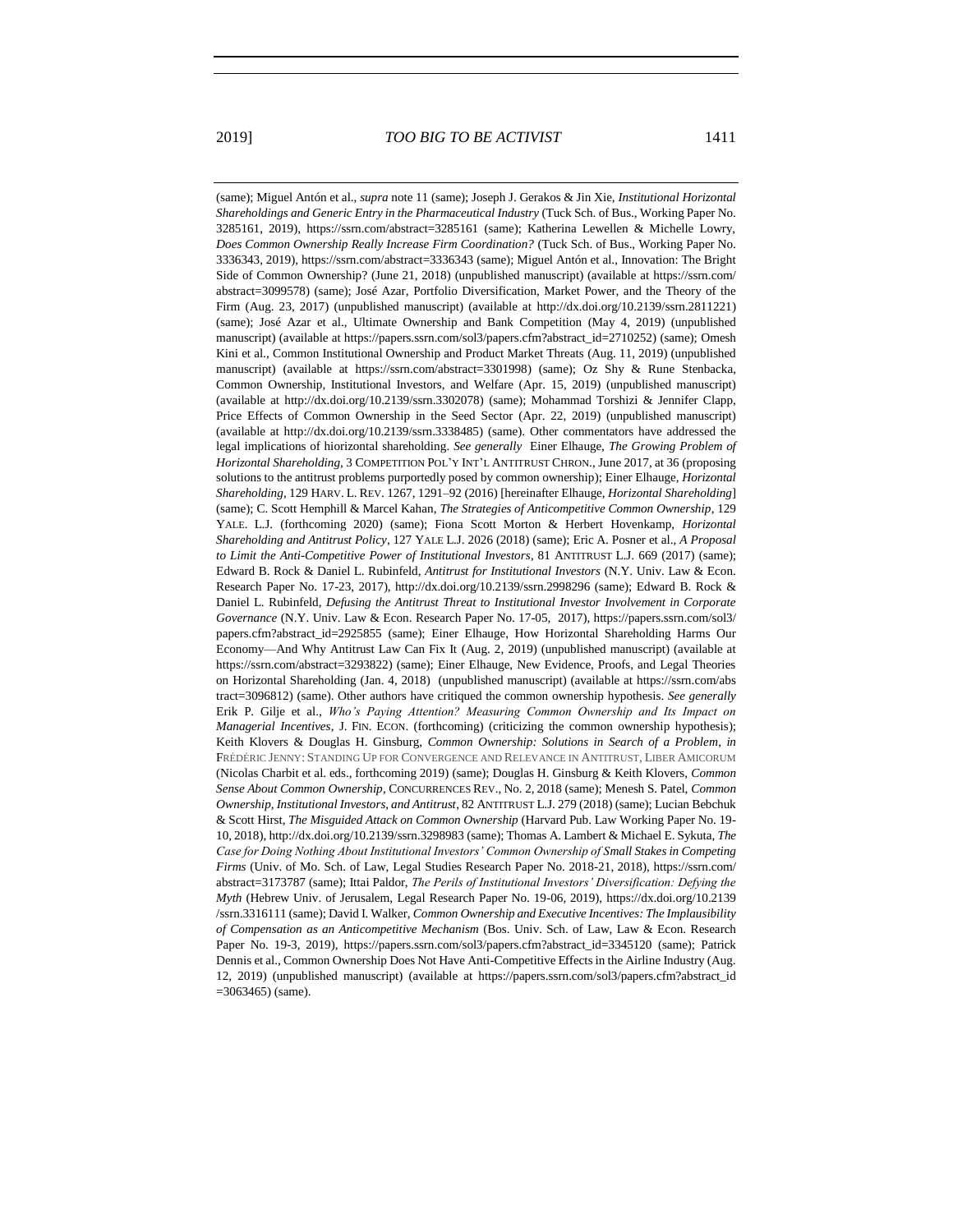What, then, will these big managers actually do with all of their potential power? The answer, I argue, is that they will do much less than we might think. And the reason is paradoxical: the biggest managers are actually too big to be activists. Their great size creates intense internal conflicts of interest that render aggressive activism extremely difficult or even impossible.

Large investment managers attain their great size by simultaneously managing money on behalf of many different clients. In a large investment management firm, the clients can number in the hundreds or even thousands and may include a wide array of separately incorporated hedge funds, private equity funds and mutual funds, each with a distinct legal existence, a distinct set of owners, and a distinct investment strategy. Thus, when we think of how many shares a big manager holds in a particular company, we should be aware that those shares are spread across many different clients. Even if the aggregate ownership of all of a manager's clients amounts to, say, 10 percent of the outstanding shares of Delta Airlines, those shares will be spread so thinly among so many different funds that no individual fund may hold more than a sliver of a percent.

The basic claim of this Article is that this fragmentation of ownership inside an investment management complex creates intense conflicts of interest over shareholder activism. Because a manager and each of its various funds have separate owners, the manager and each of its funds are separate sites of fiduciary duty. Activism can thus place a manager in an extremely difficult position. Activism often brings a manager's various funds into conflict with one another, damaging some of a manager's funds even as it helps others.

Some of the conflicts over activism are economic. If a BlackRock hedge fund invests in a company's equity at the same time that a BlackRock mutual fund invests in the company's debt, then any attempt by either fund to influence the company's affairs will damage the interests of the other fund. Similar conflicts can arise over the political and branding risk created by activism, the resources required to fund activism, the profits generated by activism, and the preferred strategies for engaging corporate managers.

Other conflicts are legal. Many legal rules have a tendency to combine an investment manager and its various funds into a single unit for purposes of the law. Those kinds of rules include poison pills and section 13(d) and section 16 of the Securities Exchange  $Act<sub>18</sub>$  The lumping together of a

<sup>18.</sup> 15 U.S.C. §§ 78m(d), 78p(b) (2018).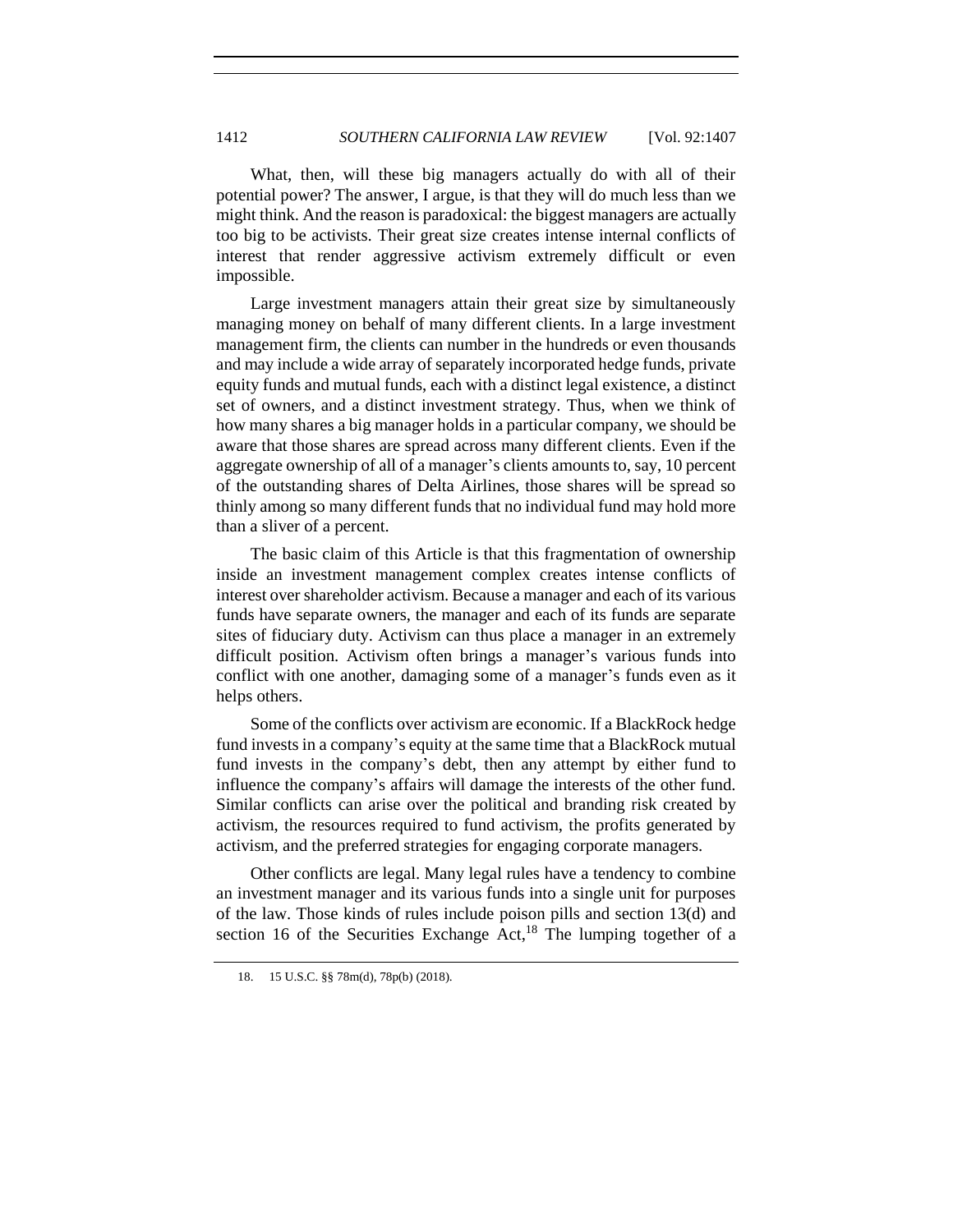manager and its clients into a single unit has the odd effect of forcing all of

the various funds to bear each other's legal burdens. The problem is intense, because the spillage of legal rules from one fund to another often makes the rules operate in odd and unpredictable ways. Activism by one fund can thus do grave legal damage to the other funds, even if the other funds remain passive.

These conflicts over activism tend to grow more severe as a manager grows larger and its activism grows more aggressive. A manager may engage in activism so long as the manager remains small or the activism remains mild. But once an investment manager becomes very large, the most aggressive forms of activism become nearly impossible.

<span id="page-6-0"></span>This connection between a manager's internal structure and its capacity for activism has never been appreciated before. Though I have written previously about the logic of an investment manager's internal structure, the subtleties of this structure have been widely ignored by research on shareholder activism.<sup>19</sup> Recent work on horizontal ownership almost always treats a manager and its various funds as though they were a single unit.<sup>20</sup> Researchers often speak of BlackRock, for instance, as though it "owns" a massive stake in various companies. But in reality, BlackRock does not own much of anything—its funds do. By collapsing the distinction between BlackRock and its many funds, the horizontal ownership literature has glossed over profound internal conflicts that limit BlackRock's influence.

Opposite the horizontal ownership literature sits a more conventional body of research on corporate governance that tends to go to the other extreme. Most analyses of institutional investor behavior tend to treat each of a manager's funds as though it were an independent, stand-alone operation. Many commentators, for example, have analyzed the incentives of index mutual funds, almost always concluding that such funds have little incentive to engage in activism. $^{21}$  In so doing, these researchers have focused

<span id="page-6-1"></span><sup>19.</sup> John Morley, *The Separation of Funds and Managers: A Theory of Investment Fund Structure and Regulation*, 123 YALE L.J. 1228, 1228 (2014) [hereinafter Morley, *The Separation of Funds and Managers*] (describing the separation of funds and managers). *See generally* John Morley, *Why Do Investment Funds Have Special Securities Regulation?*, *in* RESEARCH HANDBOOK ON THE REGULATION OF MUTUAL FUNDS 9 (William A. Birdthistle & John Morley eds., 2018) [hereinafter Morley, *Why Do Investment Funds Have Special Securities Regulation?*] (arguing that this pattern is the best explanation for why mutual funds are subject to distinctive securities regulation).

<sup>20.</sup> *See supra* not[e 17.](#page-3-1)

<sup>21.</sup> *See, e.g.*, Lucian A. Bebchuk et al., *The Agency Problems of Institutional Investors*, 31 J. ECON. PERSP. 89, 90 (2017) ("[I]ndex funds have especially poor incentives to engage in stewardship activities that could improve governance and increase value."); Ronald J. Gilson & Jeffrey N. Gordon, *Agency Capitalism: Further Implications of Equity Intermediation*, *in* RESEARCH HANDBOOK ON SHAREHOLDER POWER 32, 41 (Jennifer G. Hill & Randall S. Thomas eds., 2015); Ronald J. Gilson & Jeffrey N. Gordon,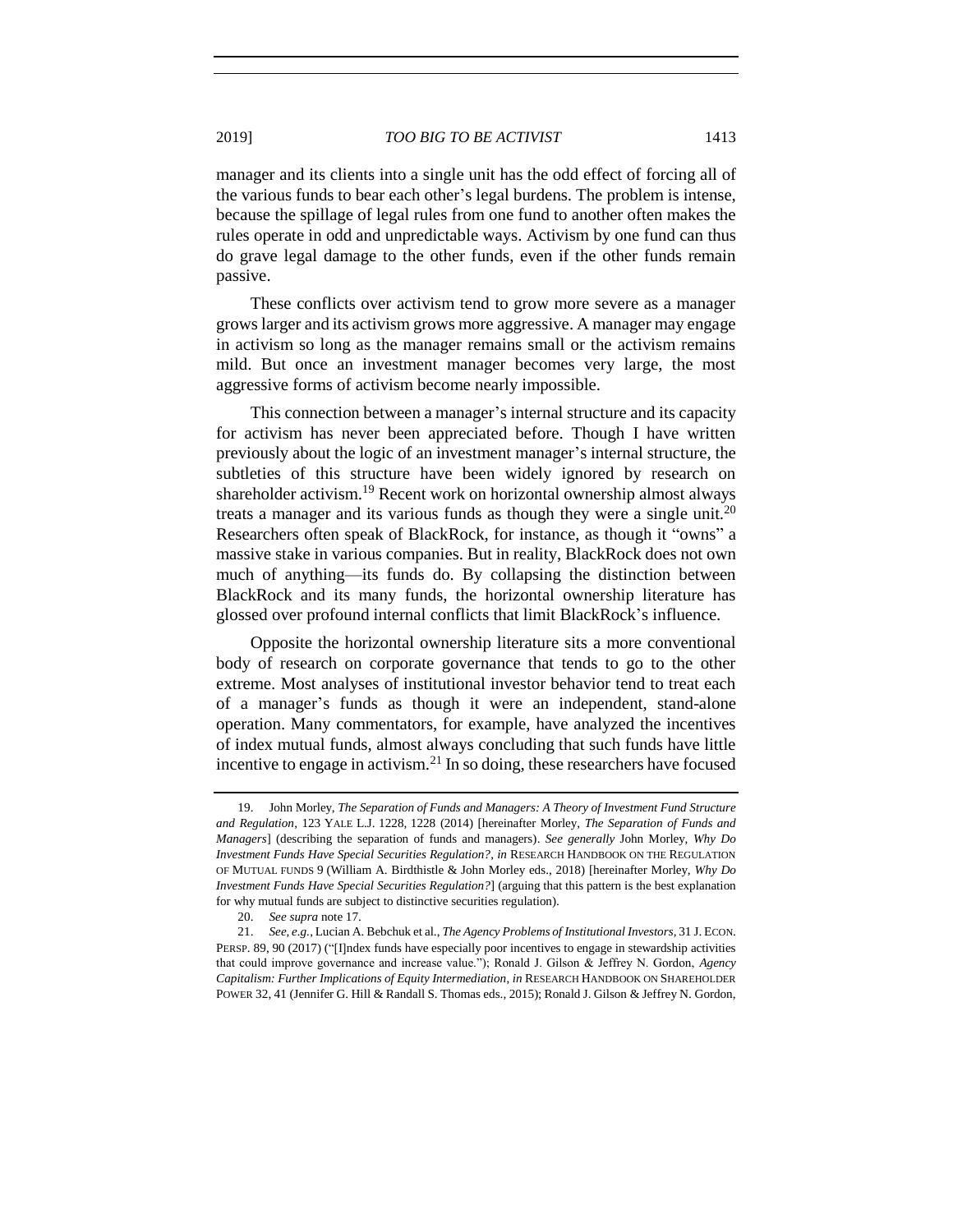on the incentives of the funds acting alone. But this ignores the positioning of these funds inside of large families of funds that could coordinate and act together. Although a BlackRock S&P 500 index fund may not be able to profit from activism, for example, one could imagine it using its votes to support a BlackRock hedge fund that actually could profit from activism. Indeed, precisely because such a BlackRock hedge fund could rely on the support of so many BlackRock index mutual funds, a BlackRock activist hedge fund could, in theory at least, become the world's most powerful corporate governance juggernaut. The question of why BlackRock and other large managers never start activist hedge funds—leaving hedge fund activism to small managers instead—is thus a deep puzzle. To my knowledge, no one has ever even identified the puzzle before, let alone convincingly solved it.

This Article thus turns our focus to the only fact about the world that can solve this puzzle and many others like it: the internal structure of big investment managers. By paying attention to the nuances of how and why a big manager's clients conflict, I can explain why big managers tend to be passive, why small managers tend to be activist, and why the forms of activism in which big managers do engage tend to be relatively mild.

This Article proceeds as follows. First, I explain how large investment managers are structured and how they come to contain so many conflicts. I then show how activism inflames those conflicts and makes them more intense as a manager grows bigger and activism becomes more aggressive. I consider other possible explanations for large investment managers' passivity and show how an awareness of conflicts makes more sense than these alternatives. I conclude by contemplating the implications for legal reform.

# <span id="page-7-0"></span>I. INVESTMENT MANAGERS AND CORPORATE INFLUENCE

To understand the conflicts over shareholder activism in large investment managers, we first have to understand how investment managers come to take on so many different obligations to so many different clients in

*The Agency Costs of Agency Capitalism: Activist Investors and the Revaluation of Governance Rights*, 113 COLUM. L. REV. 863, 894 (2013); Dorothy Shapiro Lund, *The Case Against Passive Shareholder Voting*, 43 J. CORP. L. 493, 497 (2018) (arguing that index mutual funds should not be allowed vote their shares because they lack adequate incentives to inform themselves); Edward B. Rock, *Institutional Investors in Corporate Governance*, *in* THE OXFORD HANDBOOK OF CORPORATE LAW AND GOVERNANCE 363, 363−87 (Jeffrey N. Gordon & Wolf-Georg Ringe eds., 2018). *But see* Jill E. Fisch et al., *The New Titans of Wall Street: A Theoretical Framework for Passive Investors*, 168 U PA. L. REV. (forthcoming 2019) (arguing that index mutual funds have incentives to improve corporate governance in order to attract investors away from actively managed mutual funds).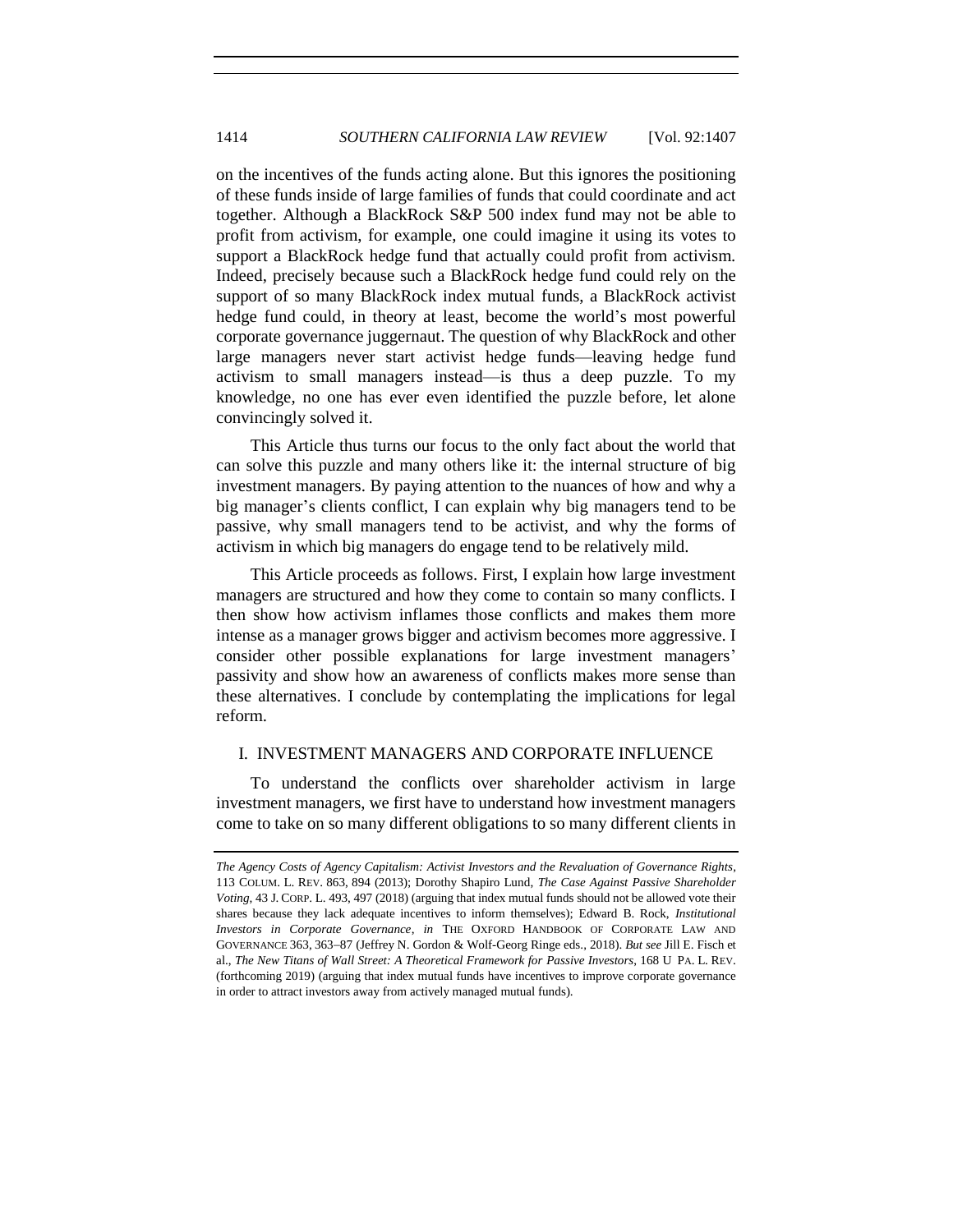<span id="page-8-0"></span>the first place.

# A. THE INVESTMENT MANAGEMENT INDUSTRY

Investment managers adopt a distinctive pattern of organization that I have elsewhere called the "separation of funds and managers."<sup>22</sup> This pattern accounts for much of what makes investment managers and their funds unusual and it creates many of the most interesting problems in investment management regulation and contracting. The conflicts of interest that plague activism by big investment managers are a product of this distinctive pattern.

Fundamentally, the business of an investment manager is to invest other people's money. Individuals and institutions entrust their money to an investment manager in the hope that the manager will earn a better investment return at less cost and inconvenience. In exchange for this service, the investment manager charges a fee, often as a percentage of the assets under management and sometimes as a percentage of investment returns. An investment manager invests money in a variety of ways, but the most common—and the one that has the greatest effect on corporate governance—is to buy stocks, bonds, and other securities of public companies. An investment manager might invest its clients' money, for example, in the common stock of General Motors, IBM, or Microsoft.

Sometimes an investment manager might hold its clients' money directly, as when a client opens a brokerage account to invest its money. More often, however, an investment manager will aggregate its clients' money into various corporations, trusts and other legal entities known as "funds." Investment funds can take a variety of different regulatory forms. *Mutual funds* are often the largest types of funds. They are registered with the SEC under the Investment Company Act of 1940 and may accept investments from the general public. *Hedge funds* and *private equity funds*  are not registered with the SEC and may accept investments only from wealthy institutions and individuals.

The modern investment managers who account for the bulk of the industry's assets tend to be large corporate firms with diversified financial businesses. Examples include Fidelity, BlackRock, Goldman Sachs, and the Teachers Insurance and Annuity Association of America-College Retirement Equities Fund ("TIAA-CREF"). Crucially, the benefits of the

<sup>22.</sup> Morley, *The Separation of Funds and Managers*, *supra* not[e 19,](#page-6-0) at 1238–68 (describing the separation of funds and managers); Morley, *Why Do Investment Funds Have Special Securities Regulation?*, *supra* note [19,](#page-6-0) at 18 (citation omitted) (arguing that this pattern is the best explanation for why mutual funds are subject to distinctive securities regulation).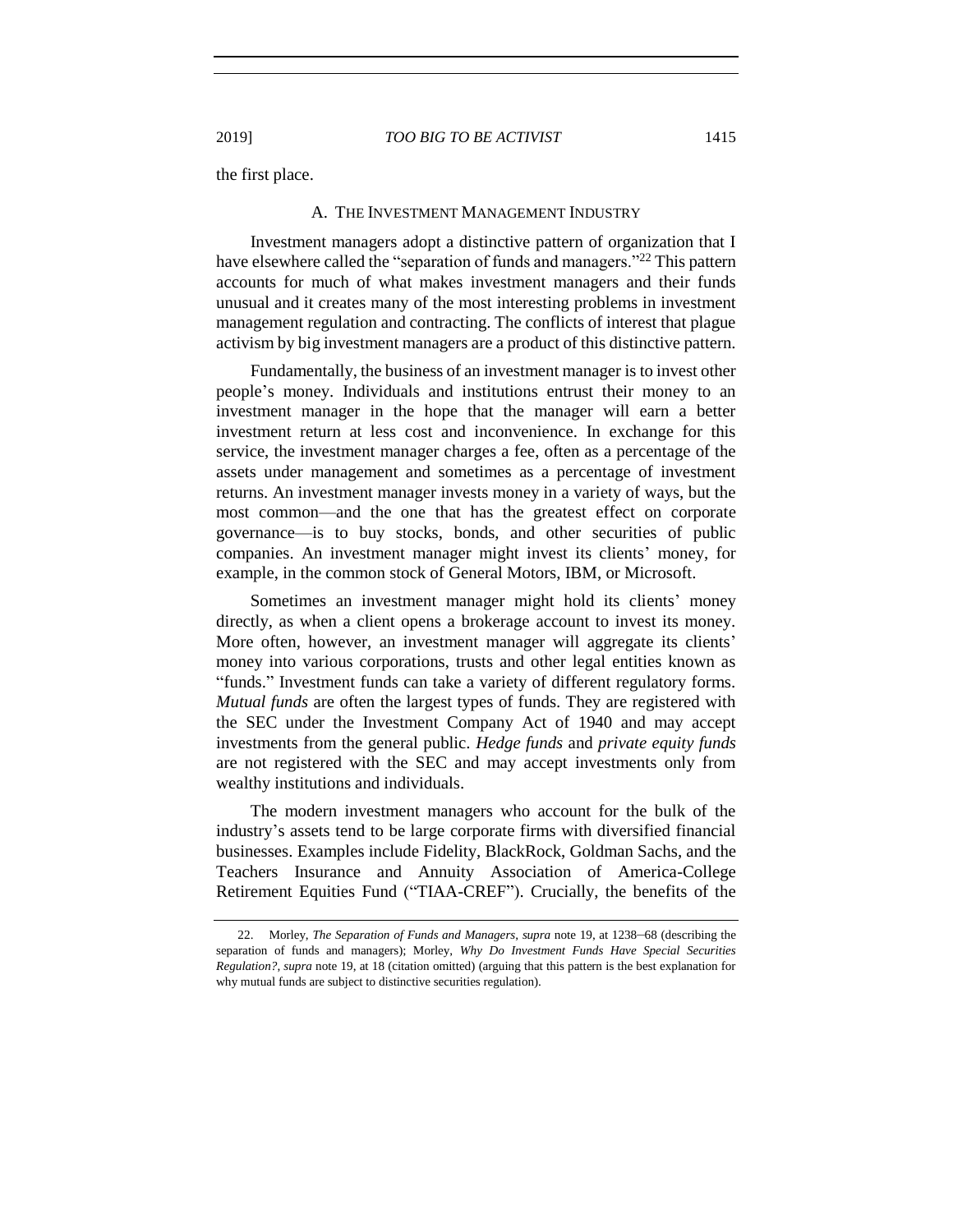investment management industry's growth have not been equally distributed among all of these firms. A handful of the very largest management firms have grown astonishingly quickly in recent years, with the effect that the industry's assets are becoming increasingly concentrated among the very biggest firms, such as BlackRock, Vanguard, State Street, and Fidelity.<sup>23</sup>

One of the key facts about a large investment manager is that it does not work for just one client.<sup>24</sup> A large manager like Fidelity or BlackRock works simultaneously for many different investment funds, each with its own investment strategy, its own owners, and its own distinct corporate existence.<sup>25</sup> The accumulation of all these different clients is part of what accounts for a big investment manager's great size. Fidelity, for example, is best known for managing mutual funds, and it operates nearly a hundred of these funds, including the Fidelity Magellan Fund, the Fidelity 500 Index Fund, and the Fidelity Ohio Municipal Income Fund.<sup>26</sup> These funds attract a variety of investors, including individuals saving for retirement and institutions seeking returns on their endowments. In addition to these mutual funds, Fidelity could also manage (and many large managers *do* also manage) an array of private equity and hedge funds. Fidelity further manages thousands of so-called separately managed accounts, which are individualized accounts, similar to bank accounts, that each contain the assets of only a single investor. Fidelity also runs a trust company, which invests the money of donative trusts of the kind that grandparents commonly establish for their grandchildren.<sup>27</sup> The net effect of all these investment funds, individual accounts, and trusts is to give Fidelity and similar large investment managers a huge number of distinct clients, possibly reaching into the tens of thousands.

Crucially, each of Fidelity's many investment funds relies on Fidelity for its operations. Each fund has a contract with Fidelity that specifies the terms of Fidelity's authority and the fee the fund will pay to Fidelity. Very often, Fidelity will have almost total discretion regarding how to manage a fund. The fund will have no employees of its own, and only minimal mechanisms of corporate governance. A Fidelity fund is effectively

<sup>23.</sup> Fichtner et al., *supra* not[e 10,](#page-3-0) at 299.

<sup>24.</sup> I use the term "client" to refer both to an investment fund and to an individual investor who opens a "separately managed account," which is an individual investment account distinct from an investment fund.

<sup>25.</sup> Morley, *The Separation of Funds and Managers*, *supra* not[e 19,](#page-6-0) at 1239.

<sup>26.</sup> *All Fidelity Investment Funds*, MORNINGSTAR, INC., http://quicktake.morningstar.com/fund family/fidelity-investments/0C00001YR0/fund-list.aspx (last visited Sept. 7, 2019).

<sup>27.</sup> *Fidelity's Personal Trust Services*, FIDELITY INV., https://www.fidelity.com/managed-acco unts/personalized-portfolios/personal-trust-services (last visited Sept. 7, 2019).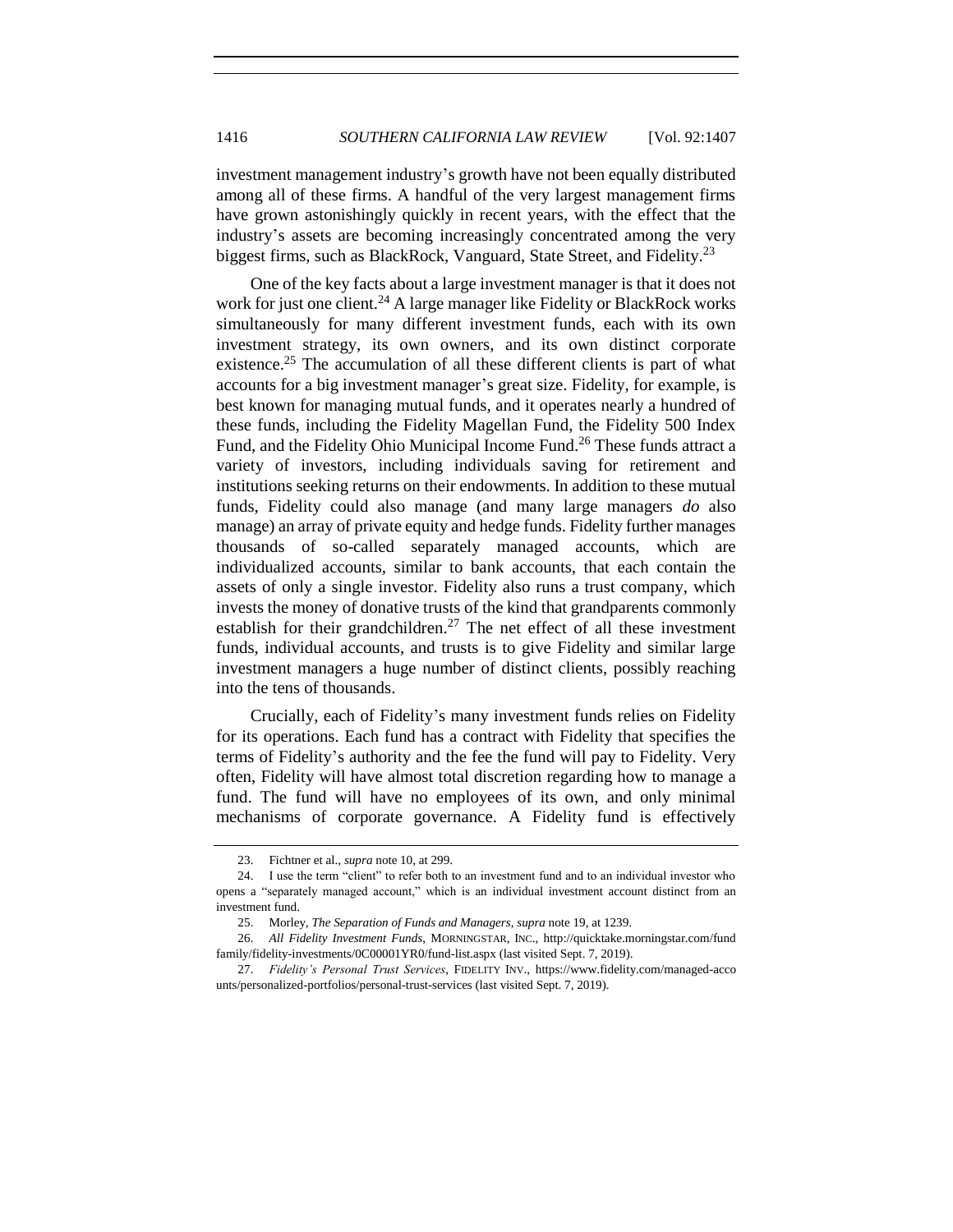controlled and dominated by Fidelity.<sup>28</sup>

It is thus easy to conflate Fidelity with its various clients, but we must nevertheless keep them conceptually distinct, because the clients of an investment manager are not all pooled together, and their assets do not formally belong to the manager. Each Fidelity investment fund is a separate legal entity with a separate group of shareholders and a separate set of investments. The stocks and other investment assets of the fund legally belong to the fund, and not to Fidelity or to Fidelity's other clients.<sup>29</sup>

The distinctions between a manager's many clients are important, because they mean that each client is a separate locus of fiduciary duty. An investment manager's fiduciary obligation runs not to all of the clients in the aggregate, but to each client individually. Like a lawyer who represents multiple clients at the same time, an investment manager has a fiduciary responsibility—rooted in the laws of agency, trusts, corporations, and contract—to serve the interests of each client individually without sacrificing the interests of that client for the benefit of any other.

The proliferation of these sites of fiduciary duty does not stop with the manager's investment management clients. Investment management is often just one of many different lines of business in a much larger financial conglomerate. Goldman Sachs, for instance, operates a huge investment management business that includes mutual funds, hedge funds, private equity funds, and separately managed investment accounts. But Goldman is best known for its many other financial services businesses, including investment banking, commercial lending, securities underwriting, consulting, and derivatives underwriting. Goldman also has its own proprietary investing operation, in which it invests its own money for its own benefit. A large investment manager thus has to balance not only the interests of its many investment management clients, but also the interests of customers in its many other business lines—not to mention the manager's own shareholders.

Balancing all of these loyalties can be difficult, because an investment manager often holds extensive discretion. It often has total authority to make decisions about matters as basic as how to invest the money and what to do

<sup>28.</sup> Morley, *The Separation of Funds and Managers*, *supra* not[e 19,](#page-6-0) at 1232.

<sup>29.</sup> Some investment management clients, such as the ones who set up separately managed accounts, may not formally own the investment assets in their portfolios in separate legal entities. Instead, the assets will formally belong to the manager, with the client merely having a contractual claim against the manager. Although this ownership formality is important for purposes of creditors' rights, it is not important for purposes of fiduciary duties. Whether or not a client holds separate title to its investments, each client is a separate site of fiduciary duty.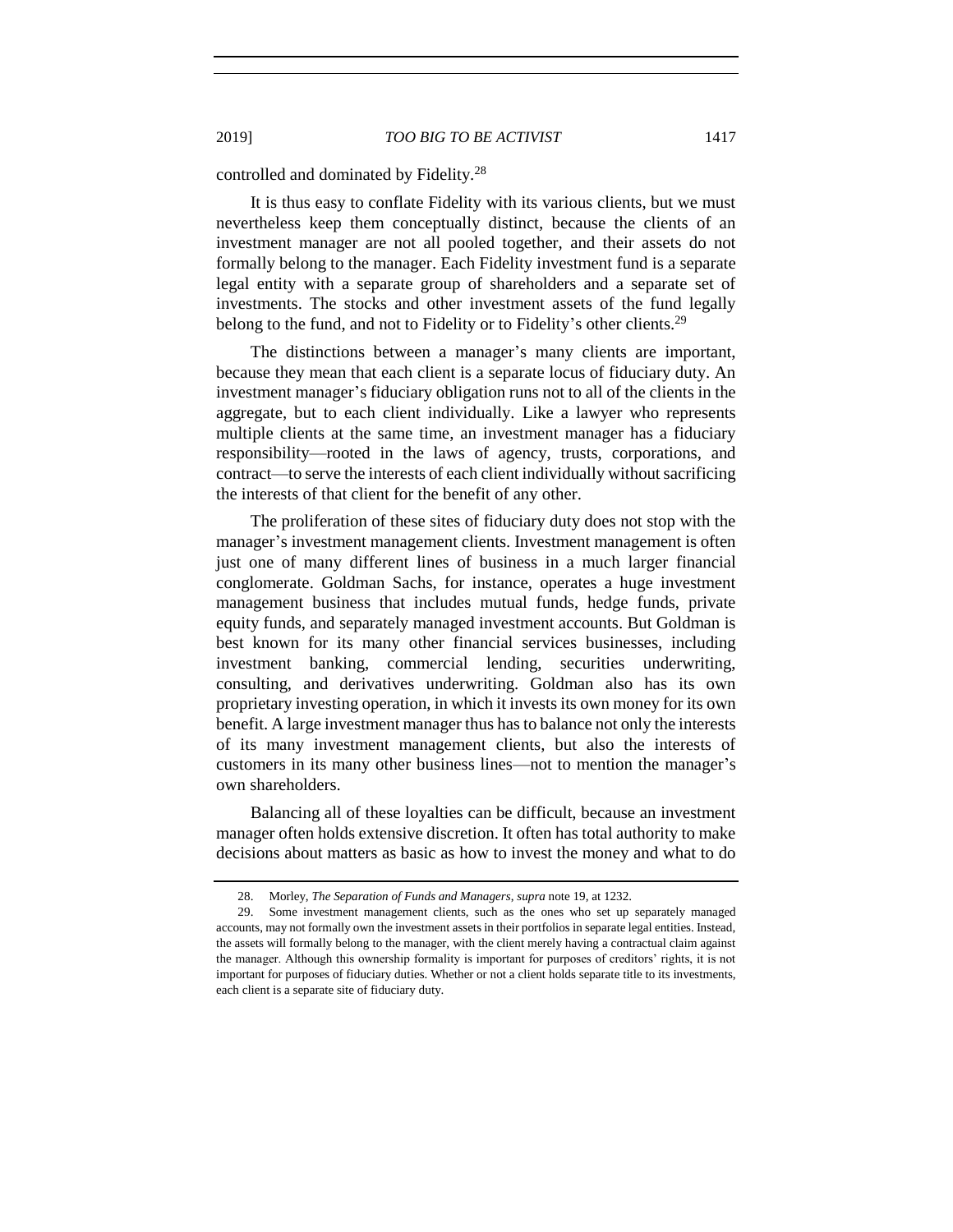with it.<sup>30</sup> This system of delegating total authority makes sense for reasons I have described elsewhere.<sup>31</sup> But it nevertheless forces a manager to make difficult decisions with extensive implications for fiduciary duties.

Figure 1 illustrates the structure of a large investment management company. By way of example, Figure 1 shows an investment manager with just three different funds, although in reality, of course, a big manager would have hundreds of funds. Figure 1 shows the management company and the funds as separate corporate entities with separate owners, united only by the contracts (represented by dashed lines) that bind the various funds to the manager. In addition, the manager has other business lines beyond fund management that the manager runs inside of a larger corporate conglomerate.





#### B. THE POSSIBILITY OF HEDGE FUND ACTIVISM

<span id="page-11-0"></span>Could a large manager with this organizational structure ever unite its clients' holdings into a single, focused program of shareholder activism? To date, research on corporate governance has failed not only to answer the question, but even to acknowledge it. Research on big institutional investors has focused overwhelmingly on the incentives of individual mutual funds, rather than the larger investment management complexes of which they are

<sup>30.</sup> Morley, *The Separation of Funds and Managers*, *supra* note 19, *passim*.

<sup>31.</sup> *Id*.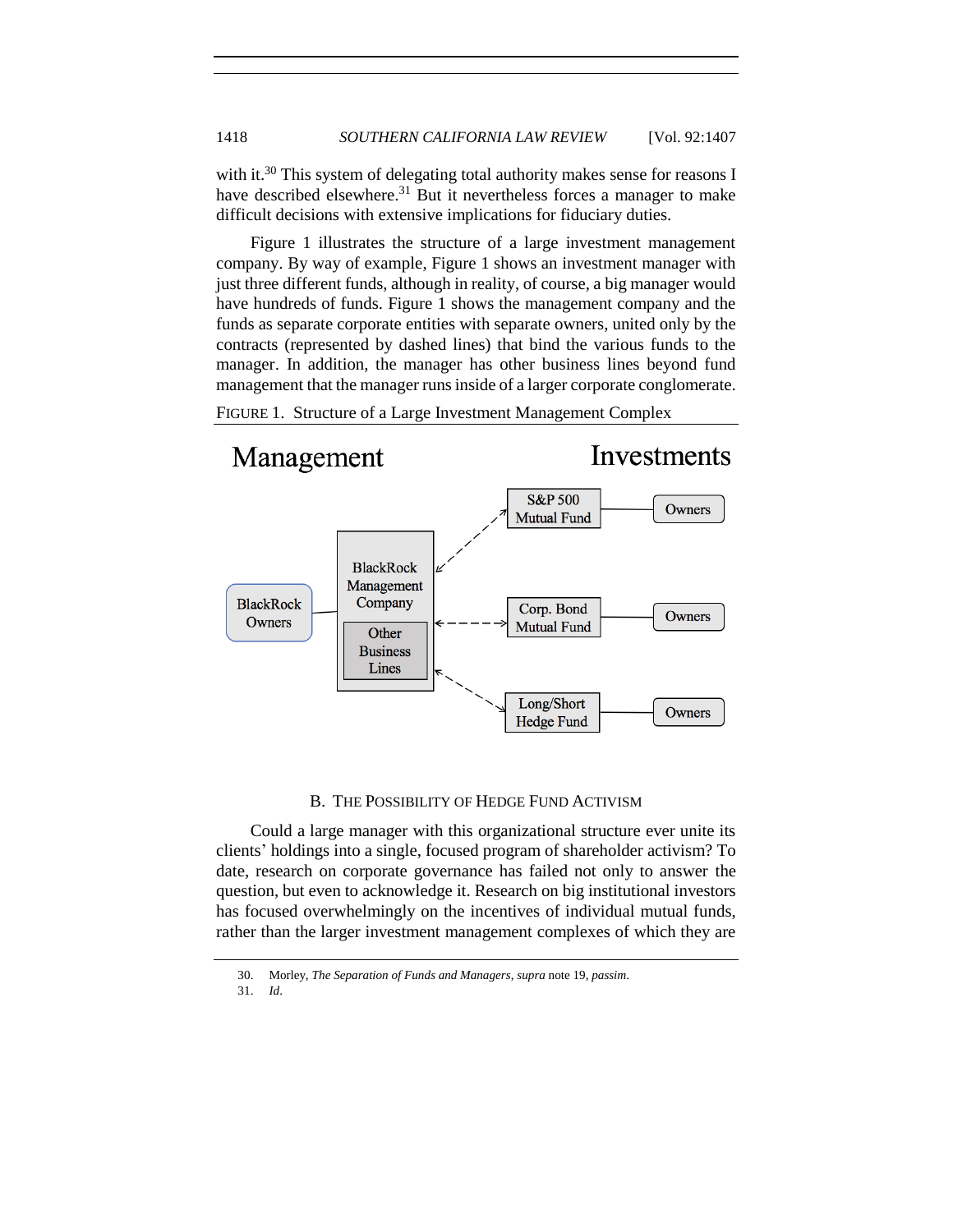a part. Economists and lawyers have argued, basically, that the various funds on the right side of Figure 1 tend not to engage in activism because they do not find activism profitable.<sup>32</sup> There are many reasons. One is that the "momand-pop" investors who buy shares in ordinary mutual funds are not excited enough about activism to pay the high fees necessary to cover the costs of activism. Another reason is that the index investing strategies used by mutual funds makes activism unprofitable, because if an index fund spends money on activism to improve a company's stock price, the benefits of the increase will be shared by all of the fund's competitors who invest in the same company and the same index, even though none of them paid any of the costs of the activism.<sup>33</sup>

These explanations for why mutual funds do not find activism profitable are surely correct, but they miss the real heart of the problem. They examine the incentives of mutual funds individually, but not the incentives of the larger complex of which the funds are a part. The right unit of analysis, however, might be the complex as a whole. Instead of looking at individual funds, perhaps we should look instead at a manager and all of its funds as though they were a single unit.

This way of thinking is implicit in the rapidly growing literature on horizontal shareholding. This line of research worries that big managers turn into de facto monopolists by controlling every company in a given industry.<sup>34</sup> Without self-consciously thinking about it, the horizontal shareholding literature has implicitly treated management complexes as though they were unitary things. In the eyes of the horizontal shareholding literature, the key actor in corporate governance is not a fund, but the group of funds controlled by the fund's manager.

Consider, then, the possibility that the large manager depicted in Figure 1 might unite its various funds in a program of shareholder activism by adding to its various offerings an activist hedge fund. This possibility appears in Figure 2.

<sup>32.</sup> *See supra* not[e 21](#page-6-1) and accompanying text.

<sup>33.</sup> Lund, *supra* not[e 21,](#page-6-1) at 520–23.

<sup>34.</sup> *See supra* not[e 17](#page-3-1) and accompanying text.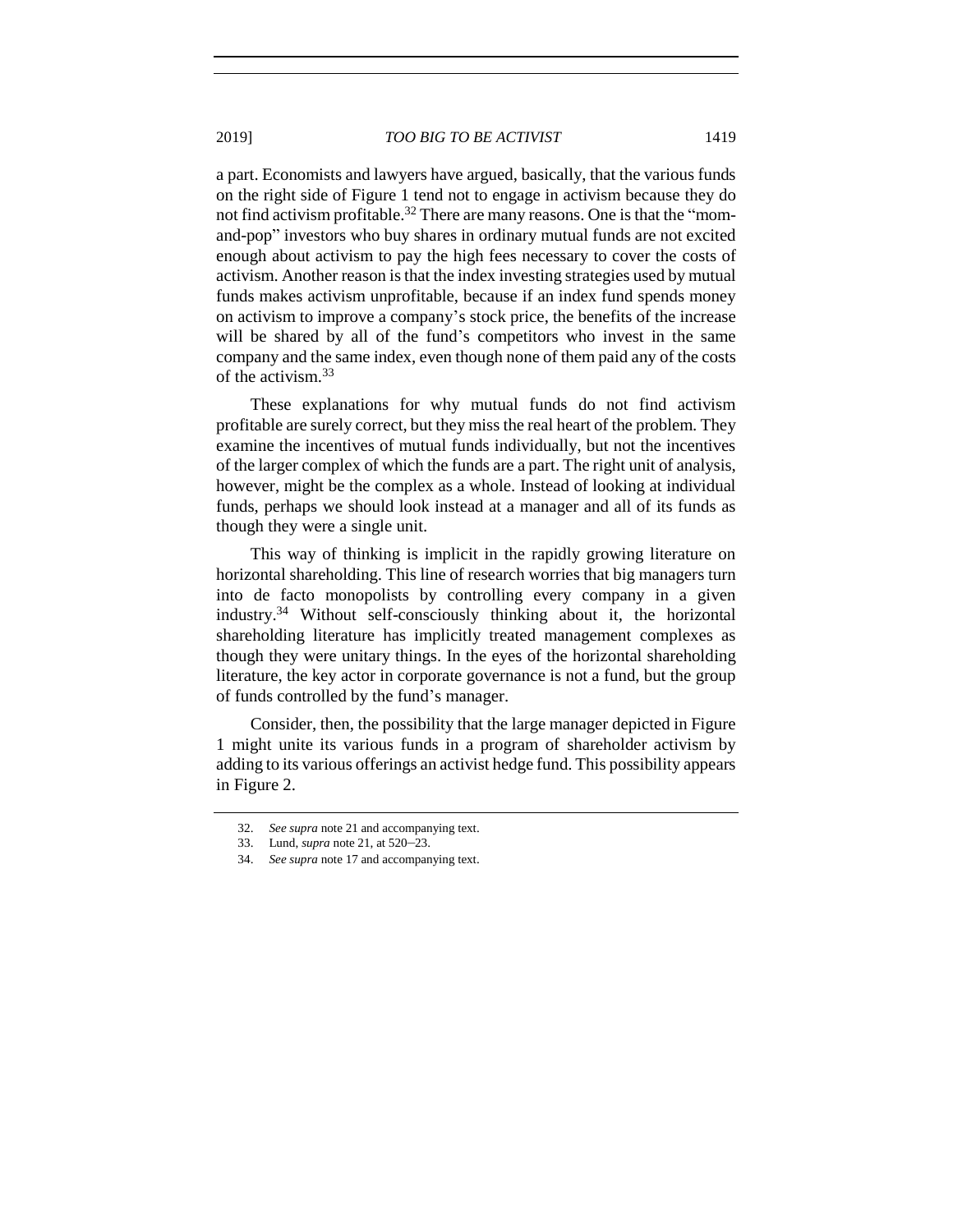

FIGURE 2. Large Investment Management Complex with Activist Hedge Fund

Figure 2 is important, because it tells us that even if *mutual funds* do not find activism profitable, a manager's other funds very well might. We know that hedge funds can turn a profit with activism, because for decades now, the market for hedge fund activism has been booming.<sup>35</sup> And because a large manager already tends to offer a wide variety of different funds, it seems plausible that an activist hedge fund might reasonably number among them.

Indeed, it would seem on first impression that a large investment manager ought to be the very best kind of manager to run an activist hedge fund, because a large manager could theoretically support an activist hedge fund by bolstering it with the voting power of the many other funds in the management complex that surround it. A large manager, in other words, could direct its various mutual funds to support its activist hedge funds.

<sup>35.</sup> Ajay Khorana et al., *The Evolving Shareholder Activist Landscape (How Companies Can Prepare for It)*, 29 J. APPLIED CORP. FIN., Summer 2017, at 8, 8 (showing that 2015 was a record year for hedge fund activism); Anna L. Christie, *Hedge Fund Activism and the Market for Corporate Quasi-Control* 2 (Univ. of Cambridge Faculty of Law Legal Studies Research Paper Series, Paper No. 51/2017, 2017), https://papers.ssrn.com/sol3/papers.cfm?abstract\_id=3066877 (showing that hedge fund activism has been increasing).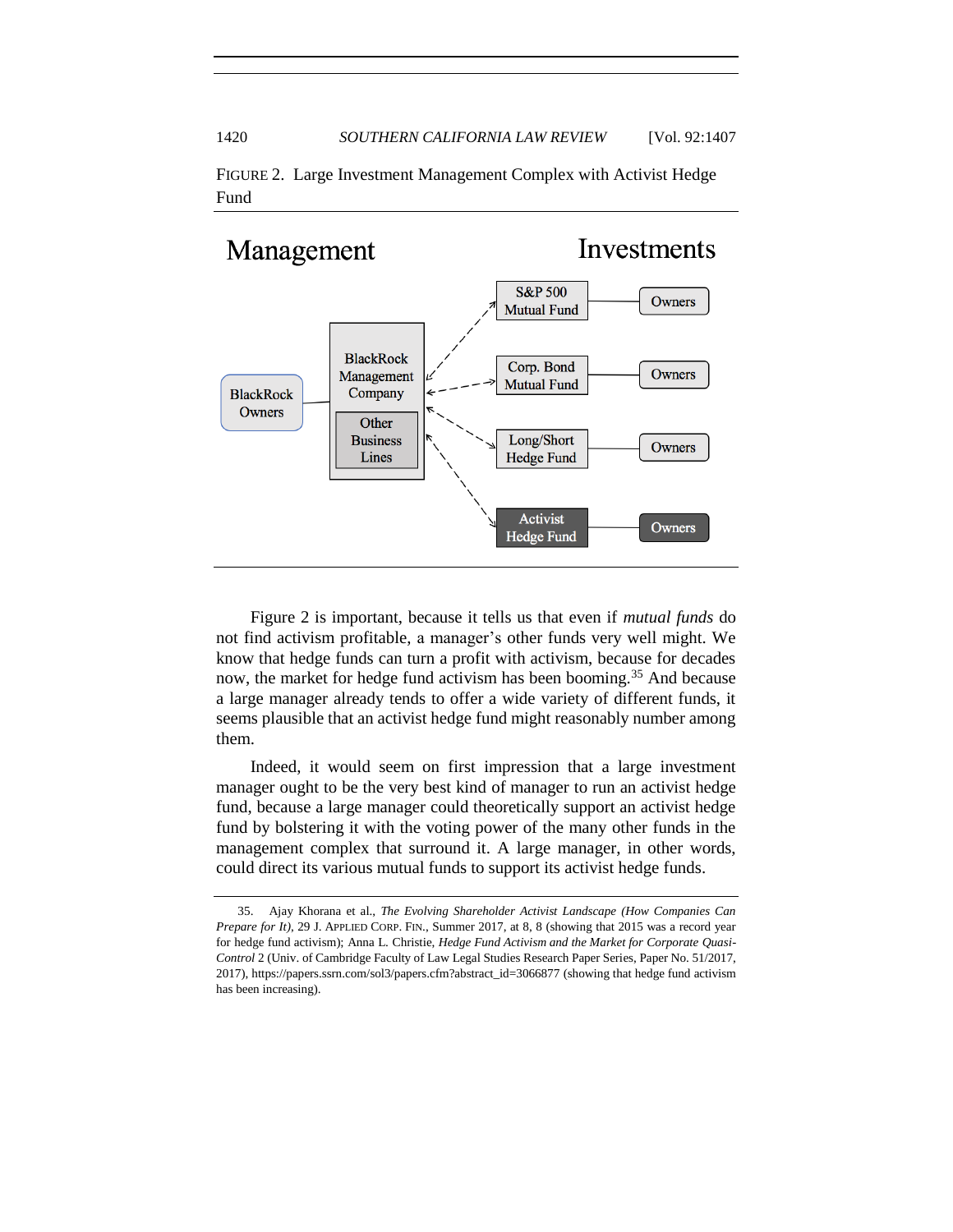<span id="page-14-0"></span>If a large manager were ever to try this strategy, the result could be an activist shareholder of unprecedented power. Whereas Pershing Square, a small manager with a prominent activist hedge fund, has only two funds and about \$9 billion under management,<sup>36</sup> Fidelity, the investment management giant, has hundreds of funds and about \$2.5 trillion under management.<sup>37</sup> If Fidelity ever added a \$9 billion activist hedge fund to its stable of other clients, then Fidelity could form a voting bloc several orders of magnitude larger than Pershing Square. Fidelity could make the bloc especially huge by directing its other funds not only to *vote* alongside its activist fund, but also to *invest* alongside it as well. With more than \$2 trillion under management, Fidelity could theoretically accumulate controlling majority ownership stakes in dozens and maybe even hundreds of America's largest companies.

It seems plausible that large investment managers could consolidate the voting of their various funds, because most of them already do it. In off-therecord interviews, I spoke with about a dozen current and former lawyers and executives at several of America's largest investment management firms and asked them how their firms voted their clients' shares. Their responses all indicated a degree of centralized control over the voting of each of their various clients.<sup>38</sup>

In one common pattern, a senior executive of a management company leads a dedicated department whose job is to formulate voting policy for the entire firm. This central voting office decides how to vote all of the shares of the manager's different clients on each matter presented in each portfolio company. If a hedge fund, a mutual fund, and a separately managed account each own shares in Delta Airlines, for example, the centralized voting office decides how all three clients will vote and casts all of their votes the same way. The central voting office might, on occasion, give the portfolio manager of a particular fund the right to vote the fund's shares differently from the rest of the firm. But for most large managers, such freedom tends to be exercised only very rarely.

Some firms are less centralized than this. Some firms place

<sup>36.</sup> Scott Deveau, *Ackman's Pershing Square's Assets Fell 20 Percent in* 2017, BLOOMBERG, https://www.bloomberg.com/news/articles/2018-01-29/ackman-s-pershing-square-s-total-assets-fell-20 percent-in-2017 (last updated Jan. 29, 2018, 3:01 PM).

<sup>37.</sup> *Fidelity by the Numbers: Corporate Statistics*, FIDELITY INV., https://www.fidelity.com/aboutfidelity/fidelity-by-numbers/corporate-statistics (last visited Aug. 13, 2019).

<sup>38.</sup> The account I offer here finds support in the empirical evidence of Ryan Bubb and Emiliano Catan, who tally the corporate voting of individual mutual funds and find, among other things, that funds that share a manager all tend to vote almost exactly the same way. Ryan Bubb & Emiliano Catan, The Party Structure of Mutual Funds 29 (Feb. 14, 2018) (unpublished manuscript) (available at https://ssrn. com/abstract=3124039).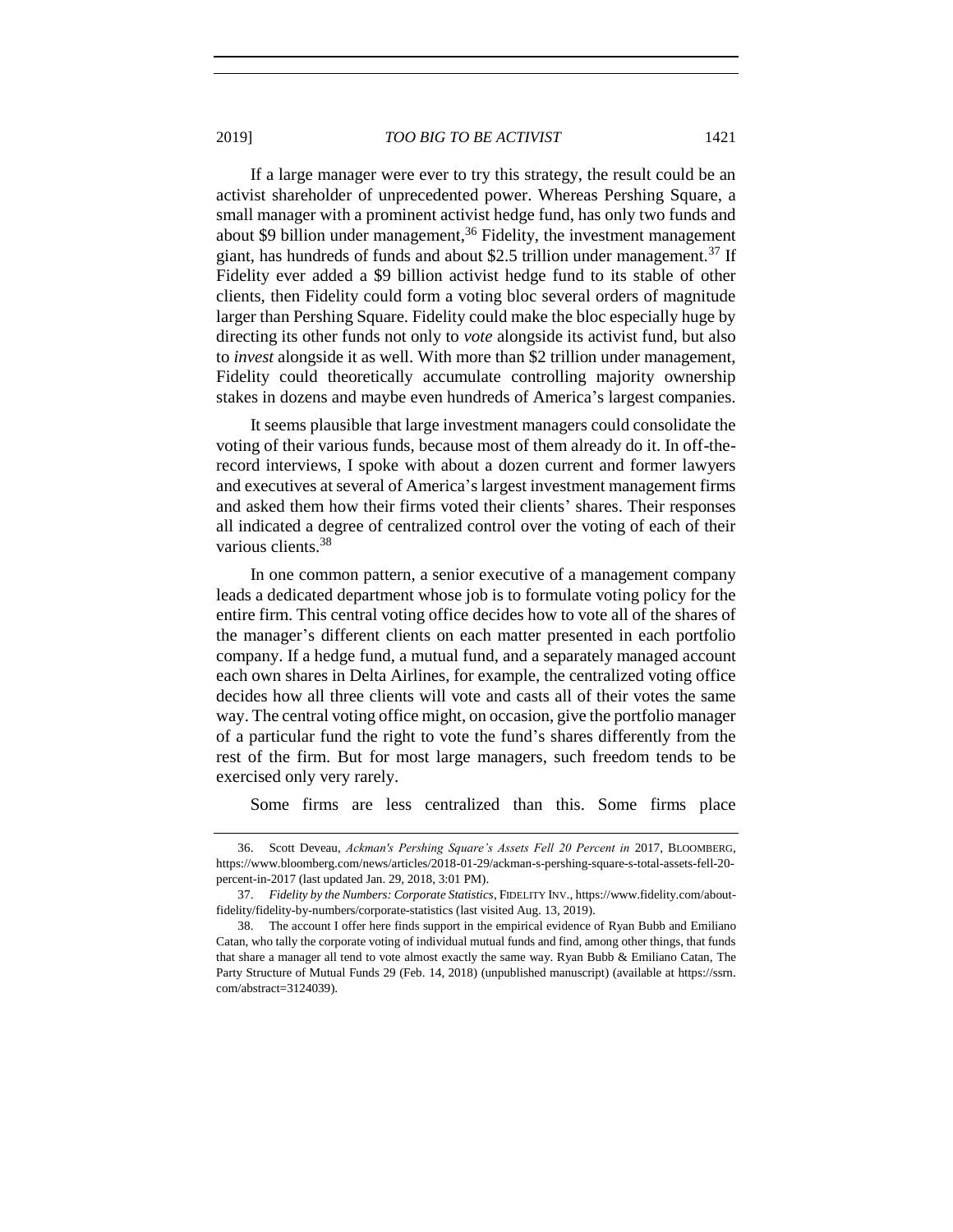responsibility for the initial decisionmaking about voting directly in the hands of the portfolio managers of individual funds. If three different funds each hold shares in Delta Airlines, the managers of each different fund may make the decision about how to vote the shares independently without any central guidance. Such a decentralized firm will, nevertheless, almost always have a central voting office with a small staff whose purpose is to safeguard the reputation of the firm as a whole. The office will not allow an individual portfolio manager to issue a public statement on a sensitive corporate governance dispute unless the firm's central voting office agrees to take the same position as well. In this way, even investment managers with relatively decentralized voting operations show both the willingness and the capacity to coordinate voting among their clients.

# <span id="page-15-0"></span>C. THE CONTINUUM OF MANAGER SIZE AND INTENSITY OF ACTIVISM

It seems possible, then, that a large manager might start an activist hedge fund and use a centralized voting office to direct its other clients to support the fund. But what exactly would it mean for the hedge fund to be an "activist"? The answer is complex, and I will say much more about exactly what I mean later, in Part IV. For now, though, I wish to make it clear that activism exists along a continuum of aggressiveness and that the sorts of conflicts between clients that I am concerned about tend to be most serious at the more aggressive end of the continuum. Mild forms of activism tend to be relatively unproblematic.

Some large investment managers, such as T. Rowe Price, for example, tend to think of themselves, even now, as being seriously committed to activism. They sometimes vote in support of smaller managers' activist hedge funds and they occasionally meet with corporate executives to talk about how the companies are faring.<sup>39</sup> As we will see in a moment, the mildness of these forms of activism ensures that they create comparatively few conflicts within a management complex.

<span id="page-15-1"></span>The forms of activism that concern me most here are more aggressive. They involve not merely voting for someone else's nominees to a corporate board, but actually nominating candidates directly. They also include things like running proxy contests on mergers and publicly pushing for changes to a company's capital structure. Again, for reasons that will become clear, these more aggressive kinds of activism are where conflicts between clients

<sup>39.</sup> Joseph A. McCahery et al., *Behind the Scenes: The Corporate Governance Preferences of Institutional Investors*, 71 J. FIN. 2905, 2912 (2016) (describing how big investment managers often hold nonpublic meetings with corporate executives).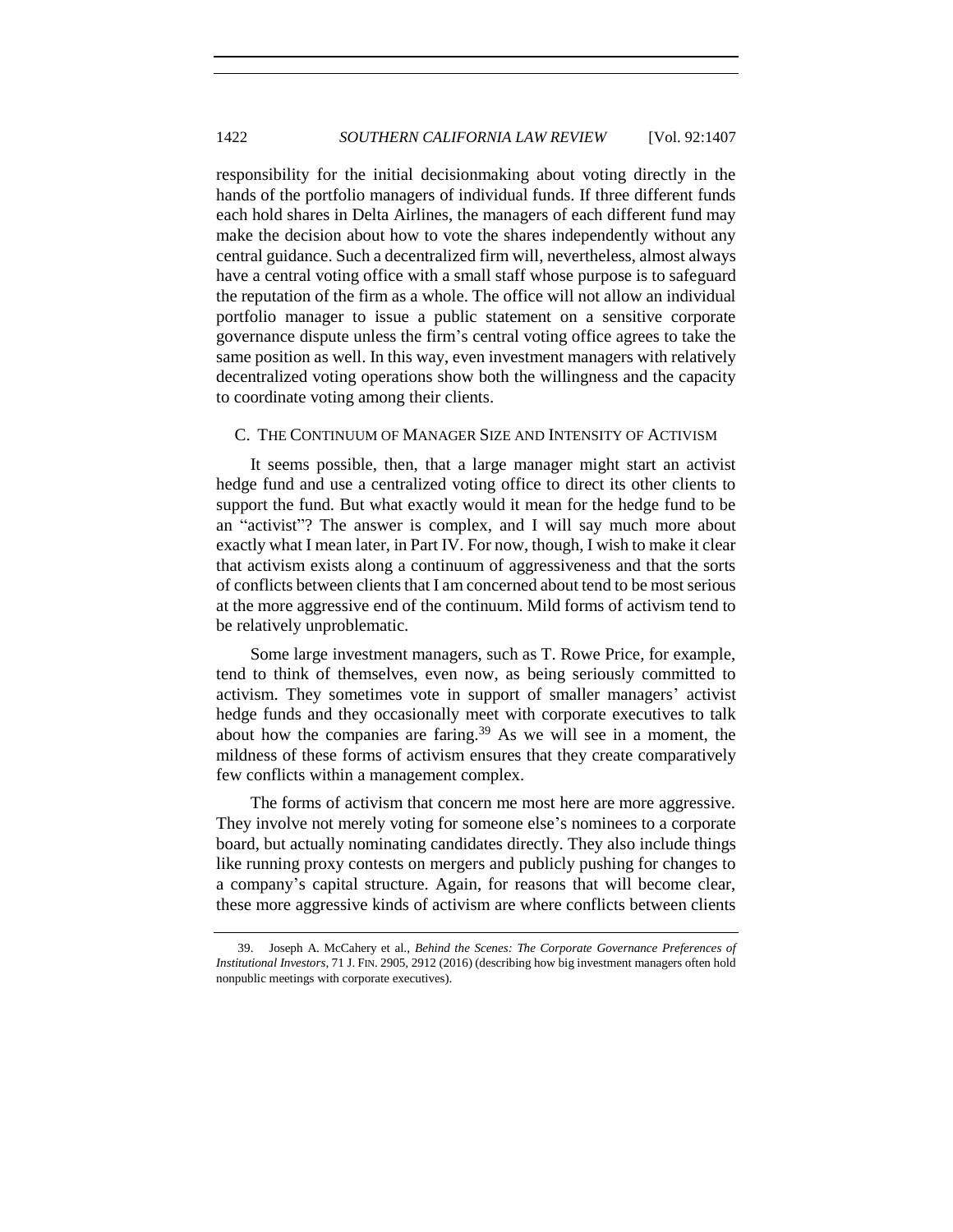<span id="page-16-0"></span>become truly debilitating.

#### II. LEGAL CONFLICTS

Let us turn, then, to the heart of the matter by examining the nature of the conflicts that activism can generate. Conflicts over activism tend to come from two sets of sources, one legal and one practical. We begin with the legal conflicts. Activism poses a host of legal challenges and they tend to make it difficult for any shareholder to become an activist. But for a large manager, the legal challenges of activism are greatly aggravated by their tendency to spill from one client to another. Legal rules governing shareholder activism often treat an investment manager and its various clients as a single unit, with the effect that the activism of one client can damage the regulatory status of every other client.

# A. EXCHANGE ACT SECTION 13(d)

<span id="page-16-1"></span>The first problem is section 13(d) of the Securities Exchange Act of 1934.<sup>40</sup> Roughly speaking, section 13(d) requires anyone who "beneficially own[s]" more than 5 percent of any class of a company's equity securities to file a report with the Securities and Exchange Commission within ten days after the acquirer crosses the 5 percent line. $41$  The contents of the report can vary—more on this in a moment—but the report must generally disclose the extent and character of the owner's investment and the owner's intentions for future voting and control. The purpose of section 13(d) is to let an issuer and other shareholders know when a potential controlling shareholder is amassing a big interest.  $42$ 

Section 13(d) is a headache for anyone who attempts to influence a public company, but it is especially painful for a large investment manager with many clients. The special problem for a big investment manager is that section 13(d) and its administrative rules combine a manager and all of its various clients into a single legal unit. If Fidelity has one hundred different clients that each own stock in Delta Airlines, for example, Fidelity becomes a "beneficial owner" of the shares of every one of these many clients for purposes of section 13(d) reporting. Hence, even if each of Fidelity's one hundred clients owns only 0.06 percent of Delta's common stock, so that

<sup>40.</sup> 15 U.S.C. § 78m(d) (2018).

<sup>41.</sup> *Id*.

<sup>42.</sup> Rondeau v. Mosinee Paper Corp., 422 U.S. 49, 58 (1975) ("The purpose of the Williams Act is to insure that public shareholders who are confronted by a cash tender offer for their stock will not be required to respond without adequate information regarding the qualifications and intentions of the offering party.").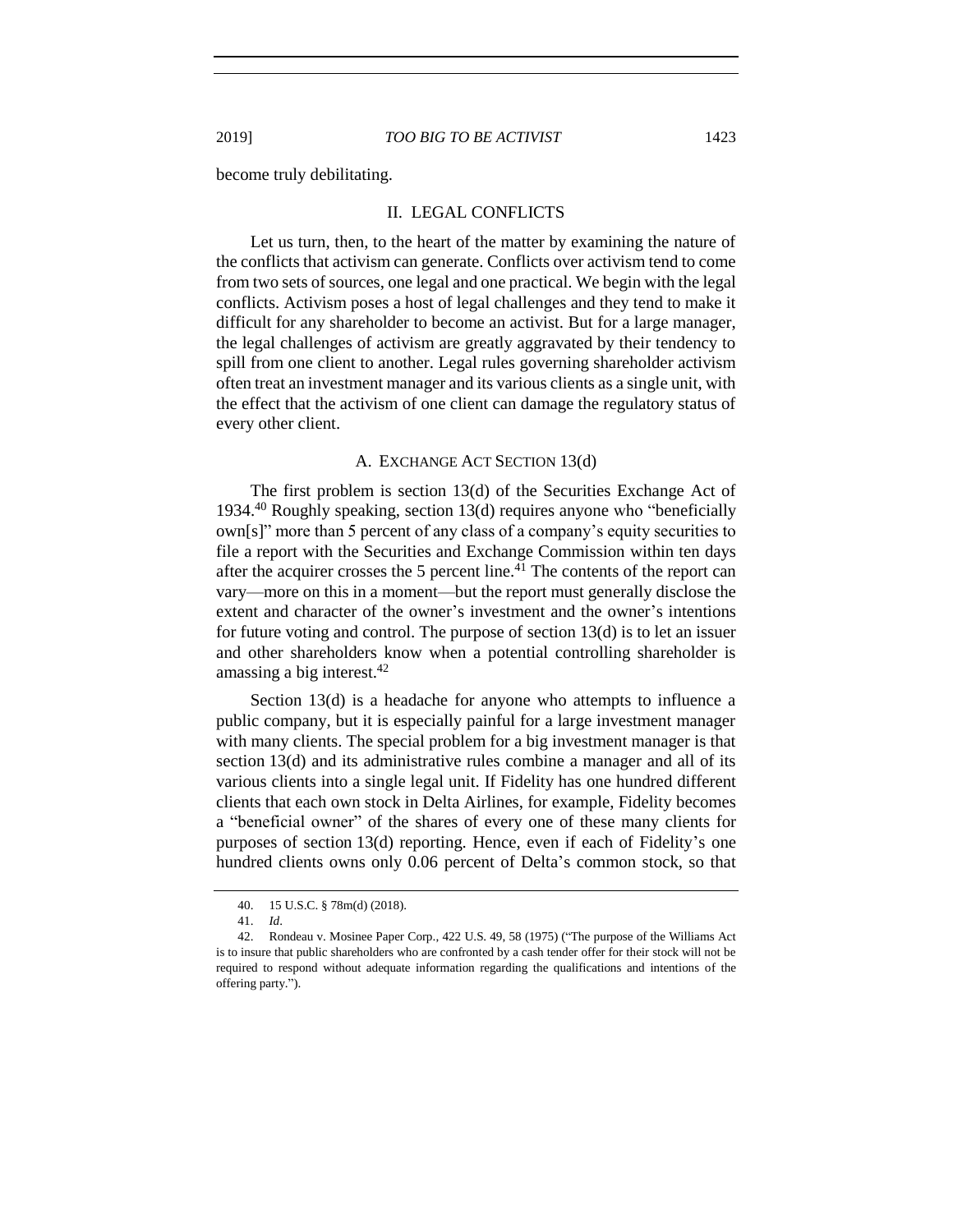none of them would cross the 5 percent threshold individually, all of these holdings will nevertheless be added together and attributed to Fidelity, bringing the total to 6 percent. Fidelity will thus have to file a Schedule 13D in its own name reporting its beneficial ownership. The lesson is that as a manager and its clients get bigger, the 5 percent threshold becomes easier and easier to cross.

The reason a manager and its clients get aggregated in this way is that regulations under section 13(d) define the term "beneficial owner" very broadly. Rule 13d-3(a) says that the term "beneficial owner" of a security includes anyone who has the "power to *vote*" or the "power to *dispose*" of the security.<sup>43</sup> This broad definition clearly reaches most investment managers, because the essence of an investment management contract is to give a manager discretionary authority to *vote* and *dispose of* a client's securities. Thus, the beneficial owner for purposes of section 13(d) in most investment management relationships is not only the fund that owns the shares, but also the manager that decides how to vote them.

Managers and their clients face a further risk of aggregation through the concept of a "group."<sup>44</sup> For purposes of the 5 percent threshold, section 13(d)(3) can combine together even persons who count as distinct beneficial owners so long as the persons act together as a "group for the purpose of acquiring, holding or disposing of securities of an issuer  $\dots$ .  $^{45}$ Thus, if two hedge funds work together to acquire 2 percent and 3 percent of an issuer's securities, respectively, then even if they are distinct "beneficial owners," their holdings can nevertheless be added together to total 5 percent, because they are working together as a group. Both hedge funds must then comply with section 13(d) and report each other's shares as their own.<sup>46</sup>

The definition of a group has been elaborated extensively by the courts, and the inquiry is highly fact-specific, making the resolution of particular cases very hard to predict.<sup>47</sup> But we can nevertheless say with confidence that if two clients have both given over control of their portfolios to the same investment manager and that manager directs them to both acquire shares in the same company, the clients will be at grave risk of being treated as a group

<sup>43.</sup> 17 C.F.R. § 240.13d-3 (2019).

<sup>44.</sup> 15 U.S.C. § 78m(d)(3).

<sup>45.</sup> *Id.* § 78m(d).

<sup>46.</sup> Note that if the two hedge funds are combined under the "group" definition—rather than having their ownership attributed to their manager under the definition of "beneficial owner"—then it is technically the funds, rather than the manager, who bear the burden of compliance.

<sup>47.</sup> *E.g.*, Hemispherx Biopharma, Inc. v. Johannesburg Consol. Invs., 553 F.3d 1351, 1366 (11th Cir. 2008) (holding that in order to be a member of a group, a person must be a beneficial owner of a security).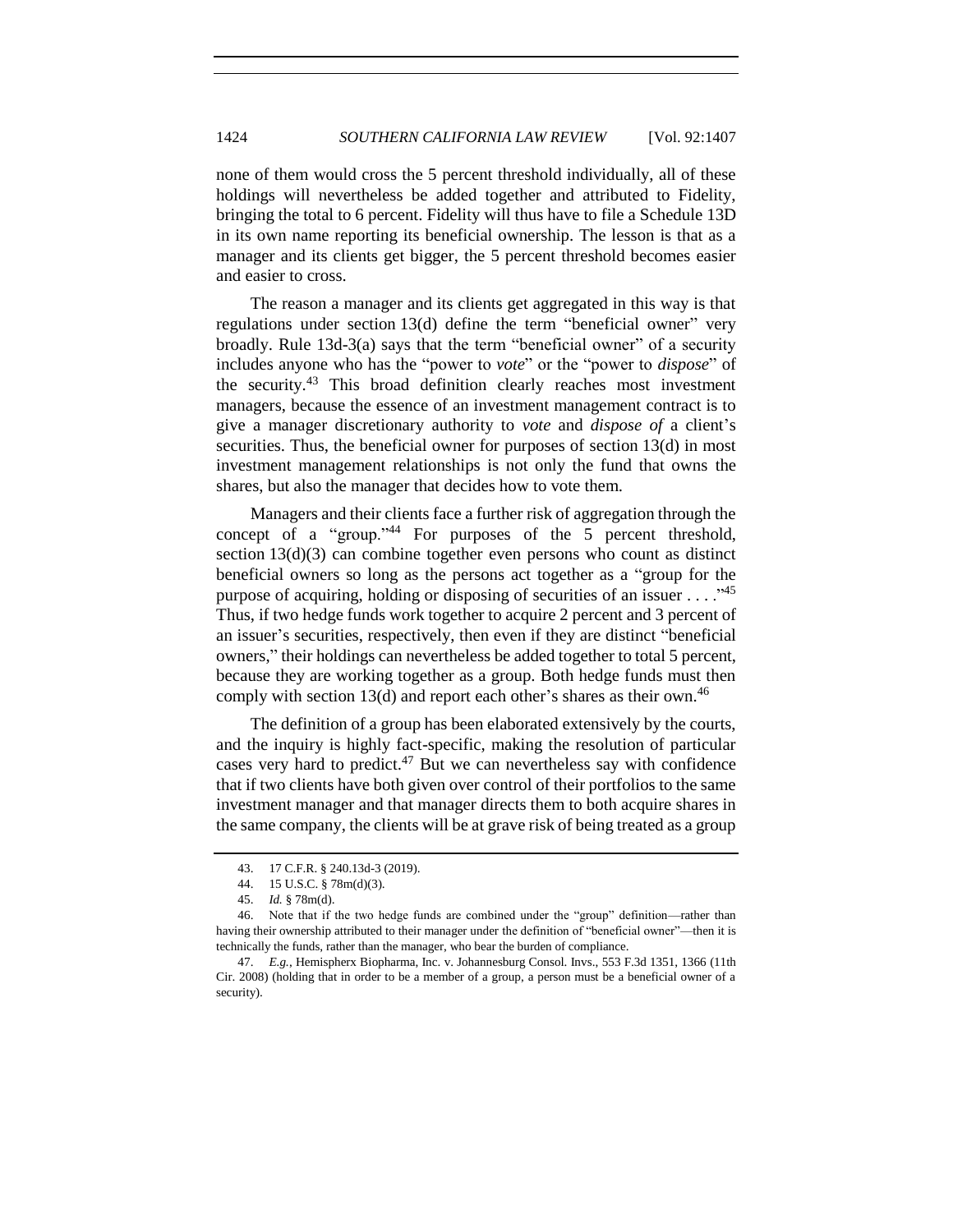if the manager has not already been treated as the beneficial owner of both funds' securities under Rule 13d-3(a).

The logic of the group concept and the broad definition of beneficial ownership is to prevent clever strategies for avoiding the reporting obligation in  $13(d)$ .<sup>48</sup> In the absence of these aggregation rules, an investor could easily subvert the 5 percent limit by simply spreading its investment across multiple subsidiary entities. A shareholder could allocate 2 percent of a company's shares to each of five different entities that the shareholder controls, and thereby gain 10 percent of the company's shares without ever having to report a 5 percent ownership stake under section 13(d). The aggregation rules prevent this kind of gamesmanship.

There was a time when the 5 percent threshold of section 13(d) was high enough to allow large managers to purchase all the shares they liked for their many clients without running into problems. But as the biggest investment managers have grown, the 5 percent threshold has come to sweep in a huge number of investment positions for large investment managers. As of March 2016, BlackRock was the beneficial owner of 5 percent or more of the stock of 2,632 different publicly listed companies, or more than one half of all such companies in the United States.<sup>49</sup> Vanguard held a similar position in 1,855 companies and Fidelity did so in  $1,309$  companies.<sup>50</sup> At least twelve other investment managers beneficially owned 5 percent or more of more than two hundred companies.<sup>51</sup>

My basic thesis is that, whatever their policy logic, these aggregation rules make it very difficult for a large and diversified investment manager to acquire large stakes and convert them into influence. Because these policies combine a manager and its clients for purposes of reporting and tallying ownership, they effectively yoke a manager and all of its various clients together for purposes of liability and obligation. Activism or share purchases by one client can trigger section 13(d) problems for every other client.

Consider, for example, what may happen if a client of a large investment manager tries to execute a so-called *quiet acquisition* of shares in a public company. In a quiet acquisition, an investor slowly accumulates up to 4.9 percent of the target company's shares and then buys as many

<sup>48.</sup> H.R. Rep. No. 90-1711, at 7 (1968), *reprinted in* 1968 U.S.C.C.A.N. 2811, 2818 (making it clear that the goal of section  $13(d)(3)$  is to "prevent a group of persons who seek to pool their voting or other interests in the securities of an issuer from evading the provisions of the statute because no one individual owns more than [five] percent of the securities").

<sup>49.</sup> Fichtner et al., *supra* not[e 10,](#page-3-0) at 312.

<sup>50.</sup> *Id*.

<sup>51.</sup> *Id*.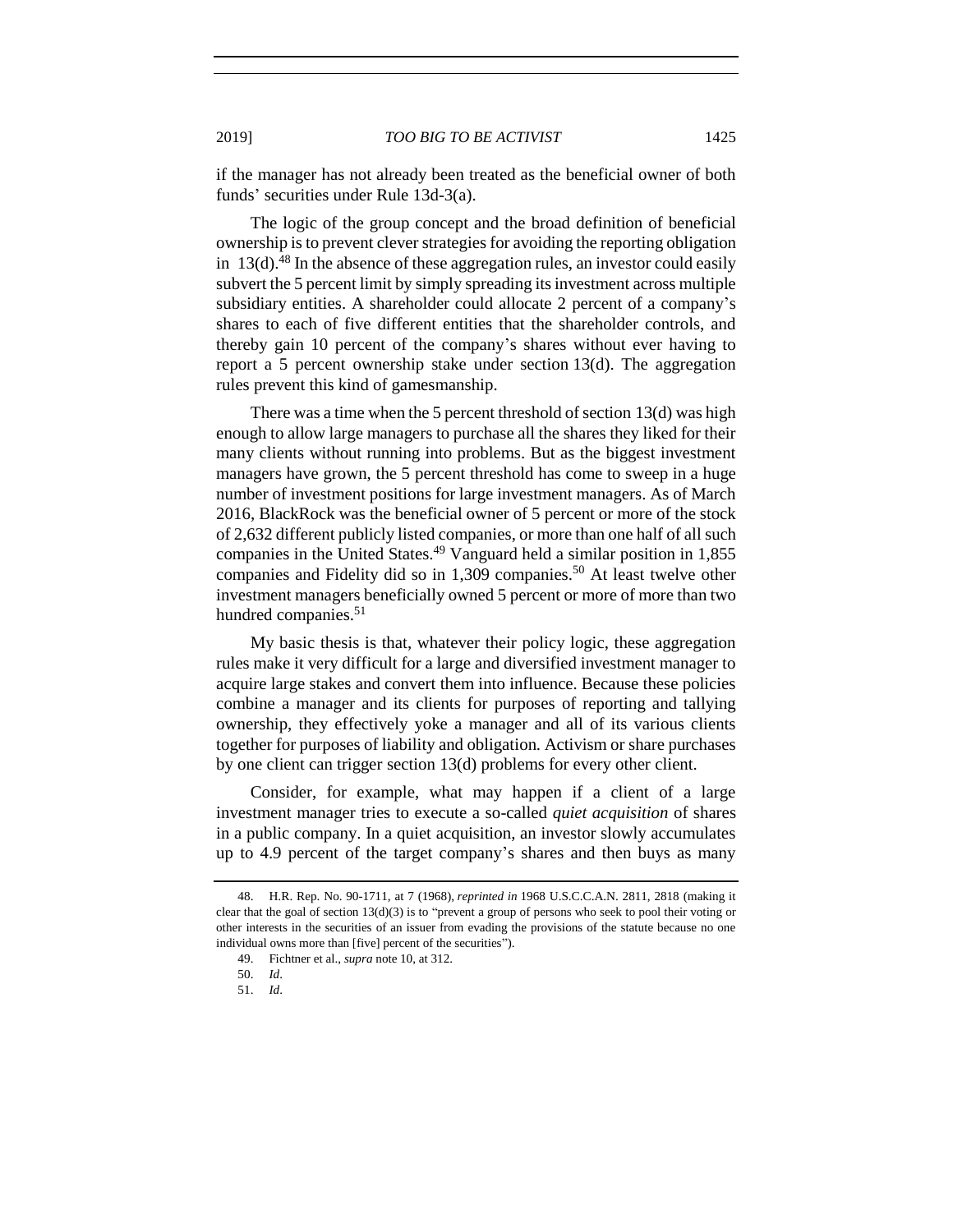shares as it can over a period of ten days after crossing the 5 percent threshold. Quiet acquisitions are a common strategy for governance activists, because section 13(d) gives an investor a grace period of ten days after crossing the 5 percent threshold before the investor has to disclose its ownership publicly.<sup>52</sup> Quiet acquisitions are controversial—Hillary Clinton threatened to crack down on them when she was a candidate for president<sup>53</sup>—but virtually everyone seems to agree that they are central to both the success and the profitability of an activism strategy.

<span id="page-19-0"></span>What makes a quiet acquisition so useful is that it offers an activist its best opportunity to buy shares at a low price before the public learns about the activist's plan and the price moves upward. Once the public knows the activism campaign is coming, the activist's opportunity to buy at a low price will disappear. Quiet acquisitions are delicate affairs, because the act of acquiring shares can tip off other investors of the impending campaign. Leaks of information are a constant problem, and an activist manager's acquisitions are watched extremely carefully.

Quiet acquisitions thus face a host of obstacles, but, for a large manager, by far the largest is the way section 13(d) brings various clients into conflict with one another. When a client of a large investment manager attempts a quiet acquisition, the client cannot actually buy 5 percent of the target company's stock before it crosses the 5 percent threshold and has to report its shares, because the client is part of a "beneficial ownership" unit that may already hold several percent of the target company's stock even before the client buys its first share. Imagine, for example, that an activist hedge fund wishes to buy 10 percent of Netflix, Inc. (as an activist fund managed by Carl Icahn did in  $2012^{54}$ ). For a fund like Icahn's that works independently of a large management group, 10 percent is a fairly attainable goal. The fund can buy 4.9 percent slowly and quietly and then buy another 5.1 percent over a 10-day period of rapid acquisition before making its actions public in a Schedule 13D. By contrast, for a fund managed by a large manager such as T. Rowe Price, acquiring 10 percent would be much harder. As of year-end 2015, T. Rowe Price clients collectively owned 3 percent of Netflix.<sup>55</sup> Hence, if T. Rowe Price started an activist hedge fund, the fund could only buy 2

<sup>52.</sup> 15 U.S.C. § 78m(d)(1) (2018).

<sup>53.</sup> Tory Newmyer, *Hillary Clinton: Capitalism is Out of Balance, Needs a Reset*, FORTUNE (July 24, 2015), http://fortune.com/2015/07/24/hillary-says-capitalism-needs-a-reset.

<sup>54.</sup> Liyan Chen, *Here's How Carl Icahn Made \$2 Billion on Netflix [Chart]*, FORBES (June 24, 2015, 4:01 PM), https://www.forbes.com/sites/liyanchen/2015/06/24/heres-how-carl-icahn-made-2-bill ion-on-netflix-charts/#34499c0113d9.

<sup>55.</sup> T. Rowe Price Assocs., Inc. Amendment No. 6 to Statement of Acquisition of Beneficial Ownership by Individuals (Schedule 13G/A) (Dec. 31, 2015).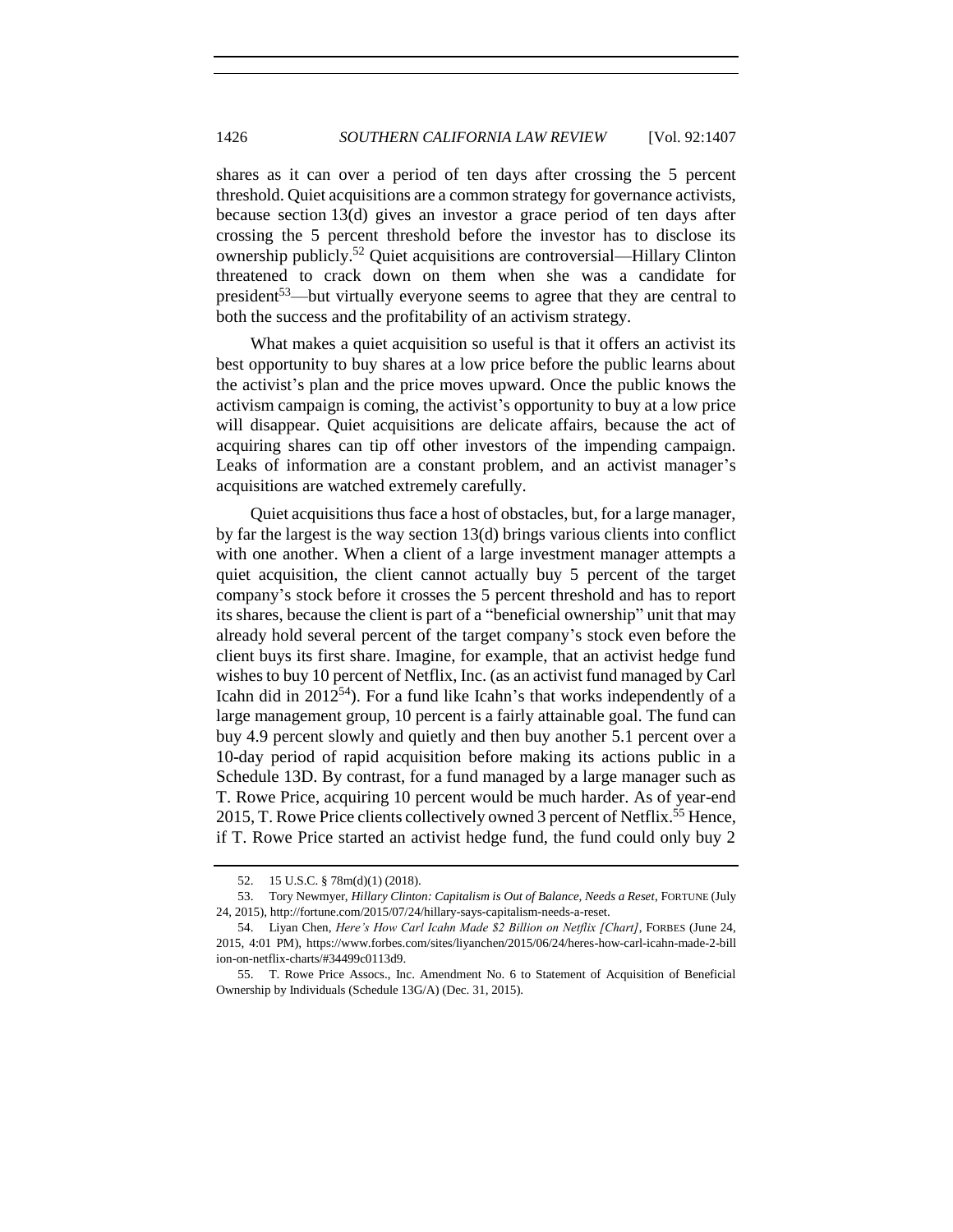percent of Netflix's stock before the 10-day clock would begin ticking, rather than 4.9 percent. Things would be harder still if, instead of being managed by T. Rowe Price, this hedge fund were managed by BlackRock or Vanguard. At year-end 2015, BlackRock and Vanguard clients already owned 5.7 percent<sup>56</sup> and 5.6 percent of Netflix,<sup>57</sup> respectively. As a result, if BlackRock or Vanguard were ever to start an activist fund, the fund would have to disclose its acquisitions almost immediately any time it purchased an additional 1 percent of Netflix's shares.<sup>58</sup>

Section 13(d) thus makes it relatively difficult for a client of a large investment management company to accumulate a stake in a public company through a quiet acquisition. But this is not the end of the problem. If ever a client of a large manager did manage to get a large stake, section 13(d) would create even more serious problems if that client tried to turn its stake into influence.

The problem is that aggressive forms of activism can change a manager's obligations under section 13(d). Most large investment managers, it turns out, do not actually file reports under section 13(d). Instead, they file under section  $13(g)$ .<sup>59</sup> Section 13(g) imposes a 5 percent disclosure requirement similar to the requirement in section 13(d), but the contents of the disclosure are much less demanding than under section 13(d). Under section 13(d), the form prescribed for disclosure, which is known as Schedule 13D, has to be updated every time a beneficial owner's holdings change by more than 1 percent of the target company's stock.<sup>60</sup> And each time the form is filed or updated, the beneficial owner has to disclose all trades made 60 days prior to the time the schedule is filed or updated.<sup>61</sup> In addition, the filer has to disclose its intentions for its shares, including any intentions that might affect the control of the company.<sup>62</sup> In contrast to this demanding set of requirements in Schedule 13D, Schedule 13G only has to be updated once a year, does not require disclosure of prior trades, and requires no mention of the acquirer's intentions.

Eligibility for the lighter requirements of Schedule 13G turns on an

<sup>56.</sup> BlackRock, Inc., Amendment No. 1 to Statement of Acquisition of Beneficial Ownership by Individuals (Schedule 13G/A) (Dec. 31, 2015).

<sup>57.</sup> Vanguard Grp., Amendment No. 4 to Statement of Acquisition of Beneficial Ownership by Individuals (Schedule 13G/A) (Dec. 31, 2015).

<sup>58.</sup> *See* 17 C.F.R. § 240.13d-2 (2019).

<sup>59.</sup> *Id.* § 240.13d-1; U.S. SEC. & EXCH. COMM'N, SCHEDULE 13G TEMPLATE, https://www.sec. gov/Archives/edgar/data/1021917/000091228202000355/madsen13g.htm (last visited Sept. 7, 2019).

<sup>60.</sup> 17 C.F.R. § 240.13d-2(a).

<sup>61.</sup> *Id.* § 240.13d-101, item 5(c).

<sup>62.</sup> *Id.* § 240.13d-101, item 4.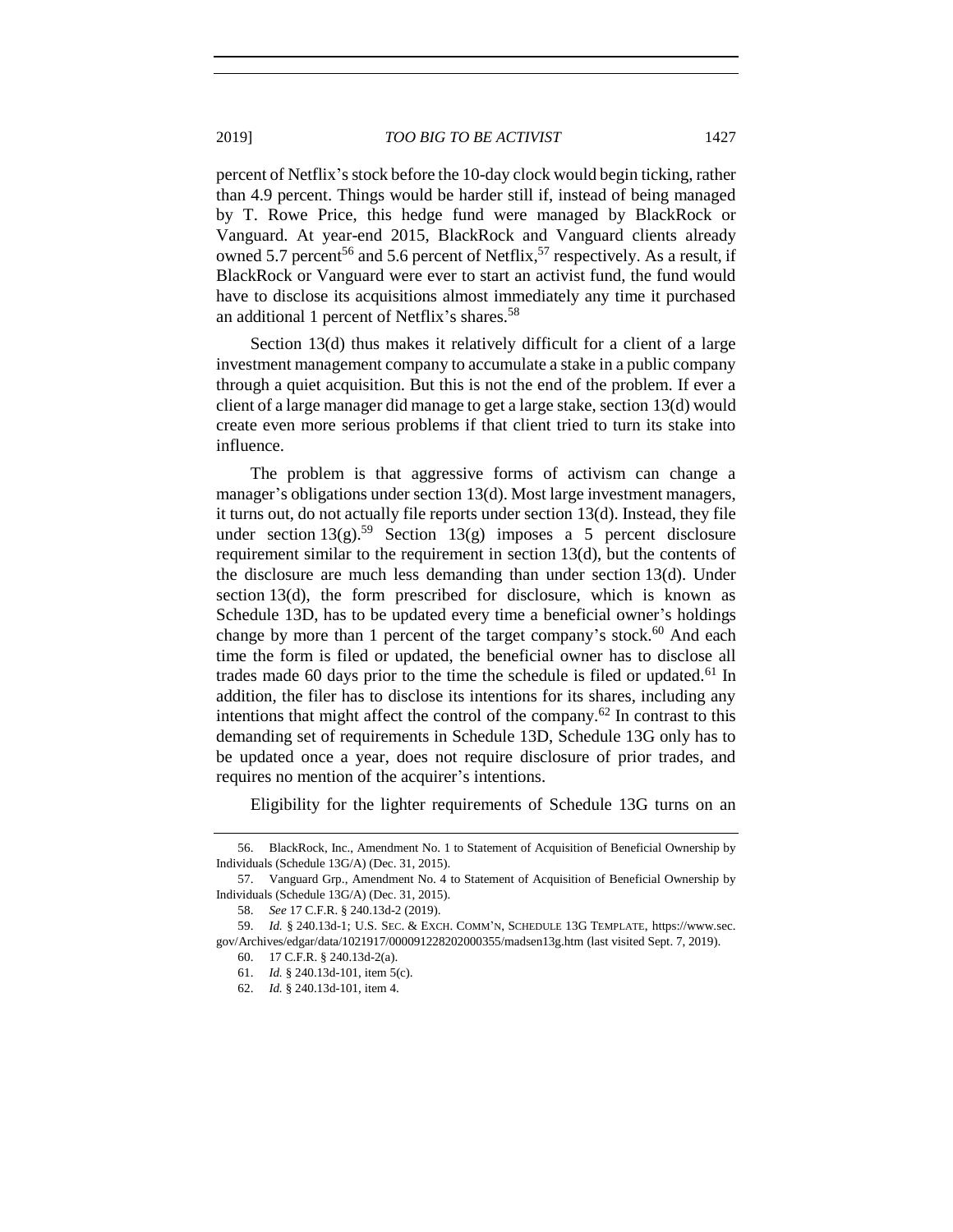investor's intentions for control. An investor who intends to exercise control must file on Schedule 13D; an investor who does not intend to exercise control can file on Schedule 13G.<sup>63</sup> The definition of "control" under section 13(d) and Rule 13d-1 is difficult to pin down precisely, because the statute and rule contain no express definition and the SEC's guidance prescribes only a multifactor inquiry that depends on the specifics of a given circumstance.<sup>64</sup> Nevertheless, it is clear that even fairly modest forms of influence can qualify. According to guidance provided by the SEC, examples of control include "engag[ing] with the issuer's management on matters that specifically call for the sale of the issuer to another company, the sale of a significant amount of the issuer's assets, the restructuring of the issuer, or a contested election of directors." <sup>65</sup> Similarly, Item 4 of Schedule 13D requires a shareholder to disclose its intentions with respect to a very broad array of activities that likely qualify as "control," including any intention to affect an extraordinary corporate transaction, a sale or transfer of a material amount of assets of the issuer, a change in the board of directors, a material change in capitalization, a change in the charter or bylaws, or "[a]ny other material change in the issuer's business or corporate structure . . . ."<sup>66</sup>

<span id="page-21-0"></span>The small investment managers who operate activist hedge funds often do things that count as control within this convoluted definition, because activist hedge funds commonly nominate directors, demand dividends, and run proxy contests in support of sales and mergers—all of which are clearly named as indicia of control. Bigger managers, by contrast, almost never cross the threshold into 13d-1 control. Though they often vote in support of smaller managers' efforts at "control," they will almost never engage in control themselves.

The reason is that, whatever the meaning of "control," the analysis of whether a person has engaged in control applies at the level of the *beneficial owner*, which, in the case of an investment manager, is the manager itself, including all of its clients. Thus, for a manager to file on Schedule 13G, not only the manager but also *each and every one of its various clients* must avoid exercising control. If just one activist hedge fund exercises control

<sup>63.</sup> *Id.* § 240.13d-1(b)(1)(i).

<sup>64.</sup> *See generally* Amendments to Beneficial Ownership Reporting Requirements, Exchange Act Release No. 34-39538, 63 Fed. Reg. 2854 (Jan. 16, 1998) (to be codified at 17 C.F.R. pt. 240) (amending the beneficial ownership rules in conjunction with expanding section 13(g) reporting eligibility for certain investors).

<sup>65.</sup> *Exchange Act Sections 13(d) and 13(g) and Regulation 13D-G Beneficial Ownership Reporting*, U.S. SEC. & EXCHANGE COMM'N, https://www.sec.gov/divisions/corpfin/guidance/reg13dinterp.htm (last updated July 14, 2016).

<sup>66.</sup> 17 C.F.R. § 240.13d-101, items 4(b)−(g).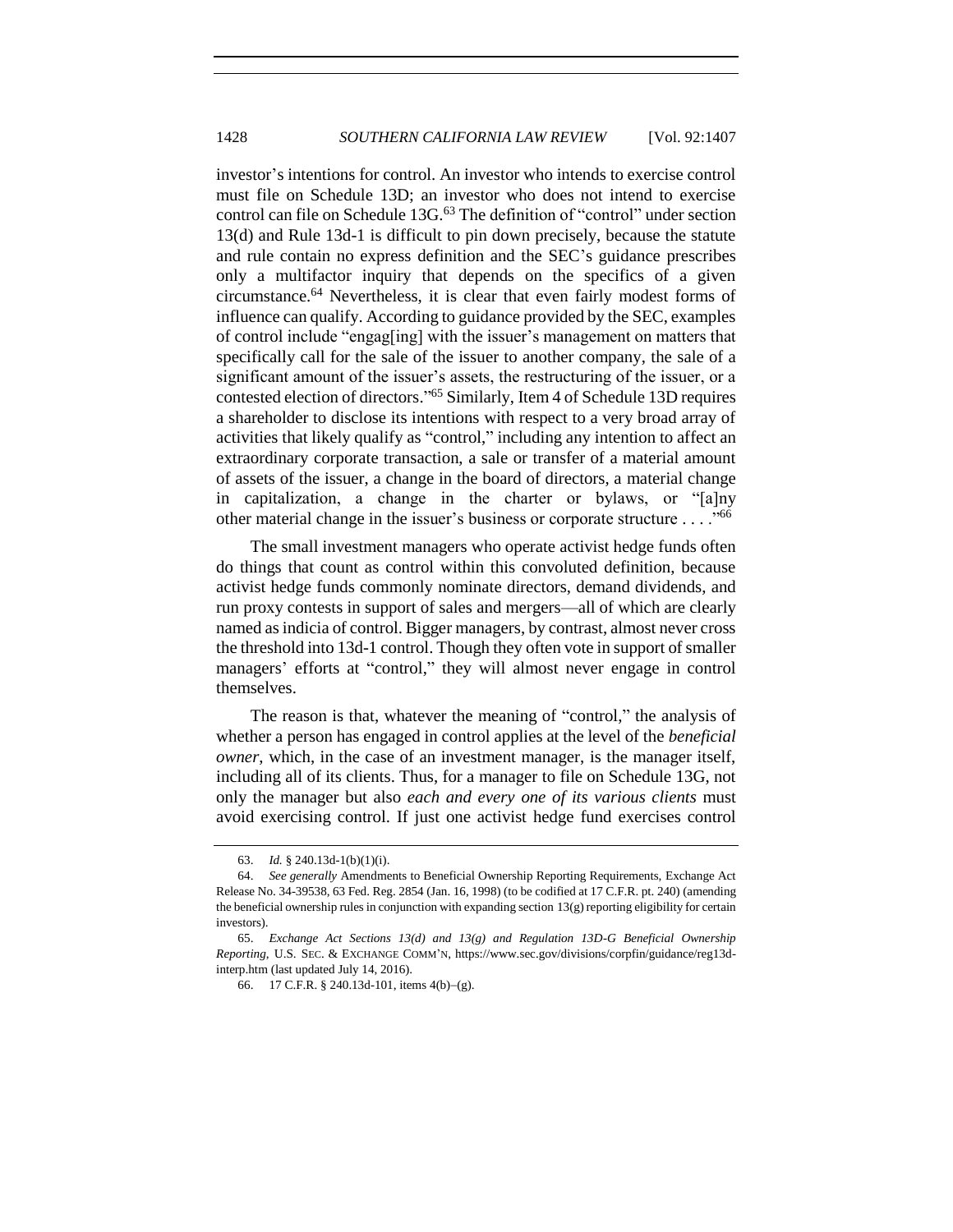over an issuer within the meaning of section 13(d), then the *entire investment management complex*—including the hundreds of mutual funds, hedge funds, trusts, and individual accounts the manager might manage—will tip from Schedule 13G to Schedule 13D status.

A fall from 13G to 13D status would do major damage to the manager and its various clients. Every professional I spoke with in the investment management industry insisted that the distinction between Schedules 13G and 13D was by far the most important problem they worried about when they considered the possibility of influencing a portfolio company. The biggest challenges, they say, are technical. The prompt updating and prior trade disclosure requirements of Schedule 13D—which are absent from Schedule 13G—are exceedingly costly for a large investment manager. The technical difficulties of constantly updating filings and adding prior trade information multiply exponentially with the number and diversity of the manager's clients. Regular reporting is difficult when a manager has many clients, because the clients' portfolios change constantly, as does the size of mutual funds whose shareholders can constantly withdraw and add money. If, for instance, a large manager operated a large S&P 500 index fund, an activist hedge fund, and a few thousand individual client accounts, the manager's holdings could easily increase or decrease by more than 1 percent—the threshold for filing an update—over the course of a single day. And it could happen day after day. A manager could thus be required to update its holdings in a company at a level of maddening frequency.

Updating all of the reports for a large number of clients and issuers would be difficult enough by itself, but it becomes especially difficult when it is added to the 60-day trade reporting requirement. Though trades that occur on the same day within one dollar of each other can be consolidated on a single line, the number of trades that might have to be tracked and consolidated could be enormous—numbering, perhaps, in the hundreds of millions.<sup>67</sup>

Even if the technical challenges of consolidating millions of trades could be overcome, a responsible manager would still worry about the huge privacy breach involved in doing so. If a manager were to disclose every one of its trades over the 60-day periods required by regular updates to Schedule 13D, it would end up giving away a huge amount of information about its transacting habits, which other traders could then use to front-run and otherwise game the manager's future trades. And the cost of this intrusive

<sup>67.</sup> *Exchange Act Sections 13(d) and 13(g) and Regulation 13D-G Beneficial Ownership Reporting*, *supra* not[e 65.](#page-21-0)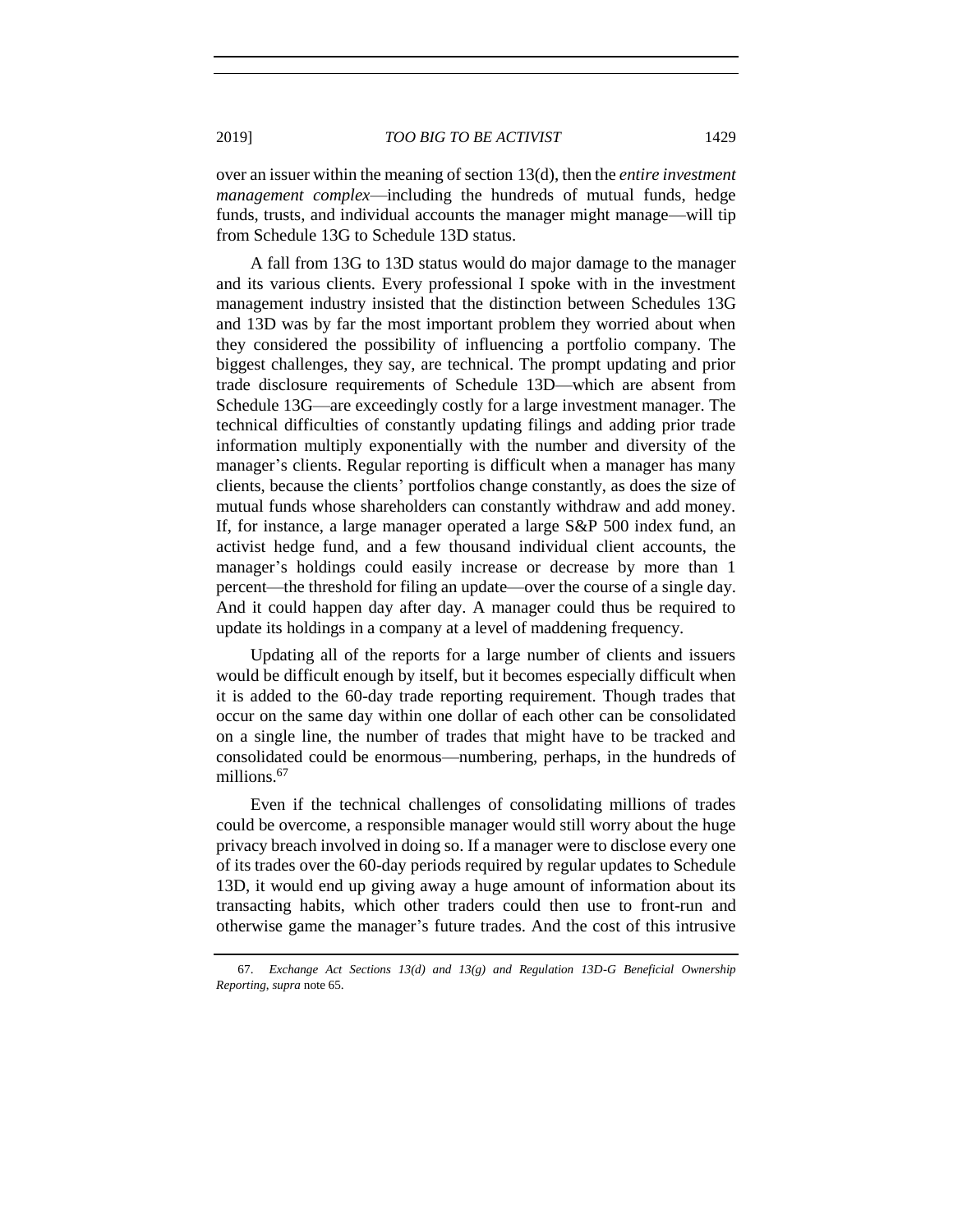disclosure would not be borne exclusively—or even mainly—by the one client that triggered the obligation. The activist hedge fund that tripped the 13D trigger would only be just one of many clients that would have to throw open their trading histories.

Of course, one might argue that many of these problems under section 13(d) could be avoided if a manager just restricted its efforts at control to a few companies on behalf of just a few clients. But this is easier said than done. As noted above, a large investment management firm serves so many clients that many of them will inevitably want to invest in the same companies, making it impossible to limit the number of clients that accumulate holdings in a particular company. Further, even if a manager were able to focus its influence on just a few companies for just a few clients, it would simply prove my point, which is that a large manager cannot influence anything more than a small number of companies for a small number of clients. Turning the holdings of many clients into a focused program of corporate influence in major companies is tremendously difficult.

#### B. EXCHANGE ACT SECTION 16

<span id="page-23-0"></span>Section 13(d) is just one of many legal rules that aggregate an investment manager and its clients for purposes of a regulatory ownership threshold. Another one is section 16 of the Exchange Act.<sup>68</sup> Section 16(b) requires a certain kind of investor known as a "statutory insider" to disgorge profits on trades it makes within six months of each other. A purchase of Facebook stock at \$100 and a sale four months later at \$105, for example, can be matched together under section 16(b) to produce a \$5 profit, which the trader must then disgorge to Facebook.<sup>69</sup> Section 16(b) creates an express private right of action in any holder of the issuer's securities to sue for disgorgement, and plaintiffs' lawyers often use this right of action in the hope that they can take a portion of the settlement as a legal fee for themselves.<sup>70</sup> In addition to requiring disgorgement of profits, section  $16(b)$ has a companion provision in section 16(a) that requires a statutory insider to disclose its ownership on forms known as Form  $3$  and Form  $4.^{71}$  The statutory insiders covered by the statute include officers, directors, and—

<sup>68.</sup> 15 U.S.C. § 78p(b) (2018).

<sup>69.</sup> Smolowe v. Delendo Corp., 136 F.2d 231, 234 (2d Cir.), *cert. denied*, 320 U.S. 751 (1943).

<sup>70.</sup> Section 16(b) is a common cause of action in reported securities cases**.** Merritt B. Fox, *Insider Trading Deterrence Versus Managerial Incentives: A Unified Theory of Section 16(b)*, 92 MICH. L. REV. 2088, 2091 (1994).

<sup>71.</sup> 15 U.S.C. § 78p(a).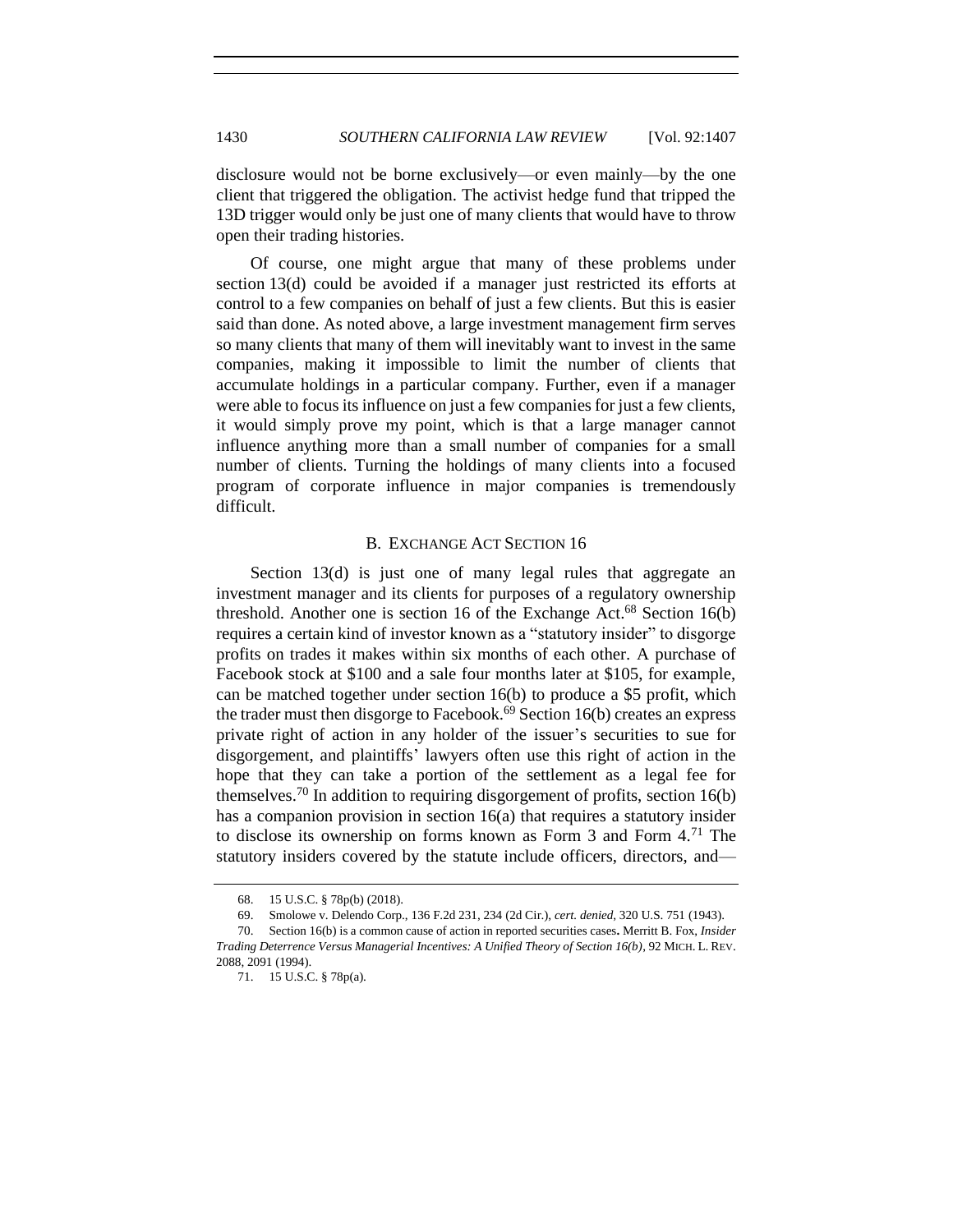most important for my purposes—shareholders who own more than 10 percent of an issuer's equity securities.

The 10 percent ownership threshold could theoretically cover a large number of the positions of big investment managers. As of March 2016, Fidelity was the beneficial owner of 10 percent or more of the outstanding stock of 506 companies.<sup>72</sup> For BlackRock, the number was 375 companies and for Vanguard it was 163 companies.<sup>73</sup>

The purpose of section 16(b) is to serve as a prophylaxis against insider trading. By categorically prohibiting all profits on short-swing trading by the kinds of people who are most likely to have private information about an issuer, section 16(b) reduces the odds that any of these people will trade while they actually possess private information. Because section 16(b) only applies to certain high-risk categories of statutory insiders, it does not require a plaintiff to prove that an insider actually possessed private information at the time of its trade. The mere fact of the insider's insider status is enough to trigger disgorgement if the insider makes a qualifying trade over a short period of time.

For a large investment manager, section 16(b) creates conflicts over activism for the same reasons as section 13(d): it lumps a manager and its clients together for purposes of determining an ownership threshold. Under section 16, the relevant threshold is 10 percent, which is when a shareholder becomes a statutory insider. Exchange Act Rule 16a-1(a)(1) expressly borrows the aggregation framework of section 13(d) by defining a beneficial owner for purposes of determining statutory insider status to mean any person who is deemed to be a beneficial owner under section 13(d) and its implementing rules.<sup>74</sup>

Section 16 softens this act of combination by providing a special provision for an investment adviser who has become a beneficial owner of securities merely by virtue of managing the securities for the account of a client.<sup>75</sup> This special provision has the practical effect of exempting a large investment manager from section 16(b), even if its clients own more than 10 percent of a company. The implementing rules under section 16 further soften the aggregation rules by providing that persons are liable for disgorgement under section 16(b) only if they have a pecuniary interest in

<sup>72.</sup> Fichtner et al., *supra* note [10,](#page-3-0) at 312.

<sup>73.</sup> *Id*.

<sup>74.</sup> 17 C.F.R. § 240.16a-1(a)(1) (2019).

<sup>75.</sup> *See id.* § 240.16a-1(a).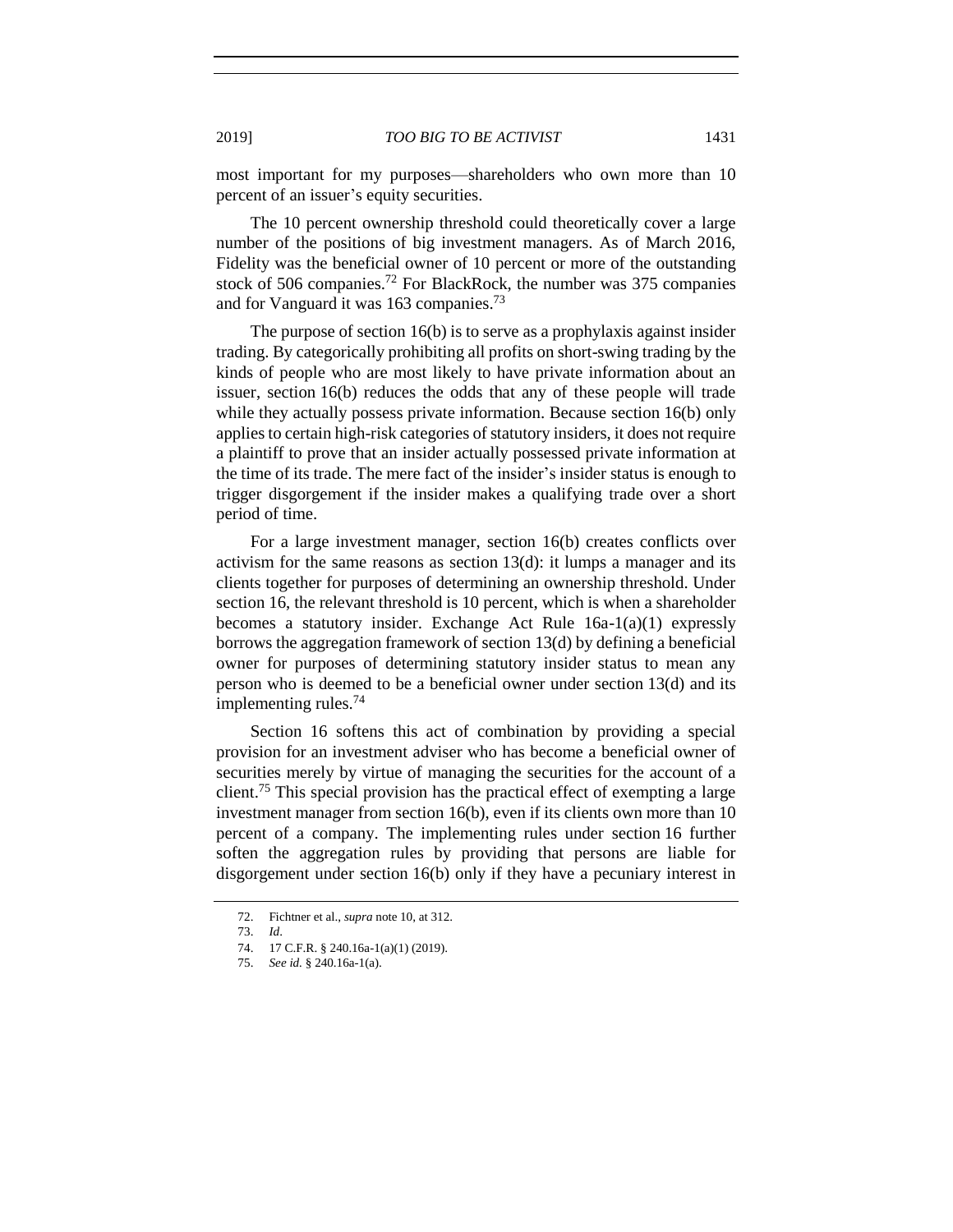the traded securities.<sup>76</sup> Thus, whenever two entities are combined for purposes of determining 10 percent ownership, these entities may nevertheless be broken apart for purposes of matching trades under the disgorgement requirement if they do not have a pecuniary interest in each other's trades.<sup>77</sup> Thus, even if section 16 were to aggregate an investment adviser with its clients to obtain a combined ownership total of more than 10 percent, the adviser would only have to disgorge profits on its own trades, and not on the trades of its clients.

This softening provision for investment advisors prevents section 16(b) from being completely unworkable, but—crucially for present purposes—it stops working if a manager or its client becomes an activist. The exemption only applies to an investment manager and its client if the client has bought its shares "in the ordinary course of business" and "without the purpose or effect of changing or influencing control of the issuer  $\ldots$  ."<sup>78</sup> "Control" here has the same hair-trigger definition as in section 13(d), meaning that if a manager's client solicits proxies in connection with a board election, the exemption that stops a manager's trades from being combined with those of its client would cease to work, and both the manager and the client could run afoul of section 16(b). Activism by one client could send shrapnel flying toward the manager itself.

Complying with the short-swing trading restrictions of section 16(b) would be catastrophic for a manager that has its own internal trading operation. Every time such a manager or its activist client bought and sold within a six-month period, they would have to disgorge their profits to the issuer. This would be a challenge for many managers, in addition to their clients, because many investment managers run proprietary trading operations—or market-making operations that function like proprietary trading operations—in which they invest their own money.<sup>79</sup> These trading operations could have to disgorge profits on every short-swing trade as a result of some stray hedge fund's activism. A large manager might also have to disgorge profits on trades by the private funds it manages. Many large investment managers, such as Goldman Sachs and BlackRock, operate dozens of hedge funds, and the operating agreements in these funds

<sup>76.</sup> *Id.* § 240.16a-1(a)(2); *see also* Feder v. Frost, 220 F.3d 29, 33–34 (2d Cir. 2000) (explaining that the pecuniary-interest-based definition in Rule 16a-1(a)(2) "comes into play for purposes of the reporting and short-swing profit provisions of Section 16").

<sup>77.</sup> 17 C.F.R. § 240.16a-1(a)(2).

<sup>78.</sup> *Id.* § 240.16a-1(a)(1).

<sup>79.</sup> Francine McKenna, *How a Goldman Sachs Trader Can Make \$100 Million in the Volcker Rule Era*, MARKETWATCH, (Oct. 20, 2016, 10:21 AM), https://www.marketwatch.com/story/how-a-goldmansachs-trader-can-make-100-million-in-the-volcker-rule-era-2016-10-20.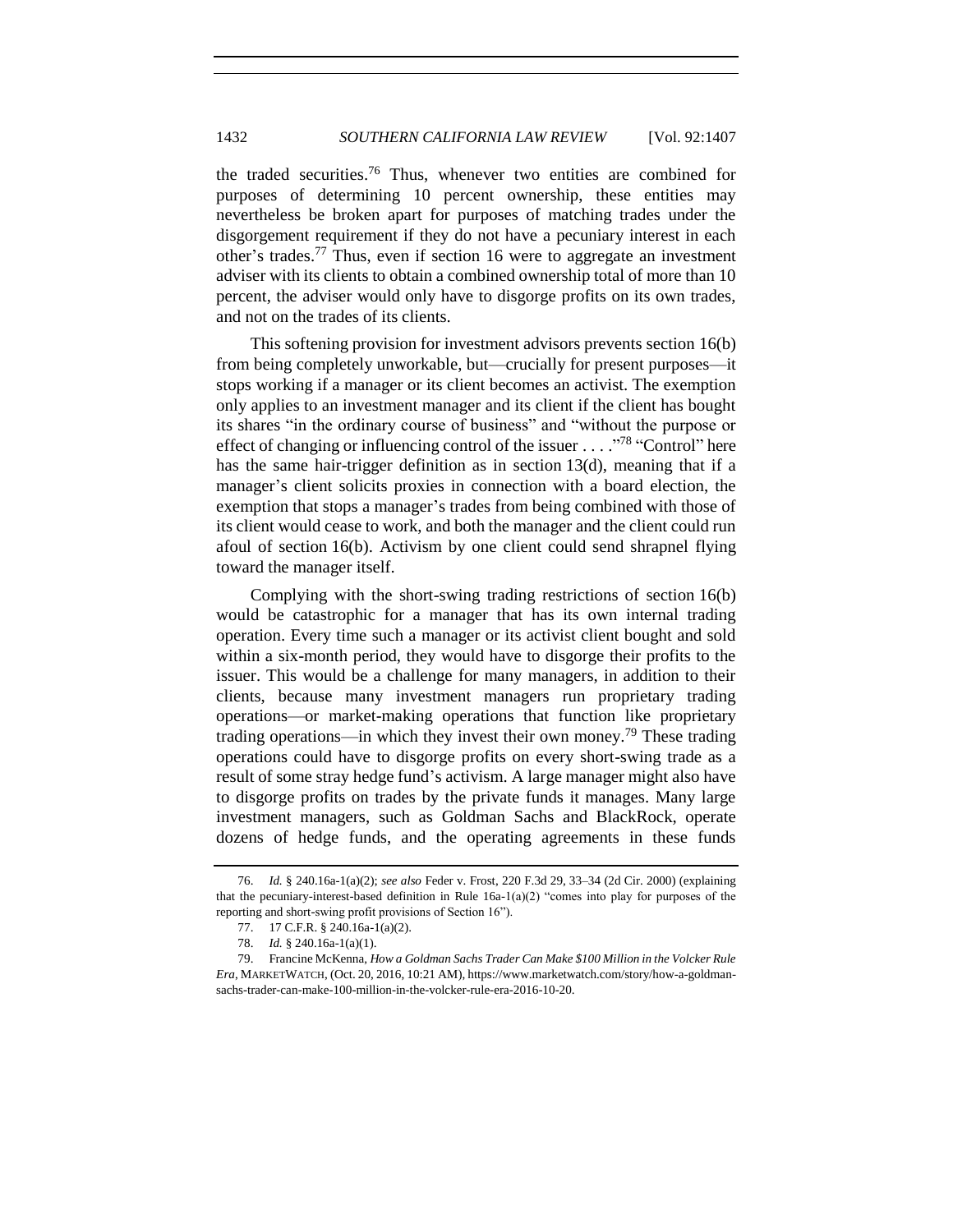commonly require the manager to own a certain percentage of the fund in order to align its interests with those of the fund's investors. A big manager may thus own stakes in dozens of hedge funds at any given time. Under section 16(b), if any of these funds buys shares in a company with regard to which the manager has to comply with section 16(b), then the manager would have to disgorge not only the profits from the manager's own proprietary trades in the company, but also its proportionate share of any profits from trades by the hedge fund in which the manager owns a stake. $80$ In other words, if a hedge fund's activism forces a manager to disgorge profits on trades in General Electric and then another one of the manager's hedge funds makes a short swing trade in General Electric, the manager will have to disgorge its share of the profits on the trade by the hedge fund. If the manager owns 5 percent of the limited partnership interests of this other hedge fund, then the manager has to disgorge 5 percent of the fund's profits on its trade. To keep track of the trades of hundreds of hedge funds in this way would be a logistical nightmare, to say nothing of the direct financial costs.

Worse still, a manager and its clients could find themselves getting aggregated with one another as a "group," which is a concept that the rules under section 16 borrow from section 13(d). The definition of a group under section 13(d) combines any two or more persons who work together for the purpose of acquiring, holding, or disposing of a security.<sup>81</sup> Thus, if an advisor operates two funds, one of which owns 7 percent of an issuer and another of which owns 4 percent, and one of the funds seeks to influence control, the two funds and the manager could end up getting lumped into a group of 11 percent simply by virtue of the funds having the same manager.<sup>82</sup> Getting classified as a group would be especially disastrous, because each member of the group—the funds and the manager alike—would have to disgorge their short-swing profits.<sup>83</sup>

To summarize: the only thing that keeps section 16(b) from becoming catastrophic for a big manager is the softening exemption for investment

<sup>80. 17</sup> C.F.R. § 240.16a-1(a)(2)(ii)(B)–(C).

<sup>81.</sup> 15 U.S.C. § 78m(d)(3) (2018).

<sup>82.</sup> Though it is possible that the two funds could be classified as a group even without an attempt to influence control, simply by virtue of having the same manager and absent the attempt to influence control the advisor would likely be exempt and thus would not be classified as part of the group, lessening the deleterious consequences of the designation. The attempt to influence control is further harmful in that it makes it appear more likely that the acquisition of shares was part of a deliberate plan to work together, increasing the chances of group designation.

<sup>83.</sup> Note that they only have to disgorge profits on their own trades under Rule 16a-1(a)(2)2. 17 C.F.R. § 240.16a-1(a)(2).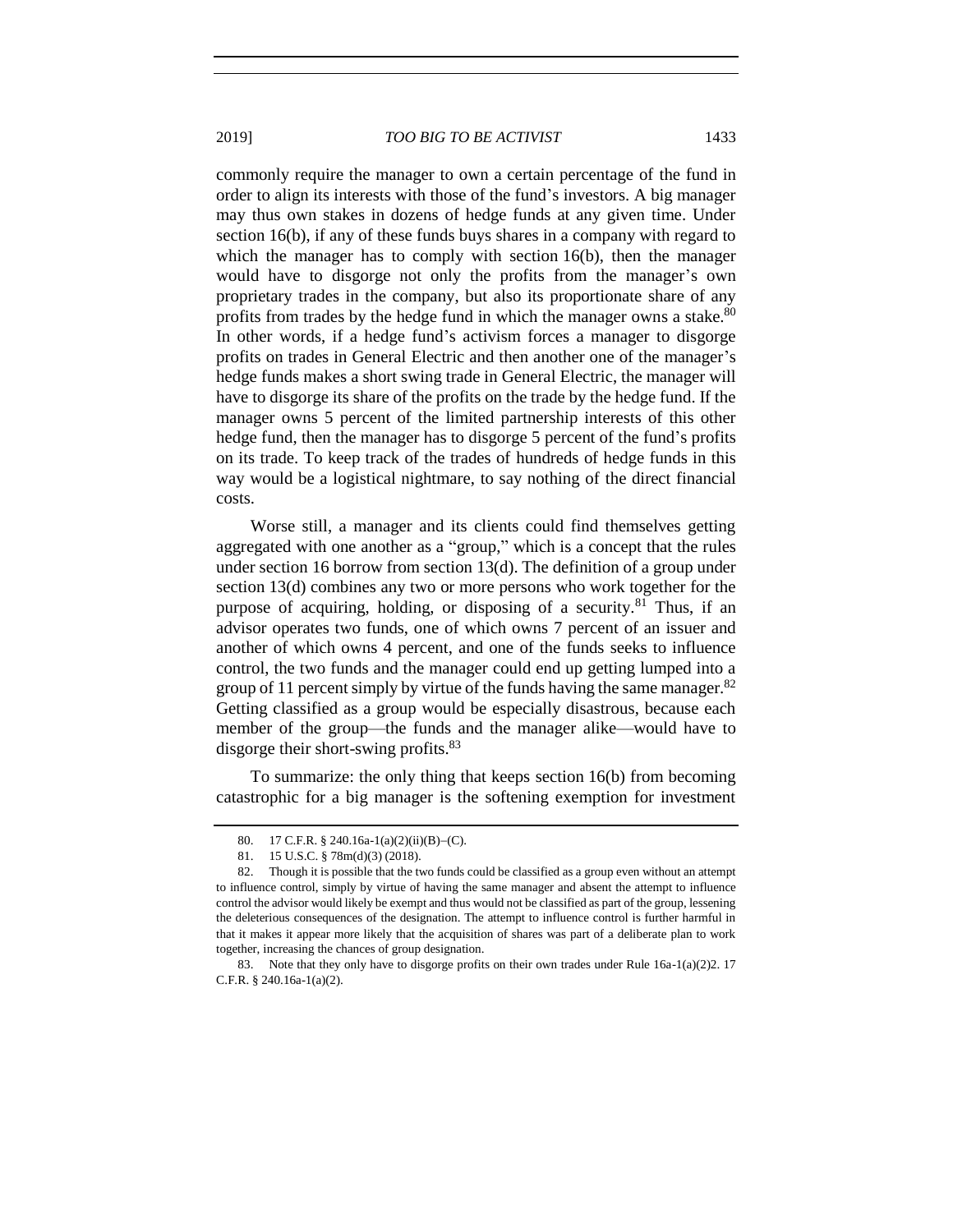advisors. But this exemption goes away when a manager's client starts to exercise control over an issuer. Like the control determination that distinguishes section 13(d) from section 13(g), the control determination in section 16(b) is jointly applied to a manager and each of its clients. The antics of just one client can force the manager into section 16(b) obligations.

## C. POISON PILLS

<span id="page-27-0"></span>The problems do not stop with sections 13(d) and 16(b). Poison pills also combine a manager with its clients for purposes of calculating a legal ownership threshold. A poison pill, which may be more formally known as a shareholder rights plan, is an antitakeover device that a company's board can use to prevent a potential acquirer from accumulating too large a stake in the company without the board's permission.<sup>84</sup> A poison pill dilutes the ownership of any shareholder who acquires shares in excess of a certain percentage specified by the company's board. If the acquirer buys more than the specified percentage, then all of the company's other shareholders—not including the acquirer—get the right to buy new shares in the company at a deeply discounted price. The result is to decrease the acquirer's ownership of the issuer in terms of both value and percentage, and to increase the ownership of everyone else. Although few companies maintain a poison pill on a regular basis, a company's directors can adopt a pill at a moment's notice if ever they perceive a threat.<sup>85</sup>

Like sections 16(b) and 13(d), a poison pill triggers its obligations upon the crossing of a certain ownership threshold. The exact threshold varies from company to company and pill to pill, but it often hovers between ten and twenty percent. Because "ownership" is so difficult to define, poison pills commonly borrow the conceptual apparatus of section 13(d) to determine ownership and police avoidance. Most poison pills thus define "beneficial ownership" by express reference to the definition in section 13(d) and its implementing rules, sometimes defining "security" and "ownership" even more expansively than section  $13(d)$  for good measure.<sup>86</sup> Much like section 13(d), a poison pill usually says that an investment manager and all of its various clients form a single beneficial owner.

<span id="page-27-1"></span>Because the limits imposed by a poison pill put a cap on the combined

<sup>84.</sup> WILLIAM T. ALLEN & REINIER KRAAKMAN, COMMENTARIES AND CASES ON THE LAW OF BUSINESS ORGANIZATION 541–46 (5th ed. 2016).

<sup>85.</sup> *See* John C. Coates IV, *Takeover Defenses in the Shadow of the Pill: A Critique of the Scientific Evidence*, 79 TEX. L. REV. 271, 277 (2000).

<sup>86.</sup> Marcel Kahan & Edward B. Rock, *Anti-Activist Poison Pills* 27 (N.Y. Univ. Sch. of Law, Law & Econ., Research Paper No. 17-08, 2017), https://ssrn.com/abstract=2928883.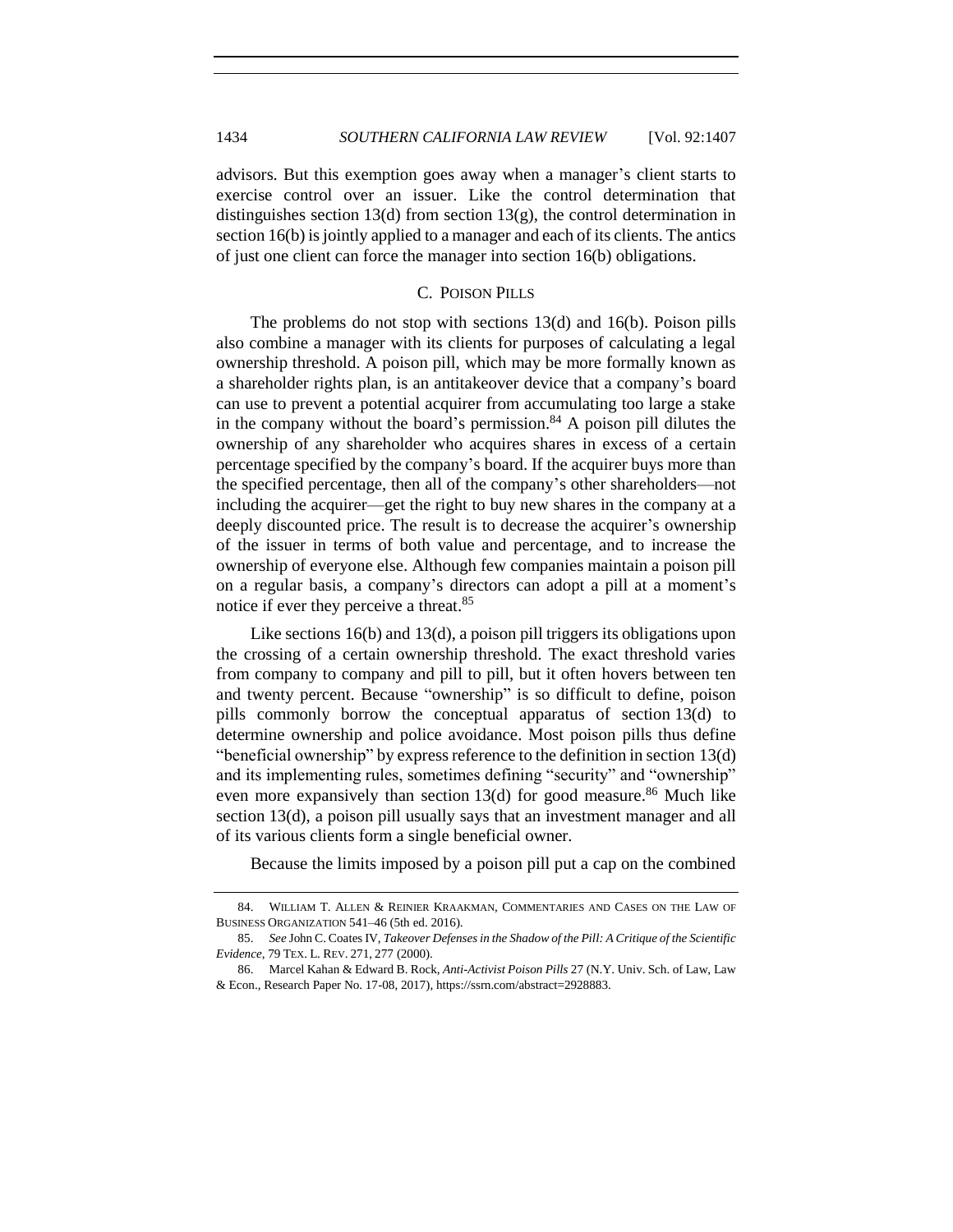ownership of a manager and all of its various clients, the effect of a poison pill is similar to the effects of sections 13(d) and 16(b): if any one client acquires too many shares, the resulting obligations will be felt equally by all clients. Hence, an acquisition by one client is a potential poison pill problem for every other client.

Many of the resulting difficulties are obvious. The most basic is that, like the limit on quiet acquisitions implicit in section 13(d), the poison pill prevents an activist hedge fund from buying as many shares as it might like. If the poison pill is triggered at 10 percent, and a manager's index mutual funds already own 6 percent, the most the manager's activist hedge fund can acquire is another 3.99 percent. This naturally limits how much profit the activist fund can make.

The problems are even more profound for the manager itself. Many investment managers, such as Goldman Sachs Asset Management, are part of larger financial conglomerates that buy and hold securities in connection with various parts of their far-flung businesses. Goldman, for instance, does a major business in derivatives underwriting. As part of this business, Goldman sells large quantities of swaps and options on other companies. Goldman might agree with some third-party hedge fund, for example, to sell a swap on the stock of Delta Airlines, which requires Goldman to pay the fund the value of any increases in Delta's stock price and requires the fund to pay Goldman the value of any decreases in Delta's stock price. Goldman regards this kind of transaction as a financial service, rather than an investment decision, and so it commonly offsets the risk of changes in Delta's stock price by buying or selling Delta's shares or economically similar derivatives.<sup>87</sup> This ensures that Goldman will have the ability to meet any obligations on the swap as they come due.

The trouble is that as Goldman Sachs accumulates stock, options, and derivatives in these hedging positions, Goldman can unintentionally run afoul of a poison pill. Goldman does such a large volume of derivatives underwriting that Goldman could plausibly own or have the option to purchase close to 10 percent of a company's outstanding equity securities at any given time. Goldman thus faces a risk that if one of its investment management clients accumulates too large a stake in a company, the client's holdings will be aggregated with those of Goldman's derivatives desk and Goldman's many other investment management clients, with the effect that Goldman's derivatives desk will topple over the poison pill threshold.

<sup>87.</sup> Goldman might also buy options on the securities, which would clearly qualify as "equity security[ies]" under section 13(d). 17 C.F.R. § 240.3a11-1.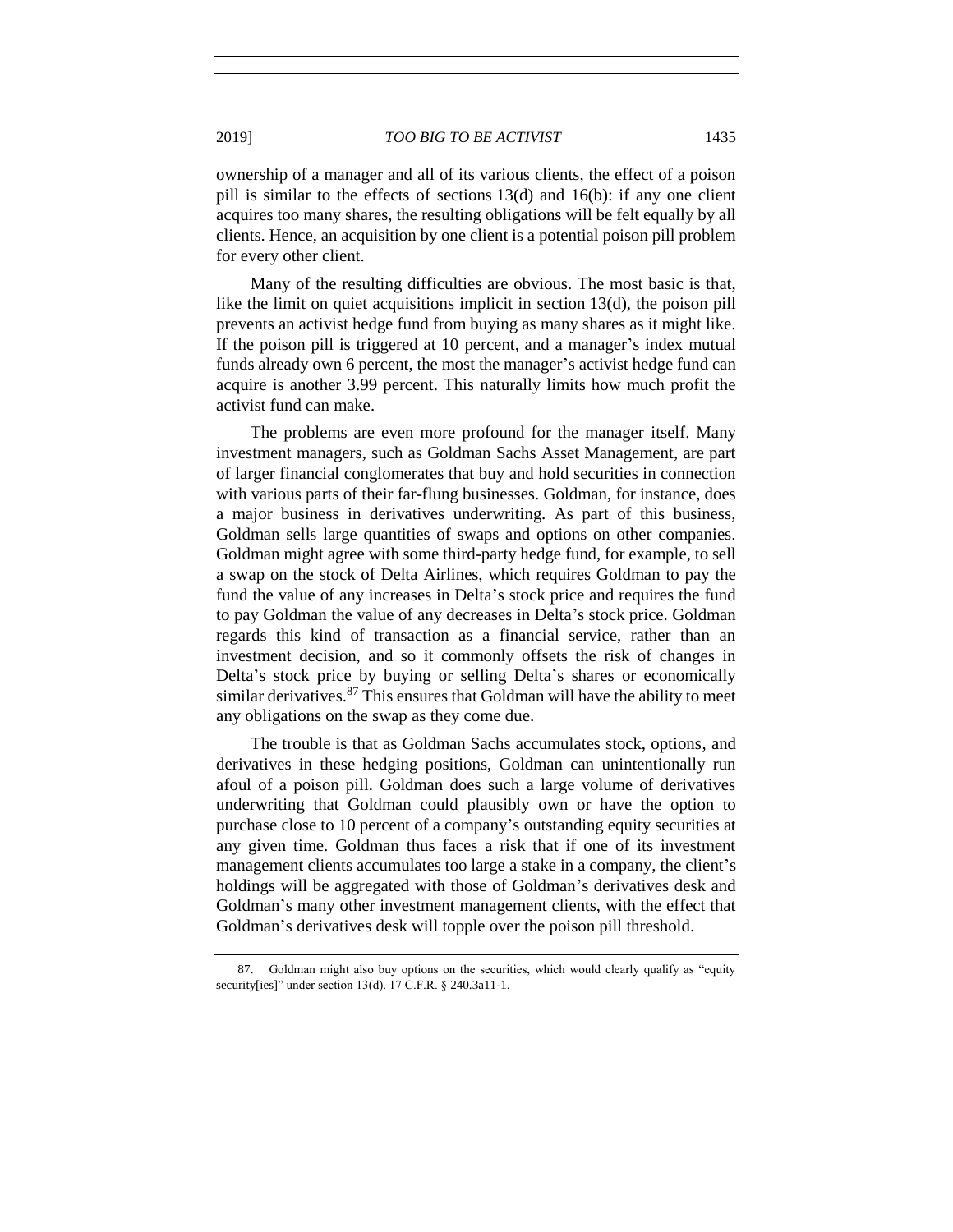<span id="page-29-0"></span>This problem is not lost on issuers, and they have generally tried to help their passive shareholders by using a device known as a "two-tier" poison pill.<sup>88</sup> Borrowing once again from the conceptual apparatus of section 13(d), a two-tier poison pill rewards passive investors and punishes activist investors by applying a lower triggering threshold to Schedule 13D filers than to Schedule 13G filers. Because a 13G filer, by definition, does not intend to exercise control, accumulations of shares by a 13G filer pose less threat to an incumbent board than accumulations by a 13D filer. Netflix thus responded to the activism campaign by Carl Icahn by adopting a pill with a 10 percent threshold for 13D filers and a 20 percent threshold for 13G filers.<sup>89</sup>

Under a two-tier poison pill like this one, a large and diverse manager like Goldman Sachs usually has no problem, because it does not intend to exercise control and files only on Schedule 13G. But imagine if a client of Goldman (or BlackRock, or Vanguard, or any other large manager) began trying to exercise control. The manager and all of its various clients would flip from 13G to 13D status, thus lowering the trigger point for the poison pill. If, for example, Goldman's derivative desk and asset management clients together owned 13 percent of Netflix, then Goldman would have no problem under Netflix's 20 percent pill threshold, so long as all of the asset management clients remained passive enough to permit Goldman to file ownership reports on Schedule 13G. But if just one Goldman hedge fund owning just 0.5 percent of Netflix's common stock solicited a proxy for a Netflix board election, Goldman's entire operation would suddenly tilt into Schedule 13D status, and Goldman would find itself on the wrong side of Netflix's 10 percent poison pill threshold for 13D filers.

Poison pills have recently become even more problematic by virtue of their expanded scope. Poison pills often go further than section 13(d) in consolidating beneficial owners and defining the kinds of securities that they cover. Section 13(d), for instance, only covers "voting securities" and so arguably does not count synthetic equities (which do not carry a right to

<sup>88.</sup> Ronald Barusch, *Dealpolitik: Will Third Point Lawsuit Invalidate Sotheby's Poison Pill?*, WALL ST. J., (Mar, 26, 2014, 2:02 PM), https://blogs.wsj.com/moneybeat/2014/03/26/dealpolitik-willthird-point-lawsuit-invalidate-sothebys-poison-pill; *see also* Third Point LLC v. Ruprecht, C.A. No. 9469-VCP, 2014 Del. Ch. LEXIS 64, at \*33 (Del. Ch. May 2, 2014); Spencer Klein et al., *Poison Pills with Lower Ownership Thresholds for Activist Investors Come Under Attack*, MORRISON & FOERSTER LLP (Apr. 22, 2014), http://media.mofo.com/files/uploads/Images/140422-Poison-Pills-Under-Attack. pdf.

<sup>89.</sup> Klein et al., *supra* not[e 88.](#page-29-0)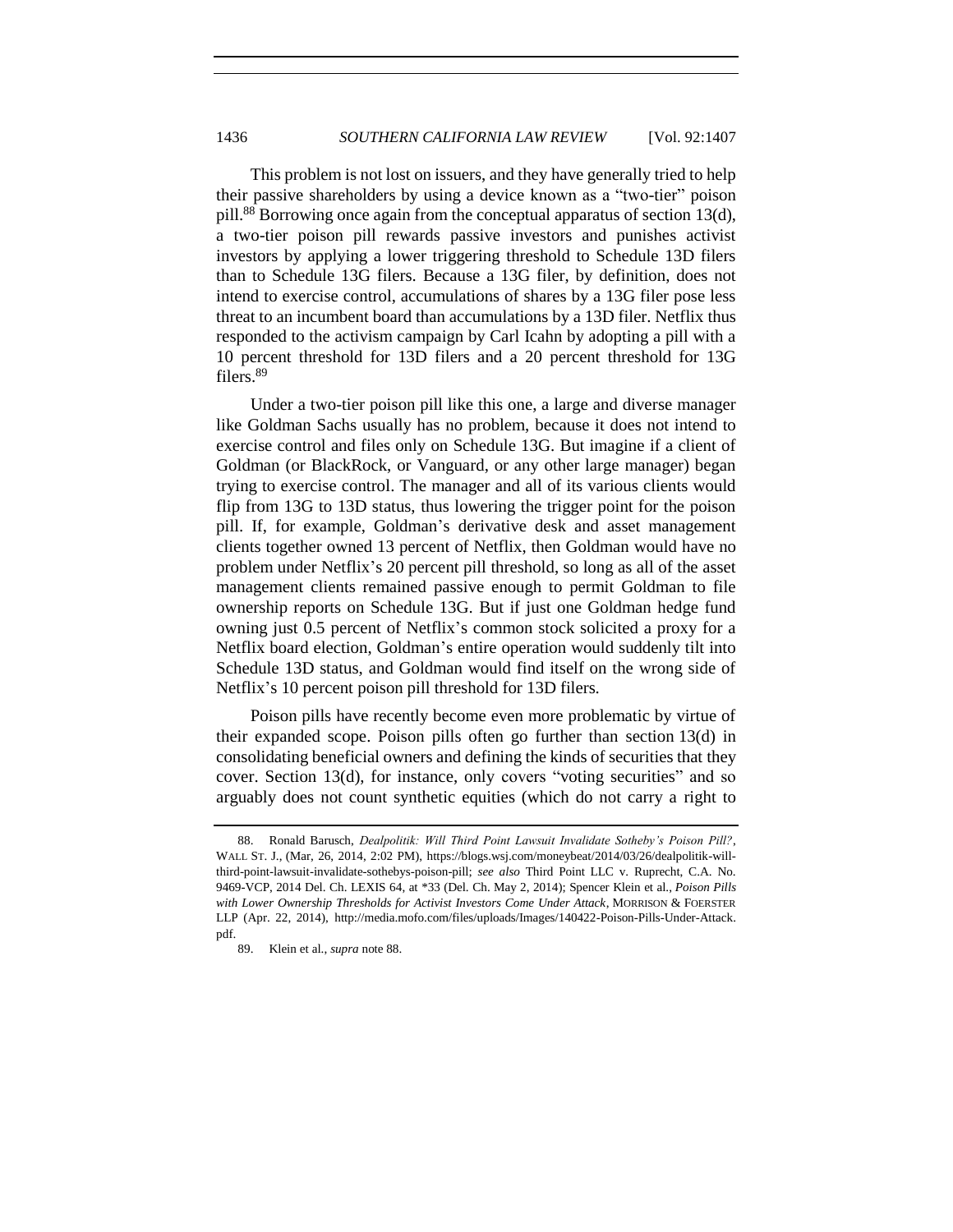vote).<sup>90</sup> Poison pills, however, cover synthetic equities almost routinely.<sup>91</sup>

The lesson, once again, is that in a large investment management firm, everything is connected. The activism of just one client can potentially damage an entire firm.

## III. PRACTICAL CONFLICTS OF INTEREST

<span id="page-30-1"></span><span id="page-30-0"></span>The conflicts of interest are not limited to legal rules. Conflicts can also appear from practical and economic sources.

#### A. OTHER BUSINESS LINES

One source of conflicts is the damage a client's activism can do to a manager's other business lines beyond investment management. As we have seen, investment management is rarely the only thing that a large investment manager does. In addition to managing investments, Goldman Sachs, for instance, also runs business lines in commercial banking, investment banking, securities underwriting, and derivatives underwriting. Other investment managers also operate diverse businesses. Vanguard, Fidelity, and TIAA-CREF each run a business as an administrator of 401(k) accounts for big employers.<sup>92</sup> Fidelity administers the  $401(k)$  plan for Microsoft, for example, keeping track of each Microsoft employee's monthly contributions and withdrawals and providing a web site and phone number that Microsoft employees can call for customer service.<sup>93</sup> Fidelity profits from this role both by charging Microsoft a fee to administer the employee accounts and by charging each employee a fee when he or she chooses to invest her  $401(k)$ 

<sup>90.</sup> CSX Corp. v. Children's Inv. Fund Mgmt. (UK) LLP, 562 F. Supp. 2d 511, 546 (S.D.N.Y. 2008) (holding that the definition of a voting security under section 13(d) "does not confine itself to the mere possession of the legal right to vote . . . securities, but looks instead to all of the facts and circumstances to identify situations in which one has even the ability to influence voting, purchase, or sale decisions of its counterparties by legal, economic, or other[] means." (brackets in original) (citation omitted) (internal quotation marks omitted)), *aff'd in part, vacated in part*, 654 F.3d 276, (2d Cir. 2011); LLOYD S. HARMETZ, MORRISON & FOERSTER LLP, FREQUENTLY ASKED QUESTIONS ABOUT SECTION 13(d) AND SECTION 13(g) OF THE SECURITIES EXCHANGE ACT OF 1934, at 13 (2017), https://media2. mofo.com/documents/faqs-schedule-13d-g.pdf.

<sup>91.</sup> MARK D. GERSTEIN ET AL., LATHAM & WATKINS LLP, THE RESILIENT RIGHTS PLAN: RECENT POISON PILL DEVELOPMENTS AND TRENDS 7 (July 2014), https://www.lw.com/thoughtLeadership/2014 poison-pill-developments-and-trends; Kahan & Rock, *supra* not[e 86,](#page-27-1) at 26.

<sup>92.</sup> Rasha Ashraf et al., *Do Pension-Related Business Ties Influence Mutual Fund Proxy Voting? Evidence from Shareholder Proposals on Executive Compensation*, 47 J. FIN. & QUANTITATIVE ANALYSIS 567, 578 (2012); Gerald F. Davis & E. Han Kim, *Business Ties and Proxy Voting by Mutual Funds*, 85 J. FIN. ECON. 552, 554 (2007).

<sup>93.</sup> Andrea Davis, *Microsoft Boosts Employer Match in its 401(k) Plan*, BENEFIT NEWS (Jan. 5, 2016, 9:06 AM), https://www.benefitnews.com/news/microsoft-boosts-employer-match-in-its-401-kplan.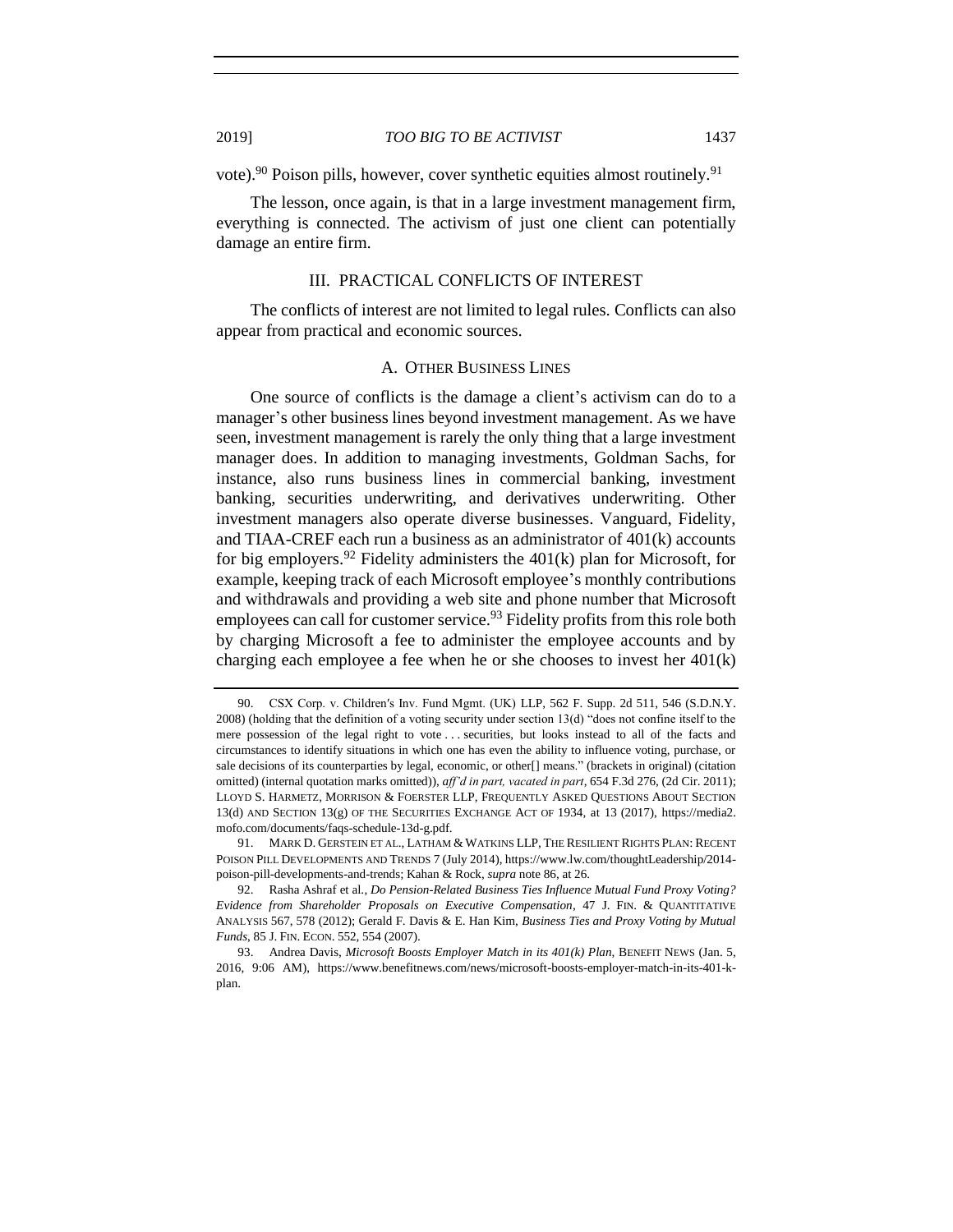savings in a Fidelity mutual fund, which Fidelity may promote to Microsoft employees as part of its administrative activities. An investment manager might also hope to include its funds in the portfolio of offerings available through a 401(k) account even if the manager does not directly manage the account. Even though Fidelity is the manager in control of the Microsoft 401(k), for example, TIAA-CREF can lobby Microsoft to have its funds included in the investment menu.

The trouble with lines of business beyond investment management is that they can be hurt by activism. Activism is dangerous to a financial conglomerate's brand. Consider, for example, investment banking. The investment banking division of Goldman Sachs sells a variety of professional and financial services to big companies, including loans, securities underwriting, and advice on mergers and acquisitions. If Goldman Sachs' asset management unit started an activist hedge fund, the fund's antics might easily damage Goldman's client relationships in its investment banking unit. If the fund went around terrorizing the CEOs of S&P 500 companies, how many of these CEOs would hire Goldman for merger and acquisition advice? Fidelity might face a similar problem if one of its hedge funds became aggressively active. Fidelity's 401(k) business serves the human resources departments of many of America's big companies, and an activist hedge fund that attacked these companies might complicate Fidelity's efforts to build relationships with them. The same would be true even if Fidelity did not manage a company's 401(k). Fidelity's desire to have its funds included in the 401(k) menu that another manager assembles for the company would expose Fidelity to the risk of retaliation by the company.

The conflicts between an investment manager's various business lines has appeared before in the ongoing controversies over analyst reporting. Analysts affiliated with investment banks often sell research reports on public companies that advise investors on whether they should buy or sell the stock of these companies. In the early 2000s, these analysts generated a raft of lawsuits when plaintiffs' lawyers alleged that the analysts were writing inaccurately positive reports in order to curry favor with companies so that those companies might later hire the analysts' banks to provide financial services.<sup>94</sup>

Just recently, evidence has surfaced of similar conflicts between analysts and their banks' investment management units. Many public

<sup>94.</sup> Randall Smith et al., *Wall Street Firms Settle Charges Over Research in \$1.4 Billion Pact*, WALL ST. J., https://www.wsj.com/articles/SB105154298989636300 (last updated Apr. 29, 2003, 11:08 AM).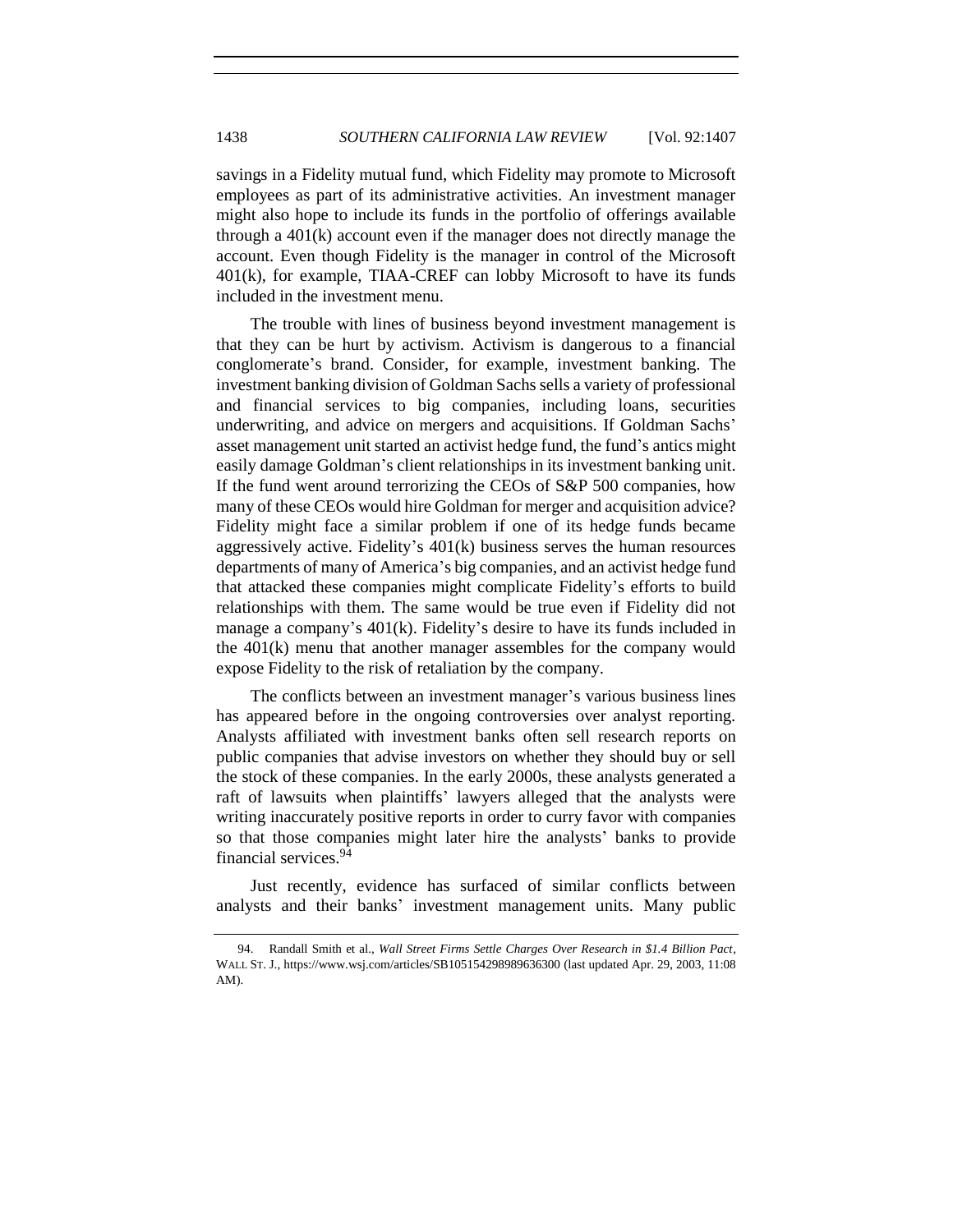companies permit the clients of some investment managers to speak to the companies' senior executives, and investment managers sometimes earn money by charging clients for this privilege. Walmart, for instance, might give certain preferred clients of Goldman Sachs the right to speak directly with Walmart executives. Many companies like Walmart, however, have a policy of only permitting an investment manager to grant this kind of access if the manager's analysts have written positive reports about the company.<sup>95</sup> If a Goldman analyst writes a bad report on Walmart, the access of Goldman's investment management clients may be cut off.

The controversies over analyst reports are important to understand, because they illustrate the potential for conflicts over corporate governance activism. If Walmart will deny access to Goldman clients on the basis of a Goldman analyst report, then Walmart would surely do the same on the basis of an antagonistic Goldman hedge fund activism campaign.

## B. DIFFERING TASTES FOR ACTIVISM

<span id="page-32-0"></span>Activism can also bring an investment manager's clients into conflict because it can affect each of the clients differently. Because of their investing strategies, histories, and tax situations, the same kinds of activism might hurt one client even as they help another.

The preferences of a manager's clients might diverge for any number of reasons. The most obvious is the conflict between debt and equity. If a manager operates both a debt fund and an equity fund, and they both invest in the same company, how should the manager vote its holdings if the company becomes distressed? The interests of the debt and equity holders will be in direct opposition to one another, because every dollar given to a debt holder is a dollar not given to an equity holder. For this manager to actively influence the outcome of a bankruptcy bargaining process is thus a profound conflict of interest. No law firm would take on such a conflict of interest, and neither would a big investment manager.

Debt and equity can also come into conflict long before a company becomes insolvent. One of the most common tactics of activist hedge funds is to show up at a company and clamor for a distribution of capital to equity holders. Because this kind of distribution pulls money out of the company, it reduces the resources available to debt holders and therefore reduces the value of the debt. A passive fund that holds debt can thus be hurt by the

<sup>95.</sup> Serena Ng & Thomas Gryta, *New Wall Street Conflict: Analysts Say 'Buy' to Win Special Access for their Clients*, WALL St. J., https://www.wsj.com/articles/new-wall-street-conflict-analystssay-buy-to-win-special-access-for-their-clients-1484840659 (last updated Jan. 19, 2017, 11:31 AM).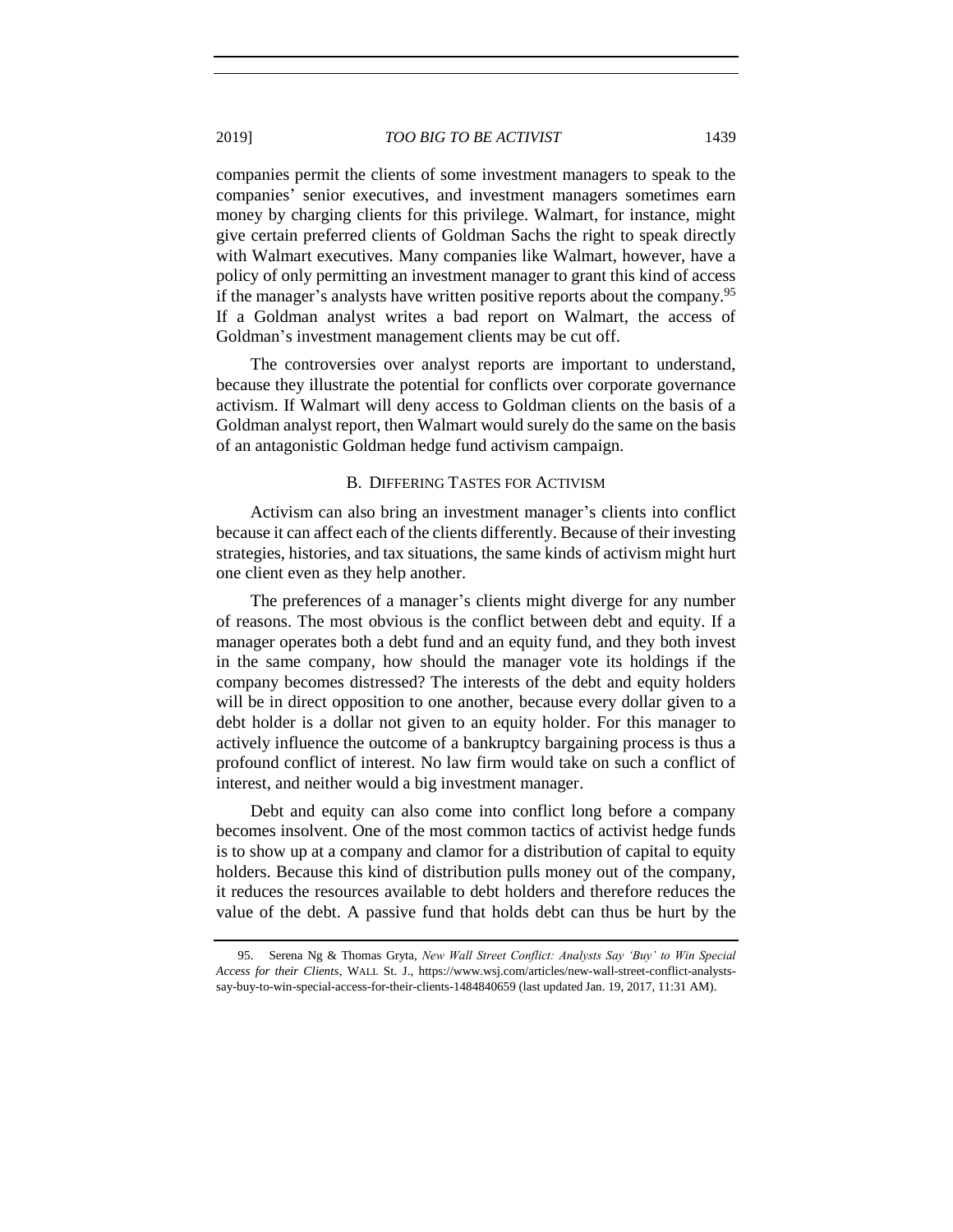activism of a hedge fund that holds the company's equity even if the company remains technically solvent.

Activism can bring clients into conflict in other ways as well. Consider taxes. What if one fund is full of taxable investors, such as wealthy individuals, and another is full of untaxable investors, such as 401(k) plans and university endowments? How should the manager of these two funds vote on a campaign to approve a going-private merger transaction that will cause the company's shareholders to realize profits and tax liabilities? The different funds will have different preferences.

Or imagine that one fund is focused on socially responsible investing and another is not. Should the manager use its influence to make a portfolio company more responsible at the cost of reducing its profitability? Or what if one fund holds stock in Apple and another in Huawei? Since Huawei makes super cheap smart phones that are undermining Apple's core business, Apple and Huawei are competitors—and so are the funds that invest in them. So as between Apple and Huawei, where should the manager devote its activist time and energy?

The usual answer for a manager when the interests of clients point in opposite directions is to vote each client's holdings in that client's best interests, ignoring the interests of the other client. A manager who operates both a debt and an equity fund might vote the debt fund's holdings in the interests of debt, and the equity fund's holdings in the interests of equity, even if that means voting the two funds' holdings in opposite ways. This strategy works fine in most cases, but it only proves my point. By voting its clients' holdings in opposite directions, a manager effectively gives up on the prospect of turning its various clients' holdings into a single, unified bloc. To vote clients' holdings in opposite directions is effectively to adopt a strategy of uncoordinated passivity, not coordinated activism.

# C. DIFFERING STRATEGIES FOR ENGAGEMENT

<span id="page-33-0"></span>A further problem is that even if every one of a manager's various clients agrees on the need to influence a portfolio company, they might prefer different time horizons and strategies for implementing that influence. Compare, for example, the different preferences of an index mutual fund and an activist hedge fund. An index mutual fund's investment strategy is to hold the stocks that appear on an index, which is a list of securities compiled by a third party. Examples of popular indices include the S&P 500 and the Russell 2000. Index funds have grown enormously in recent years and they now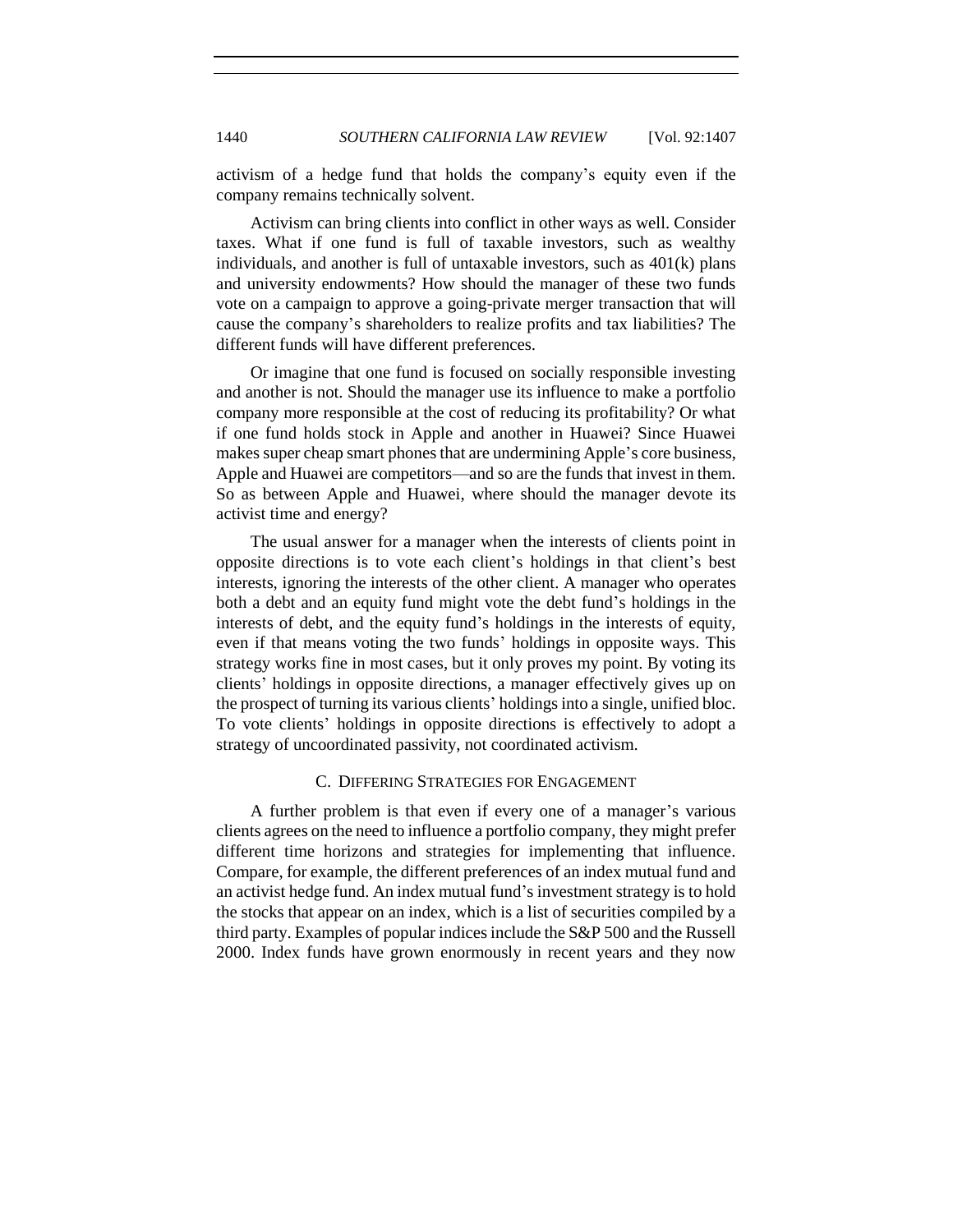account for more than a quarter of the assets of all equity mutual funds.<sup>96</sup>

Index funds tend to prefer less assertive forms of activism than other kinds of funds. Indexers like quiet, closed-door meetings with company executives more than aggressive public contests. The reason is that an index fund cannot sell its shares in a company if its relationship with the company's executives turns sour. An index fund has to hold the stocks listed on its index, no matter how bad the fund's relationship with the company's board becomes. This makes an index fund conservative in the way it relates to a board. An index fund will tend to want to make peace with the managers in the hopes of maintaining a productive long-term relationship.

The preferences of an activist hedge fund stand in sharp contrast. If an activist hedge fund tries to change a company and fails, the activist can just sell the shares and move on to another company, leaving the buyers of the shares to develop a more positive relationship with the company's directors. Thus, even if an activist hedge fund and an index fund have identical beliefs about the direction of a company and the need for activism, they will have different preferences for how the activism is carried out.

These differing preferences come into conflict because they cannot be acted out independently. If both funds are operated by the same manager, then the reputational consequences of one fund's actions will inevitably spill over onto the other fund. In interviews, investment management professionals insist that when a corporate voting officer from Fidelity shows up in the boardroom of an operating company like Delta Airlines, Delta's directors will presume that the Fidelity officer speaks on behalf of *all* Fidelity clients, not just a single client. If a Fidelity officer showed up representing an activist hedge fund, anything she said would therefore be attributed to Fidelity's index mutual funds. If the activist fund came in with guns blazing, it seems highly unlikely that the index fund would ever again be able to get a quiet, closed-door meeting with the company's executives.

Such a conflict can also spread beyond the companies that the activist fund specifically targets. If an activist fund targets Delta, the fund's manager and its other clients may find it hard to get meetings not only with the board of Delta, but also with the boards of American Airlines, United Airlines, and maybe even Microsoft.

<span id="page-34-0"></span><sup>96.</sup> INV. CO. INST., *supra* not[e 1,](#page-2-1) at 75.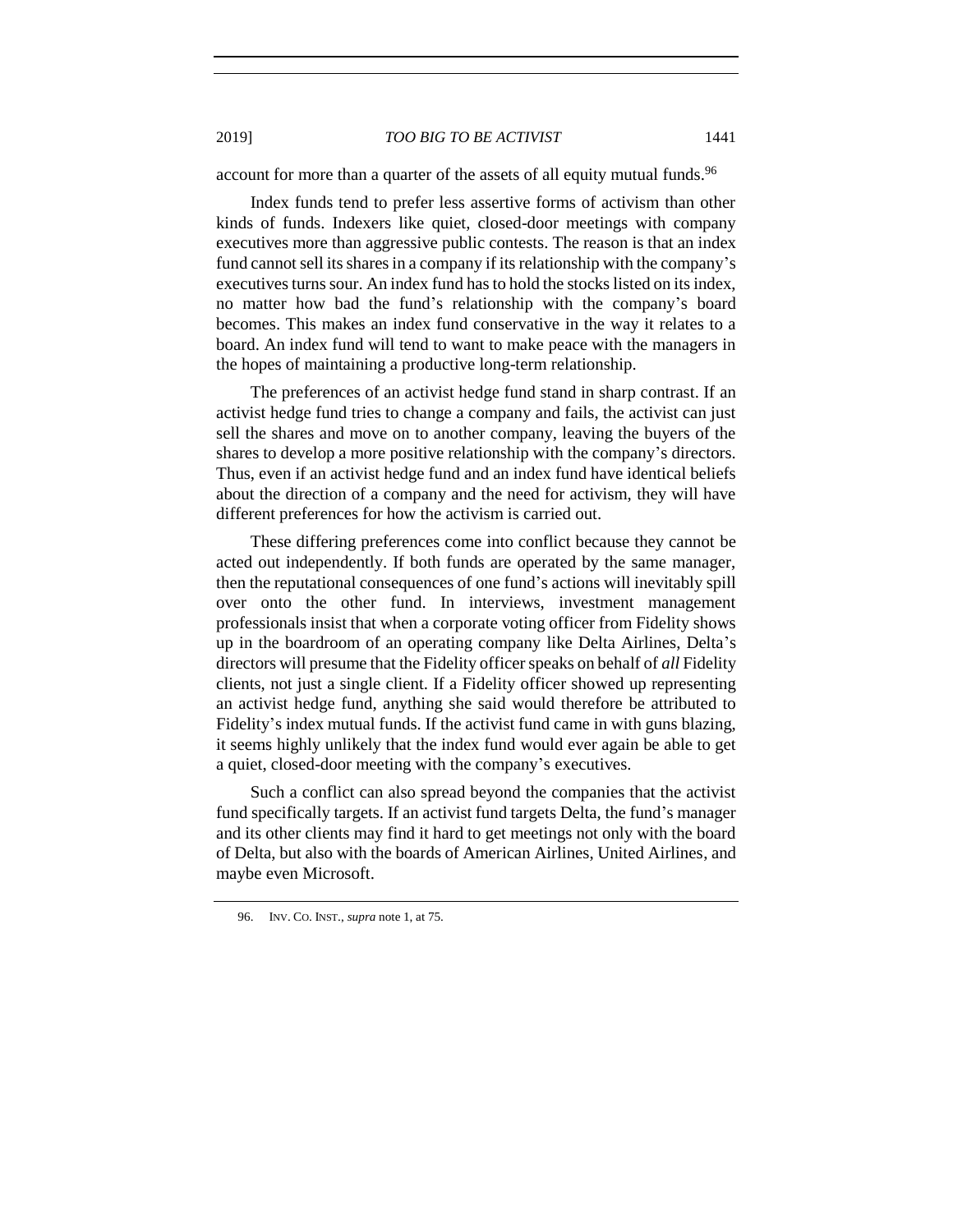1442 *SOUTHERN CALIFORNIA LAW REVIEW* [Vol. 92:1407

#### D. COST AND PROFIT ALLOCATION

Further conflicts arise in allocating the costs and profits of activism. Activism is expensive. If a manager wants to influence the operations of a portfolio company, it has to pay investment analysts to identify the company and then develop a plan for improving it. The manager also has to pay lawyers to strategize about how to beat takeover defenses and figure out how to comply with securities regulations and corporate laws that burden activists. The manager will also have to pay proxy solicitors to send out mailings and recruit investors to vote.

With so many costs to pay, a large investment manager may have a difficult time deciding which of its many clients should pay the costs. If three different funds all buy stock in a target company, which ones should pay the costs of activism, and in what proportions? There is no easy answer because a large manager may have hundreds of clients invested in a particular public company at any given time. Maybe the manager could ask each of these clients to pay costs in proportion to the size of its investment. But what if a client does not want to pay? Or what if a client's investment strategy does not permit corporate activism? What if, as in a mutual fund, the client has a fixed fee that does not fluctuate with actual expenses? And what if a client's proportionate ownership changes over the life of the investment for reasons beyond the client's control, such as investor redemptions that force a mutual fund to sell off some of its holdings? Does anyone really think an index fund can be asked to pay the costs of activism?

Perhaps more difficult than the allocation of costs is the allocation of profits. The profits from activism are inherently scarce because an investment manager can only buy so many shares in a target company before the opportunities to buy them at a low price disappear. If a manager buys too many shares on behalf of too many clients, the supply of shares will run dry, or the manager's intentions will become obvious, and the share price will go up. A manager may thus be unable to buy as many shares in a target company as each of its many clients might want. How then should the manager allocate the opportunity to buy shares? The answer involves a conflict of interest.

#### E. POLITICAL RISK

<span id="page-35-0"></span>A big manager also faces conflicts over the risk of regulatory and political interference. The actions of a single activist hedge fund can damage the political and regulatory standing of a manager's other clients and business lines.

The risk of political and regulatory interference is real, because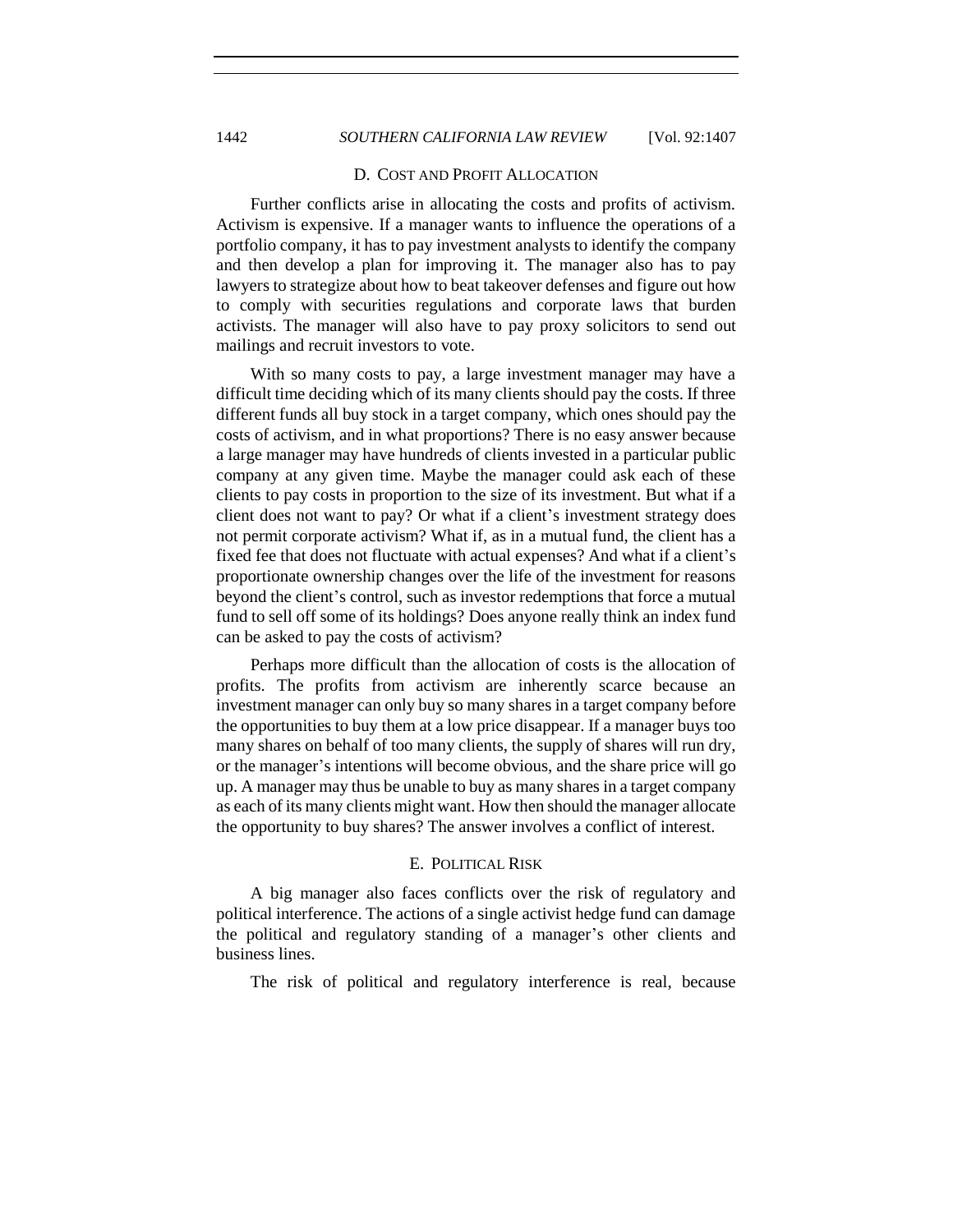corporate governance activism is deeply unpopular in certain circles. In her 2016 campaign for president, Hillary Clinton promised to "reset" American capitalism by reigning in activist hedge funds.<sup>97</sup> Bernie Sanders likewise spoke constantly of his frustration with big banks.<sup>98</sup> This hostility to big financial institutions is nothing new. Anger towards Wall Street is a longstanding driver of American financial and antitrust regulation and a large part of what accounts for the uniquely diffuse ownership of American industry.<sup>99</sup>

This hostility limits all corporate investors, but it limits large investment managers more than others. One obvious reason is large managers' size. The American public has always been suspicious of big institutions and big managers are growing astonishingly big. Another reason is the diversity of a large manager's business. A small activist hedge fund manager like Pershing Square or ValueAct Capital tends to run only a single and very narrow kind of business—activist hedge fund investing—and so it faces little regulation outside of the Securities Exchange  $Act^{100}$  and the Investment Advisers Act.<sup>101</sup> A larger manager like Goldman Sachs, by contrast, runs so many different businesses that it faces regulation not only under the Exchange Act and the Advisers Act, but also under the Investment Company Act, various banking statutes, state trust laws, systemic risk regulations, the Commodity Exchange Act, and the regulations of the Consumer Financial Protection Bureau. If Goldman Sachs sent an activist hedge fund to antagonize a favored corporate patron of a powerful senator, the senator would have a wide array of regulatory arrows to fire. The results could be catastrophic, not just for the hedge fund, but also for Goldman's derivatives underwriting business, its private equity fund management business, its commercial banking business, and its investment banking business. A large manager is a very big target for a political attack.

<span id="page-36-0"></span><sup>97.</sup> Newmyer, *supra* note [53.](#page-19-0)

<sup>98.</sup> *See, e.g.*, Chris Cillizza, *This New York Daily News Interview Was Pretty Close to a Disaster for Bernie Sanders*, WASH. POST. (Apr. 5, 2016), https://www.washingtonpost.com/news/the-fix/wp/ 2016/04/05/this-new-york-daily-news-interview-was-pretty-close-to-a-disaster-for-bernie-sanders/?nore direct=on&utm\_term=.e179c112fd38.

<sup>99.</sup> *E.g.*, MARK J. ROE, STRONG MANAGERS, WEAK OWNERS 28 (1994); Barak Orbach & Grace Campbell Rebling, *The Antitrust Curse of Bigness*, 85 S. CAL. L. REV. 605, 648 (2012).

<sup>100.</sup> 15 U.S.C. §§ 78a−78qq (2018).

<sup>101.</sup> *Id.* §§ 80b-1 to -21.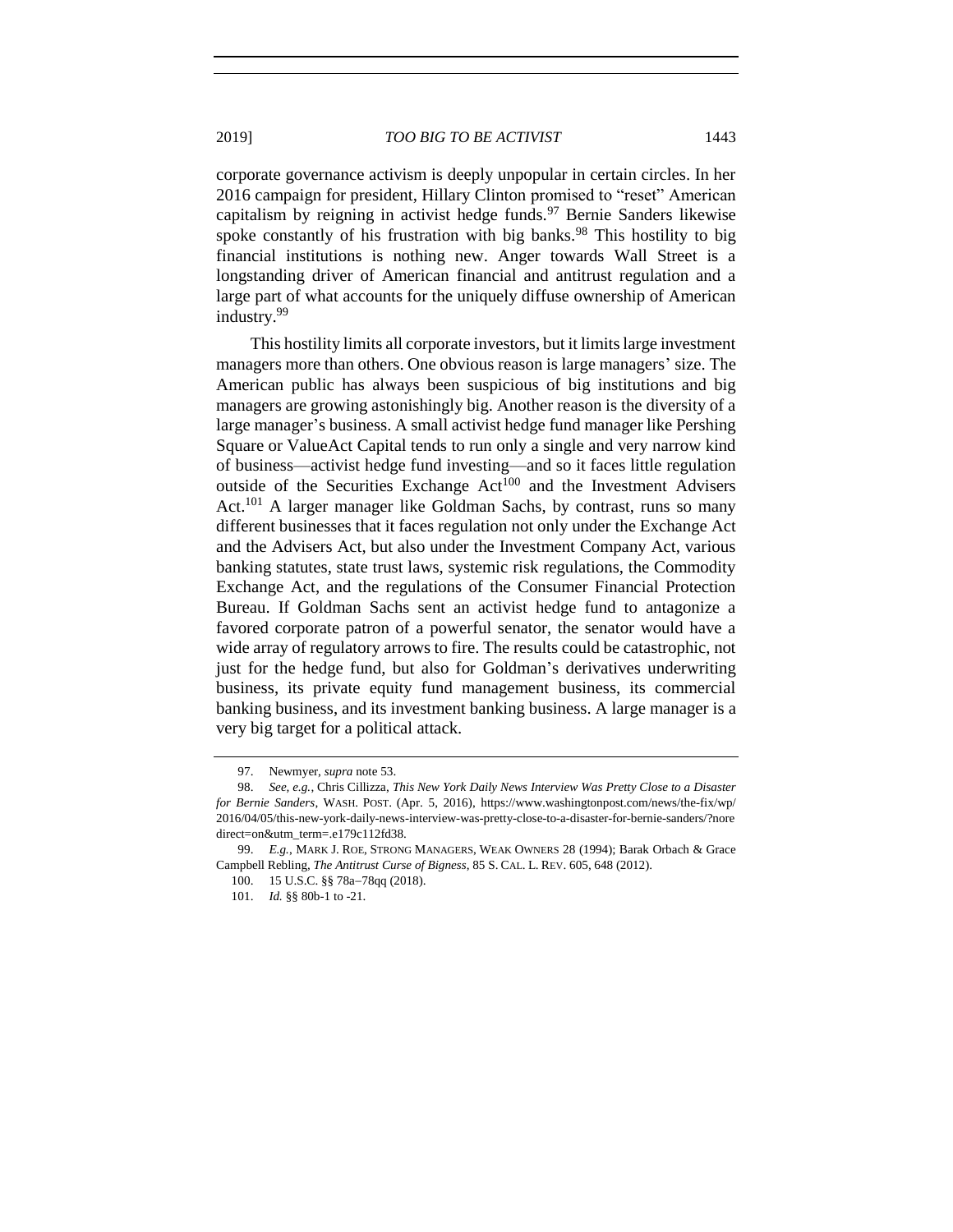# IV. THE CONTINUUM OF MANAGER SIZE AND INTENSITY OF ACTIVISM

Now that we know how activism can deepen a manager's conflicts, we can see more precisely how conflict, activism, and size relate. As noted above, the relationship between conflicts, activism, and size is not binary; it is more in the nature of a continuum.<sup>102</sup> Conflicts grow more intense as (1) activism becomes more aggressive and direct; and (2) a manager takes on larger stakes in individual companies and grows more internally complex. This continuum is worth exploring in more detail because it makes sense not only of the passivity of big investment managers, but also of the aggressive activism of other kinds of institutional investors.

# A. AGGRESSIVENESS OF ACTIVISM

<span id="page-37-0"></span>The first dimension of conflict is the aggressiveness of activism: conflicts grow more intense as activism becomes stronger and more direct. Figure 3 expresses this relationship graphically.

FIGURE 3. Aggressiveness of Activism and Intensity of Inter-Client Conflict



At the weak end of the continuum lies what may be the most ubiquitous form of activism: simple passivity, in which a manager just does nothing, or

<sup>102.</sup> *See supra* Section I.C.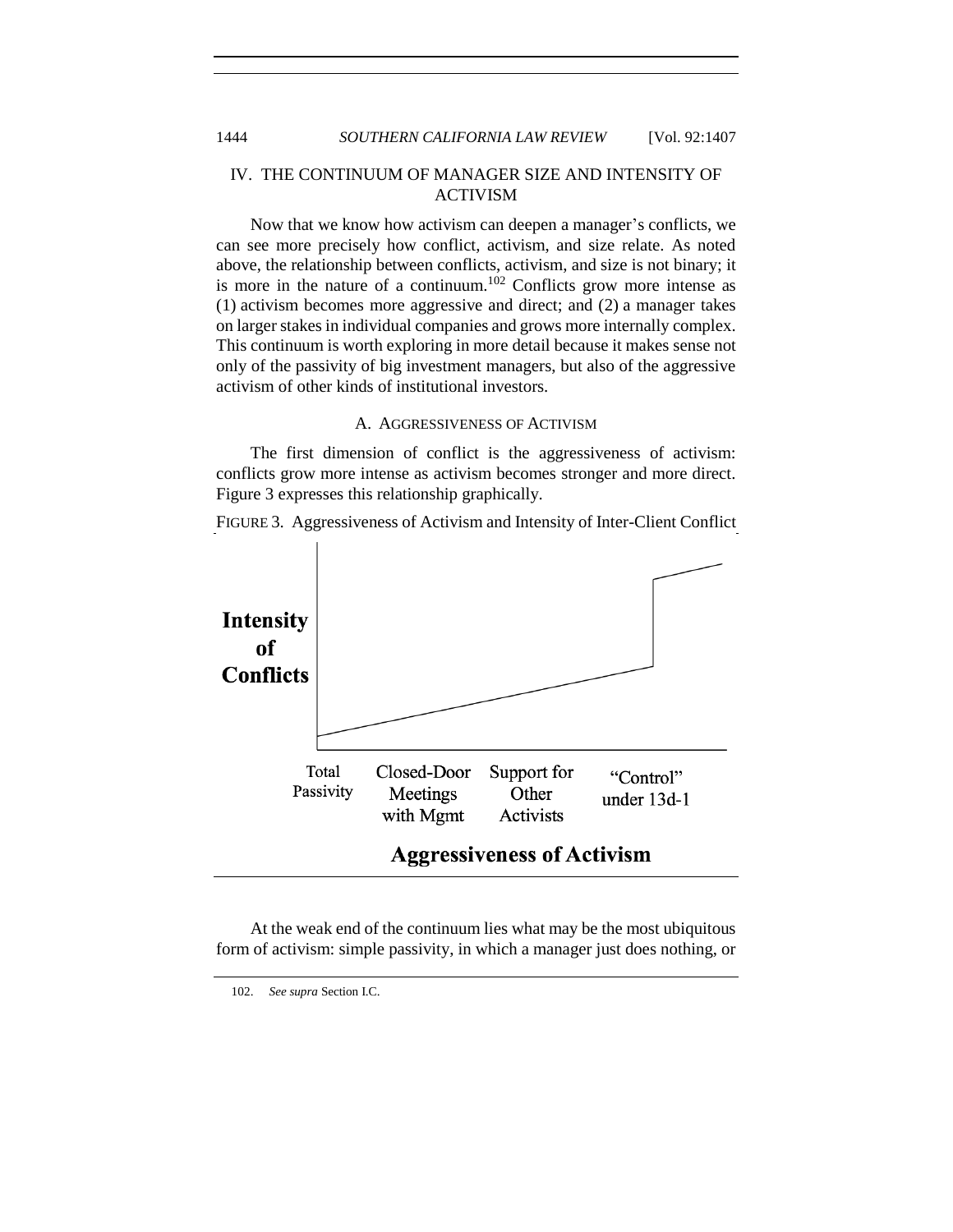at least nothing very meaningful. A manager and its clients might hold a large stake in a company, and yet never use their power to speak to the company's executives or become involved in the company's governance in a meaningful way. This kind of passivity can function as a form of activism because it entrenches the status quo. It acts as a tacit approval of whatever the company's executives are then doing and soaks up the voting power an activist would need to produce change. This kind of negative influence figures prominently in the recent tsunami of academic research about horizontal shareholding,  $103$  which suggests that when a large manager holds shares in all of the major companies in a given industry, it might diminish competition among the companies by simply failing to encourage competition.<sup>104</sup>

Doing nothing (or doing very little) is indisputably a popular strategy,  $105$  and its popularity is consistent with my thesis about the high cost of conflicts, because doing nothing tends to generate few conflicts. Doing nothing never counts as "control" under Rule 13d-1 and it has very little salience to a manager's brand or political position. This means, therefore, that the widespread concern about horizontal shareholding is basically consistent with my thesis about the importance of inter-client conflicts. My thesis does, however, imply a kind of upper bound to how directly a big manager can discourage competition. If a big manager like State Street or Fidelity ever tried to discourage competition by nominating candidates to a board of directors or exercising other forms of direct control, it would become a controller under section 13(d), a violator of fiduciary duties, and a tempting target for political and regulatory attack. All of these consequences would come in addition to the penalties of antitrust law.

Other forms of activism lie further up on the continuum of intensity. One is a strategy of quiet, behind-the-scenes engagement. An investment manager might meet with the directors and senior executives of a company and talk about what the investment manager thinks the company should be doing.<sup>106</sup> Another is a strategy of supportive activism. A large manager might vote in favor of an activist's proposal without ever making any proposals of its own.<sup>107</sup>

<sup>103.</sup> *See generally* Hemphill & Kahan, *supra* note [17](#page-3-1) (identifying the various ways in which large investment managers might discourage price competition among their portfolio companies).

<sup>104.</sup> Elhauge, *Horizontal Shareholding*, *supra* note 17, at 1269.

<sup>105.</sup> Bebchuk et al., *supra* note 21, at 110.

<sup>106.</sup> McCahery et al., *supra* note 39, at 2912.

<sup>107.</sup> Jessica Toonkel & Soyoung Kim, *Activist Investors Find Allies in Mutual, Pension Funds*, REUTERS (Apr. 9, 2013, 4:11 AM), https://www.reuters.com/article/us-funds-activist-idUSBRE9380 DU20130409. A whole industry of proxy advisers has popped up to tell large institutional investors how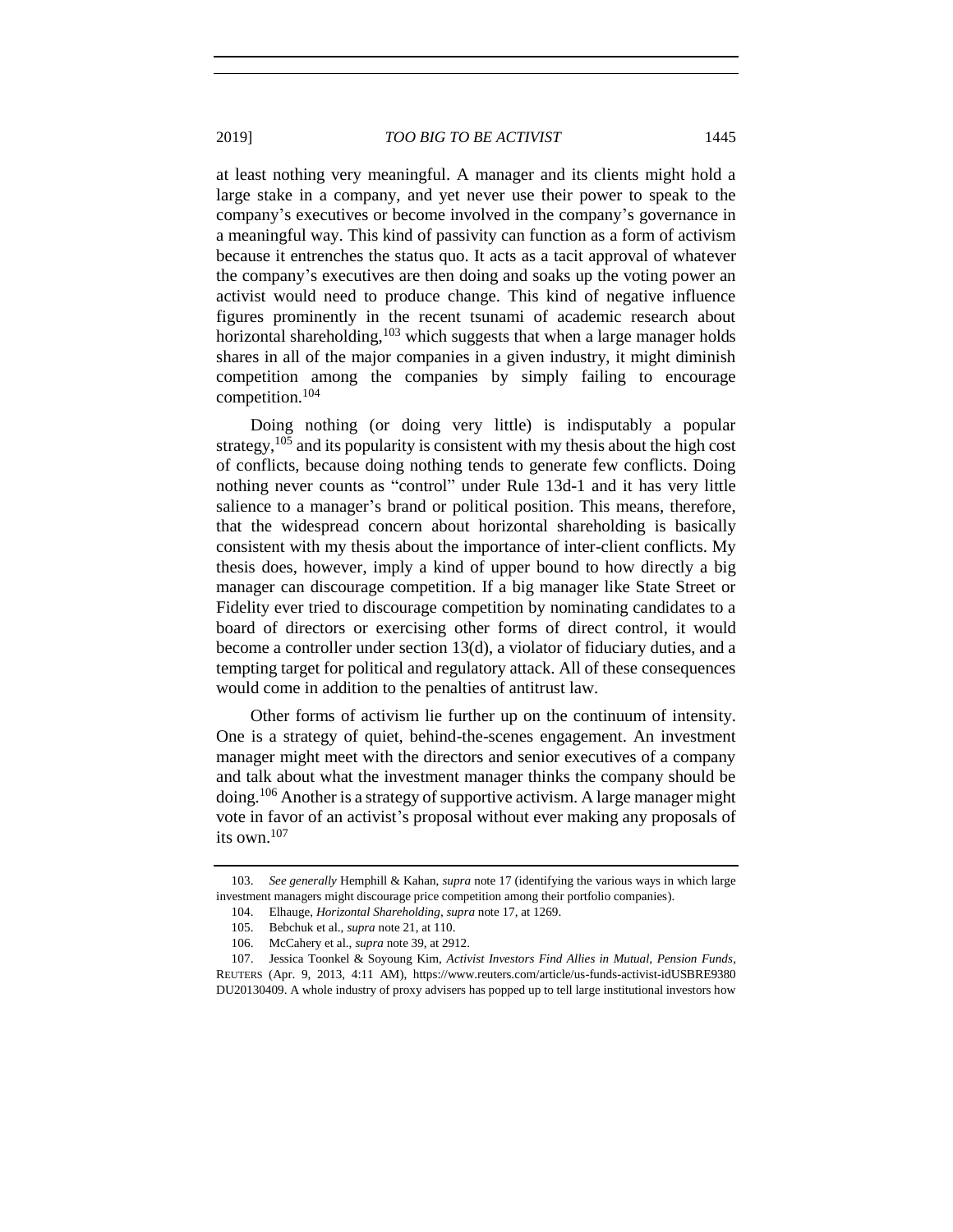Both of these forms of activism are fairly popular among large investment managers because both of them are mild enough that they generate no debilitating conflicts.<sup>108</sup> Neither of these forms of activism risks being defined as "control" under Rule 13d-1. Figure 3 shows these forms of activism generating slightly more conflicts than total passivity, however, because, even if they do not pose serious legal conflicts, they can pose significant practical conflicts. If one of a manager's funds invests in a company's equity and another invests in the company's debt, then even mild forms of activism will have a tendency to privilege one fund over the other. These forms of activism can also damage a manager's brand. As we have seen, Goldman Sachs cannot vote its mutual funds in support of an activist hedge fund at a company without torching the bank's investment banking relationship with the company's executives.

The next level of intensity in activism is where conflicts begin to become truly prohibitive for a large manager. Figure 3 shows a sudden vertical increase in the level of conflict when a manager does something that counts as "control" for purposes of section 13(d) and Rule 13d-1 of the Securities Exchange Act of  $1934$ <sup>109</sup> This is why we see a limit to how aggressive large managers will become. A large manager might talk with company executives behind closed doors or vote for smaller managers' director nominees, but a large manager will almost never directly nominate candidates to a board of directors, run a proxy contest on an extraordinary corporate transaction, attempt to materially change a company's business or corporate structure, or do anything else that counts as control under Rule 13d-1. It could only do so if the stars aligned in an unusual way that happened to avoid conflicts. $110$ 

#### B. SIZE AND COMPLEXITY

<span id="page-39-0"></span>After the aggressiveness of activism, the next dimension of conflict is a manager's size. Conflicts grow more intense as a manager gets bigger. A manager's size may be measured in many different ways, but for purposes of conflicts over activism, there are two that matter most. The first is the

to vote in activism campaigns run by activist hedge funds. *See, e.g.*, Stephen Choi et al., *The Power of Proxy Advisors: Myth or Reality?*, 59 EMORY L.J. 869, 871 (2010) (assessing the degree of influence proxy advisers have on shareholder voting).

<sup>108.</sup> McCahery et al., *supra* note [39,](#page-15-1) at 2907–08; Toonkel & Kim, *supra* note 107.

<sup>109.</sup> 15 U.S.C. § 78m(d)(1)(C), (d)(5) (2018); 17 C.F.R. § 240.13d-1(b)(1)(i), (e) (2019).

<sup>110.</sup> For example, the company might be so small and obscure that only one or two of the manager's clients own stakes and the stakes happen not to be at odds with one another. The manager might also have to have the sort of brand that is consistent with activism and might not operate other business lands whose political or branding position would be hurt by activism.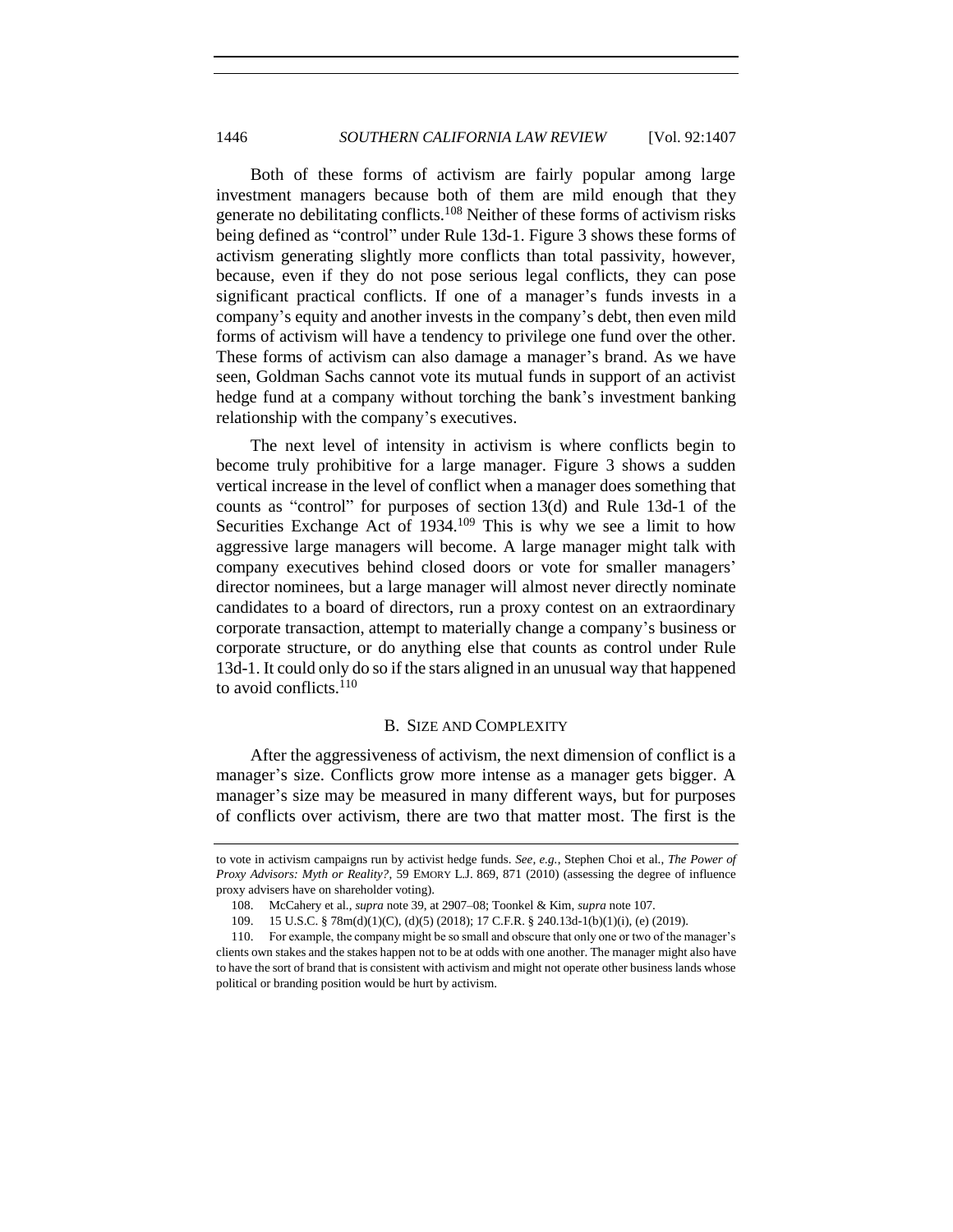aggregate size of the investment a manager and its clients have made in a given company. If the manager and its clients collectively hold a large stake in a particular company, conflicts over activism will tend to be more intense than if the manager and its clients hold a smaller stake.

Note that this measure of size—the size of a manager's aggregate investment in a given company—is different from a manager's total assets under management. I am not talking about the total value of all the assets a manager invests on behalf of all of its various clients, but about the percentage of equity ownership a manager and its various clients have amassed in a particular public company. The two measures are distinct, because even a manager with a very large amount of assets under management might have little investment in a particular company if none of the manager's clients have invested their assets in that company. Nevertheless, the amount of total assets a manager has under management and the percentage of ownership a manager has accumulated in a given public company will tend to be highly correlated, because a manager with more assets will eventually have to invest more of them in individual companies. One of the side effects of having a larger pool of assets to invest is that a manager will have to invest more assets in individual companies. This is how the number of public companies in which BlackRock controlled 5 percent or more of the stock increased from 1,800 in 2011 to 2,632 in  $2016$ .<sup>111</sup> The increase was not a product of any deliberate strategy by BlackRock to accumulate control stakes; it was an unintentional byproduct of BlackRock's success in accumulating more total assets in its funds.

Figure 4 charts how the size of a manager's stake in a given company relates to the intensity of conflict over activism. Figure 4 shows that conflict over activism increases as a manager's aggregate investment in a company increases. The positive slope reflects the tendency of greater ownership to increase a manager's potential for influence and therefore the potential consequences of activism. The vertical increases at 5 percent and 10 percent reflect the legal conflicts generated by Exchange Act sections 13(d), which kicks in at 5 percent, and 16(b), which kicks in at 10 percent. We might also include a vertical increase further up on the continuum (for example, at 15 percent or 20 percent) where a company's poison pill kicks in.

<sup>111.</sup> Fichtner et al., *supra* note [10,](#page-3-0) at 312.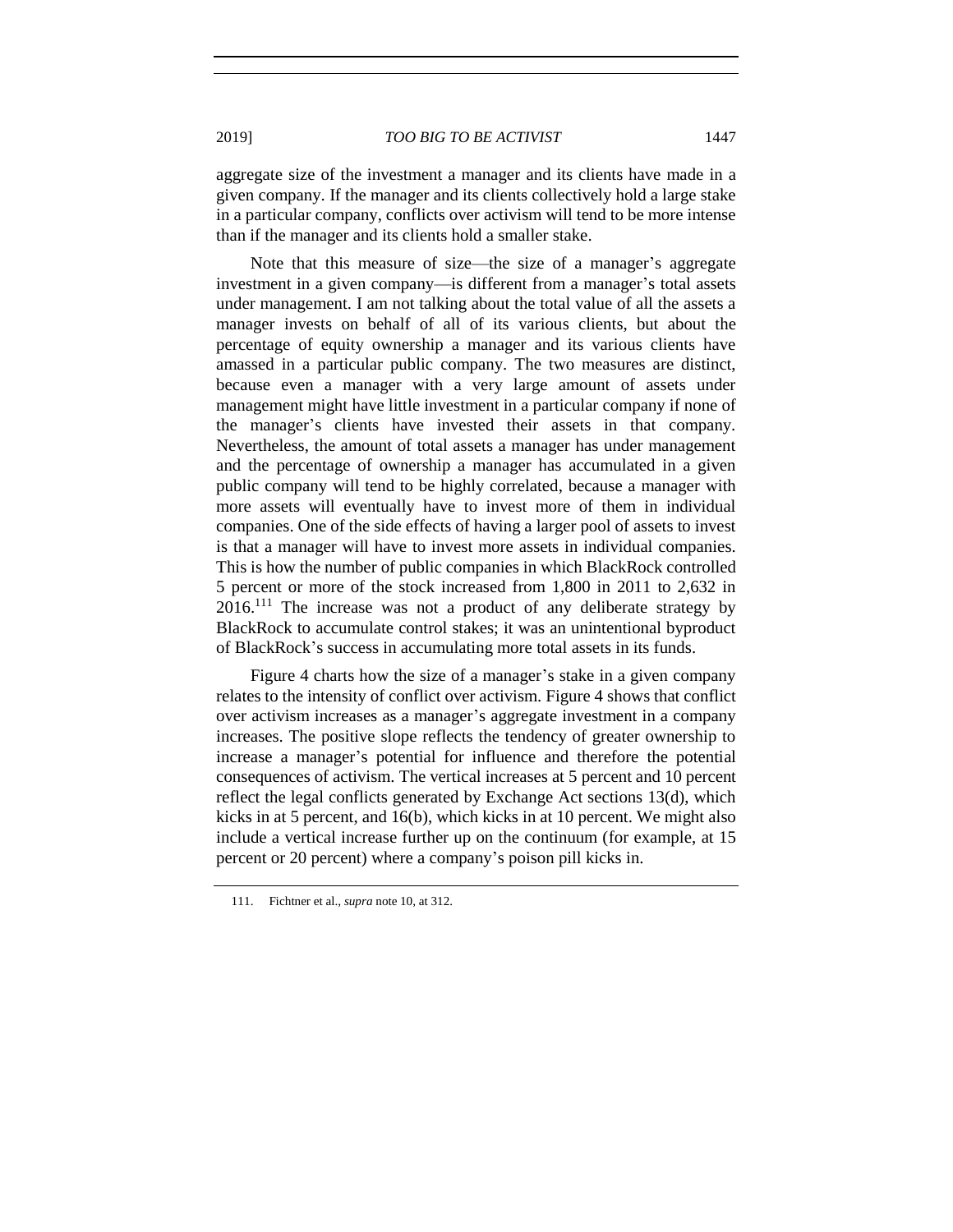



In addition to looking at the number of shares a manager and its clients own in a particular public company, another way to measure a manager's size is to examine the manager's internal complexity. As a manager takes on more assets, it tends also to take on more clients and business lines with greater variety and difference. Complexity matters because the more complex a manager is, the more conflicts it tends to face over activism. A manager with only a single client will face almost no conflicts over activism, because there are no other clients with whom that client's preferences can conflict. A manager with many clients might also face few conflicts if all of the clients invest in and desire the same things. If all of the manager's funds invest only in equity, then activism will not generate any conflicts between equity and debt. But if a manager has some funds invested in equity and others in debt and then tacks on a large investment bank that writes credit default swaps on the side, the potential for conflict becomes much larger.

The relationship between internal complexity and conflict over activism appears in Figure 5. Figure 5 shows that as the number and diversity of a manager's clients and business lines increase, so too does the intensity of conflict over activism. Of course, like the other figures plotting the seriousness of conflict over activism, Figure 5 is only a rough approximation. The main point of Figure 5 is simply to show that conflict over activism increases with a manager's internal complexity.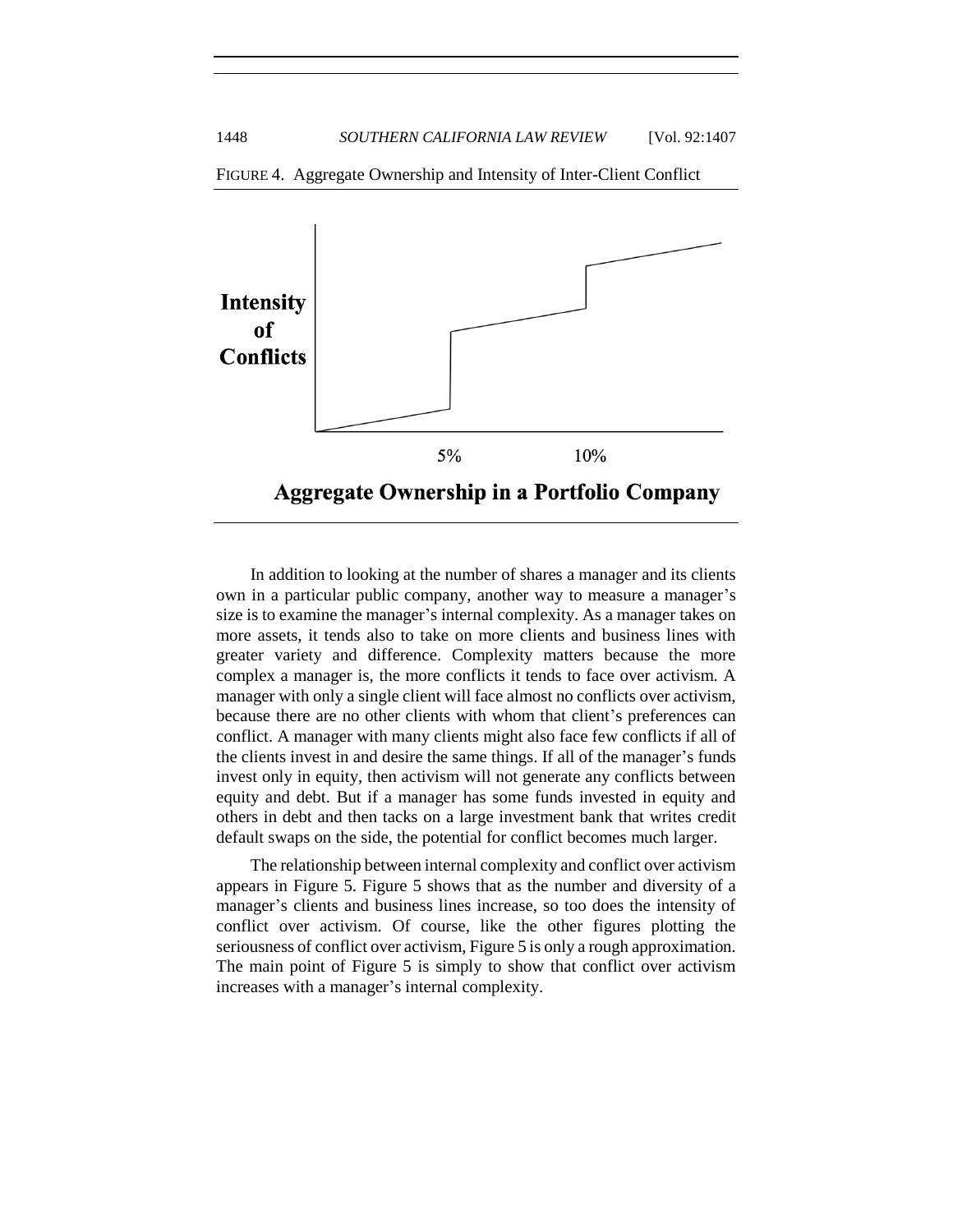

FIGURE 5. Internal Complexity and Intensity of Inter-Client Conflict

Figure 5 is useful because it does not just explain the passivity of large investment managers; it also explains the activism of other types of institutional investors, including private equity funds, pension funds, and hedge funds with small managers. $^{112}$  Consider private equity funds. When a private equity fund buys a private company, it tends to own a majority or even an entirety of the company's shares, usually exercising the power to appoint all of the company's directors and to dictate every aspect of the company's business and affairs. This is "activism" in the extreme. So why does it not trigger the conflict of interest problems that plague large managers invested in public companies? One reason is that the companies in private equity portfolios are not public—hence the term "private" equity—and so are not regulated by sections 13(d) and 16(b) of the Exchange Act. A second reason is that private equity managers avoid the complexity depicted in Figure 5. Private equity managers tend not to permit more than one of their funds to invest in a given company at the same time, and if they do, they tend to police the conflicts with acute sensitivity.<sup>113</sup>

<sup>112.</sup> Bainbridge, *supra* not[e 16,](#page-3-2) at 11.

<sup>113.</sup> *See, e.g.*, William A. Birdthistle & M. Todd Henderson, *One Hat Too Many? Investment Desegregation in Private Equity*, 76 U. CHI. L. REV. 45, 82 (2009); William Clayton, *Preferential Treatment and the Rise of Individualized Investing in Private Equity*, 11 VA. L. & BUS. REV. 249, 286−88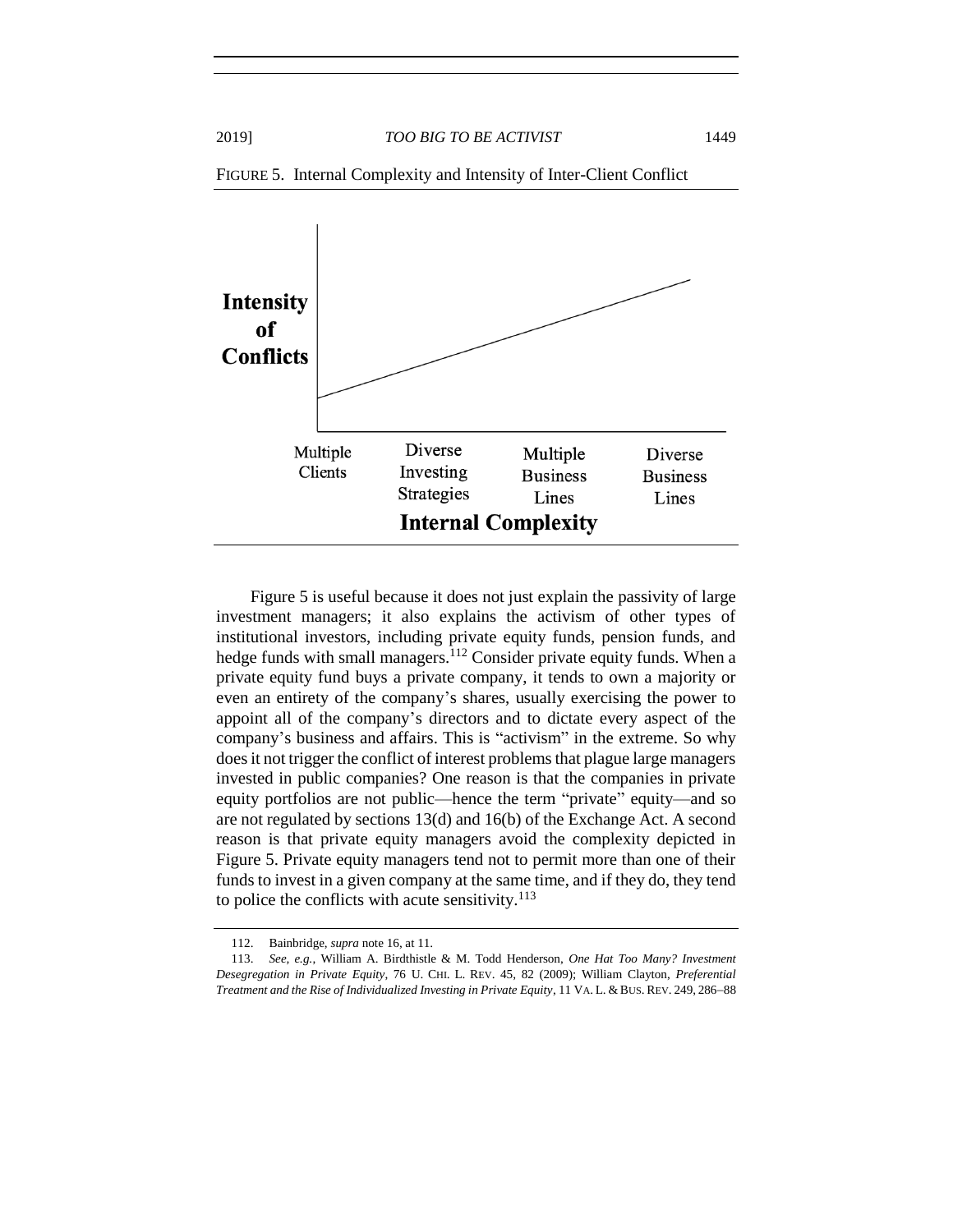In addition to private equity funds, pension funds also sometimes become aggressive activists.<sup>114</sup> They occasionally collaborate with hedge funds on the nomination of candidates to corporate boards, initiate proxy contests and practice other forms of activism that clearly cross the line into "control" within the meaning of section 13(d). The California State Teachers Retirement System Pension, for instance, recently considered an "engagement fund" to press executives at underperforming companies, <sup>115</sup> and it openly collaborates with activist hedge funds in the nomination of director candidates.<sup>116</sup> Pension funds become activist in this way despite sometimes being very large. The California Public Employees Retirement System pension fund, or CalPERS, ended the 2017 fiscal year with about  $$326$  billion under management.<sup>117</sup>

The explanation for pension funds' comparative assertiveness is that pension fund managers do not divide their loyalties. Unlike hedge funds, private equity funds, and mutual funds, pension funds internalize their management. A pension fund manager works only for the fund that employs him or her and no one else. Pension funds do not adopt the separation of assets and management. Because pension fund managers have just one client, they have no conflicts in making the client into an activist.<sup>118</sup>

The last category of highly activist investor is hedge funds operated by small managers. The reason hedge fund activism appears only among small managers should by now be clear: these managers have simple internal structures. Although they too might have significant quantities of assets under management, they tend to spread them across only a handful of funds which all have highly similar investing strategies. They also tend to avoid investment banking and other complicated business lines that might conflict

<sup>(2017).</sup>

<sup>114.</sup> DAVID WEBBER, THE RISE OF THE WORKING-CLASS SHAREHOLDER 131 (2018) (describing how pension funds have begun engaging in direct activism over social and environmental causes in addition to investor welfare).

<sup>115.</sup> Randy Diamond, *CalSTRS Considering New Engagement Push*, PENSIONS & INV. (May 1, 2017, 1:00 AM) (citation omitted), http://www.pionline.com/article/20170501/PRINT/305019983/cal strs-considering-new-engagement-push.

<sup>116.</sup> *Id.*; Randall Smith, *Some Big Public Pension Funds Are Behaving Like Activist Investors*, N.Y. TIMES (Nov. 28, 2013, 8:48 PM), https://dealbook.nytimes.com/2013/11/28/some-big-public-pensionfunds-are-behaving-like-activist-investors (describing how the California State Teachers Retirement System pension fund co-sponsored a proposal with an activist hedge fund to break up a company).

<sup>117.</sup> CAL. PUB. EMP.'S RET. SYS., 2016–2017 ANNUAL INVESTMENT REPORT (2017), https://www. calpers.ca.gov/docs/forms-publications/annual-investment-report-2017.pdf.

<sup>118.</sup> Things can be more complicated if a large pension fund hires an outside manager, like BlackRock or Fidelity, to manage a portion of its portfolio. The degree of conflict faced by the outside manager might depend on whether the outside manager has the discretion to vote the pension fund's shares.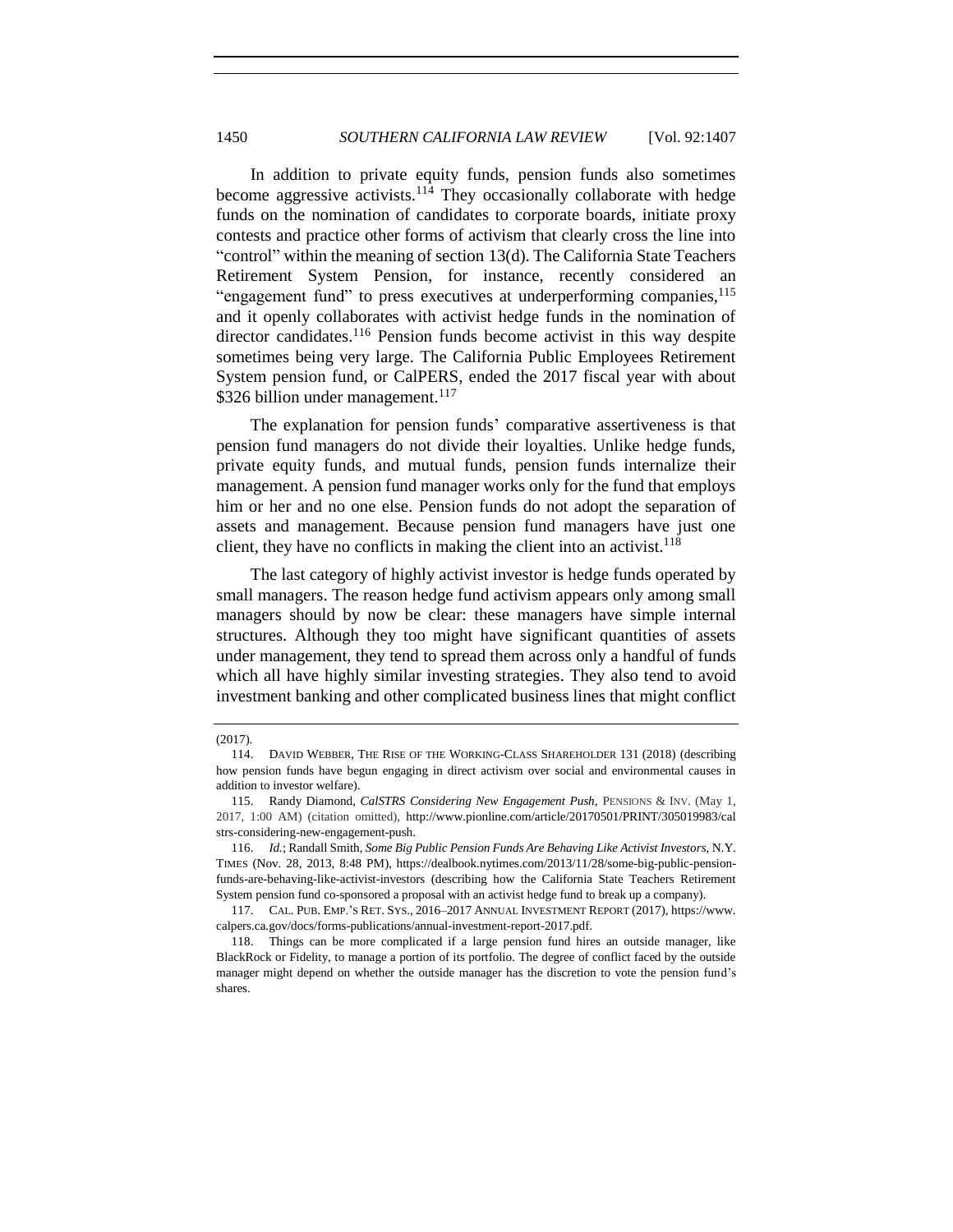with activism. This is why every high-profile activist hedge fund—think of Pershing Square, Third Point, ValueAct, and Trian—is managed by a small firm with only a single client, or, occasionally, two or three clients.

#### V. OTHER THEORIES OF PASSIVITY IN PERSPECTIVE

<span id="page-44-0"></span>Once we properly understand it, the risk of internal conflict can go a long way toward explaining the nuances of the market for activism by institutional investors. But I nevertheless acknowledge that the possibility of conflict is not the only force shaping institutional investor activism. Decades of research on corporate governance has identified other forces as well. Nevertheless, an understanding of conflicts fills a number of gaps that other explanations for large investors' passivity have left open. Although researchers have come up with many partially accurate explanations for why large investors tend to be passive, none of these explanations is complete without an understanding of the importance of conflicts.

The first common explanation for why large investment managers shy away from activism is that activism does not attract many investors. A manager cannot find enough investors willing to pay a fee to managers who will try to influence portfolio companies. This argument usually focuses on mutual funds and on their investors' lack of sophistication. Mutual fund investors, it is said, cannot assess the value of activist investing strategies, and so they will not pay the high fees required to cover the costs of activism.

This theory certainly has real merit, but it also has serious problems. The most obvious problem is that investors quite clearly *do* have an appetite for activism. This is evident in the success of activist hedge funds in recent years. Pershing Square Capital, for instance, at one point raised more than \$18 billion dollars for a hedge fund that invests in corporate governance activism and the last two decades have witnessed a boom in activism by hedge funds.<sup>119</sup> So although *mutual fund* investors may have no appetite for activism, *hedge fund* investors clearly do.

Of course, investors' appetite for activism may be fairly small, but large managers are not above offering niche products for small groups of investors. The appetite for investment in corporate influence is probably no more limited than the appetite for Tennessee municipal debt—and yet one can find several large investment managers that offer funds specifically devoted to Tennessee municipal debt.<sup>120</sup> The same is true of other niche funds, from

<sup>119.</sup> Deveau, *supra* note [36.](#page-14-0)

<sup>120.</sup> *MFS Tennessee Munıcıpal Bond Fund*, MFS, https://www.mfs.com/en-us/individual-investor/ product-strategies/mutual-funds/MTNLX-mfs-tennessee-municipal-bond-fund.html (last visited Sept. 14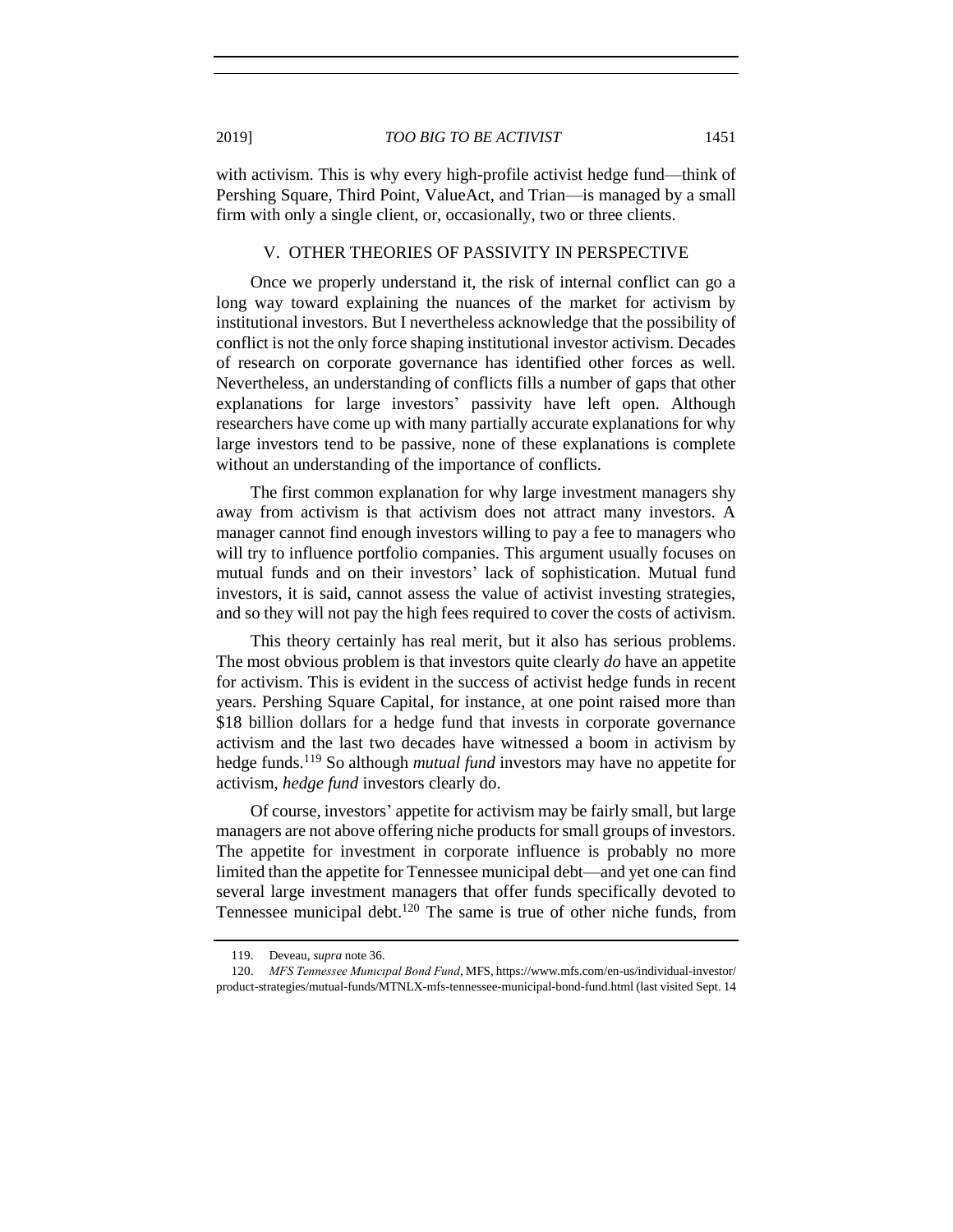airline funds to oil funds, to high-frequency trading funds.<sup>121</sup> So why shouldn't a large investment manager start a niche fund focused on activism? The answer, of course, is conflicts of interest.

Another common explanation for why large managers tilt toward passivity is that the Investment Company Act of 1940 and its associated tax provisions prohibit mutual funds from buying large stakes in portfolio companies. The argument is that if a mutual fund wants to avoid corporatelevel taxation, then it cannot buy securities in any one issuer in excess of certain limits in the tax code.<sup>122</sup> This argument was first made by Mark Roe,<sup>123</sup> and it has since become popular with other academic commentators.<sup>124</sup>

This argument is true as far as it goes, but it, too, has a number of serious limitations. First, it only applies to mutual funds. It does not apply to hedge funds. So, there is no reason why the restrictions on mutual funds should stop a large manager from setting up an activist hedge fund. Additionally, the Investment Company Act and its tax rules apply to mutual funds individually and not as part of a group under common management. The unit of legal regulation is a fund, not a family of funds managed by a single adviser. Thus, even if the law prohibited the Fidelity Magellan fund from owning more than 10 percent of the stock of a company like Delta Airlines, there is no reason why the Magellan fund could not combine with Fidelity's Stock Select Large Cap Value, S&P 500 Index, Select Transportation, Growth Company, Mega Cap Stock, and Air Transportation funds to cross the threshold of 10 percent.

Moreover, even when applied to individual funds, the Investment Company Act and its tax rules are not very restrictive.<sup>125</sup> The tax code's limits on a fund's concentration in a particular portfolio company are

125. 26 U.S.C. § 851.

<sup>2019);</sup> *Nuveen Tennessee Municipal Bond Fund*, NUVEEN, https://www.nuveen.com/mutual-funds/TN (last visited Aug. 16, 2019).

<sup>120.</sup> *Fidelity Select Air Transportation Portfolio*, FIDELITY INV., https://fundresearch.fidelity.com/ mutual-funds/summary/316390798 (last visited Sept. 14, 2019); *New Era Fund*, T. ROWE PRICE, https://www3.troweprice.com/fb2/fbkweb/objective.do?ticker=PRNEX (last visited Sept. 14, 2019); SUSQUEHANNA INT'L GRP., https://sig.com (last visited Sept. 14, 2019).

<sup>121.</sup> Fidelity alone offers more than 500 different mutual funds. *Fidelity by the Numbers: Corporate Statistics*, FIDELITY INV., https://www.fidelity.com/about-fidelity/fidelity-by-numbers/corporate-stat istics (last visited Sept. 14, 2019).

<sup>122.</sup> *See* 26 U.S.C. § 851 (2018).

<sup>123.</sup> Mark J. Roe, *Political Elements in the Creation of a Mutual Fund Industry*, 139 U. PA. L. REV. 1469, 1479 (1991).

<sup>124.</sup> *E.g.*, Ronald J. Gilson & Reinier Kraakman, *Investment Companies as Guardian Shareholders: The Place of the MSIC in the Corporate Governance Debate*, 45 STAN. L. REV. 985, 997– 98 & n.50 (1993).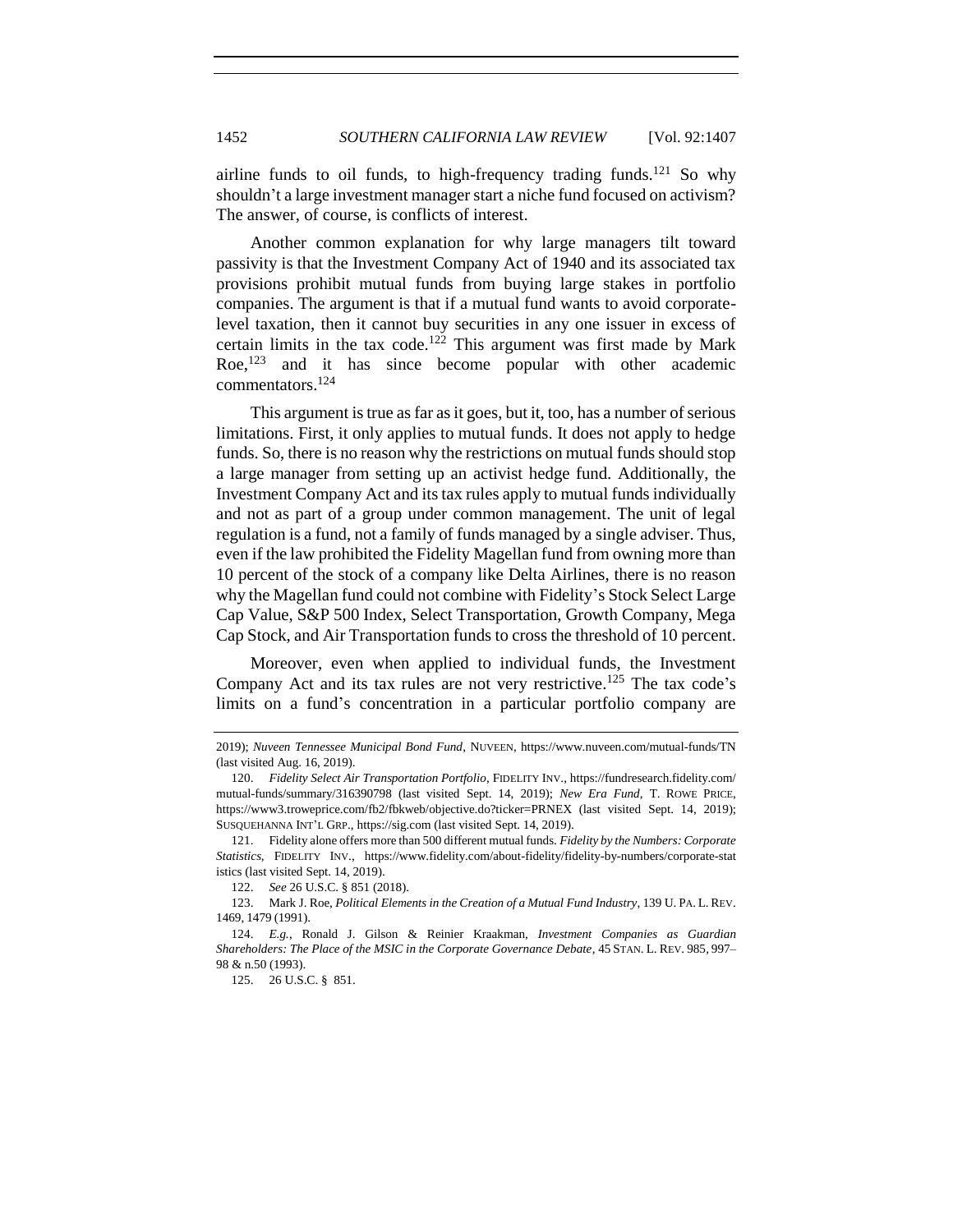complicated, but in application, they permit a mutual fund to invest in as few as twelve different companies, owning up to 10 percent of the outstanding equity of each the first ten, 49 percent of the eleventh, and 100 percent of the twelfth.<sup>126</sup> This is at least as much concentration and control as an activist hedge fund would typically take—and possibly even more.

A related argument for why large managers are not interested in influence is that mutual funds require too much liquidity. Because a mutual fund permits its investors to withdraw their money every day,  $127$  the fund needs to be able to raise cash quickly to pay withdrawals. Such liquidity needs are arguably incompatible with a large investment in a single issuer, because a large investment in a single issuer can be difficult to sell. This argument is also true as far as it goes, but it has the same limitations as the argument about regulation of portfolio composition. The need for liquidity does not apply to hedge funds and other private vehicles that can restrict redemptions. And the need for liquidity can be addressed by spreading a holding across many different funds in a larger management company. Though liquidity needs may prevent *one* fund from accumulating a massive stake, they need not prevent *many* funds from each holding a small stake that aggregates into a massive stake.

#### VI. POLICY IMPLICATIONS

<span id="page-46-0"></span>What then does the interactive effect of size, activism and conflicts mean for legal reform? Should we allow large managers to be activists? And *could* we allow them be activists? Is there any set of legal reforms that could make it possible for large managers to become activists, and would those reforms make the world a better place?

To these questions, I can offer no definitive answers. The debate about the merits of corporate governance activism is so vast that I cannot hope to resolve it here. Instead, I am content to point out that in certain ways, at least, the debate has been seriously misinformed. Whether activism by large investment managers turns out to be good or bad, it is only ever likely to happen if we understand exactly why it remains so rare. My analysis of the legal sources of inter-client conflicts of interest suggests that if we do indeed want to encourage activism by large investors, then we will need major reforms to poison pills and to sections 13(d) and 16(b) the Exchange Act.

<sup>126.</sup> John Morley, *Collective Branding and the Origins of Investment Fund Regulation*, 6 VA. L. & BUS. REV. 341, 358 (2012).

<sup>127.</sup> The Investment Company Act only requires a mutual fund to pay redemptions every seven days, but in practice most mutual funds process redemptions daily. 15 U.S.C. § 80a-22 (2018).